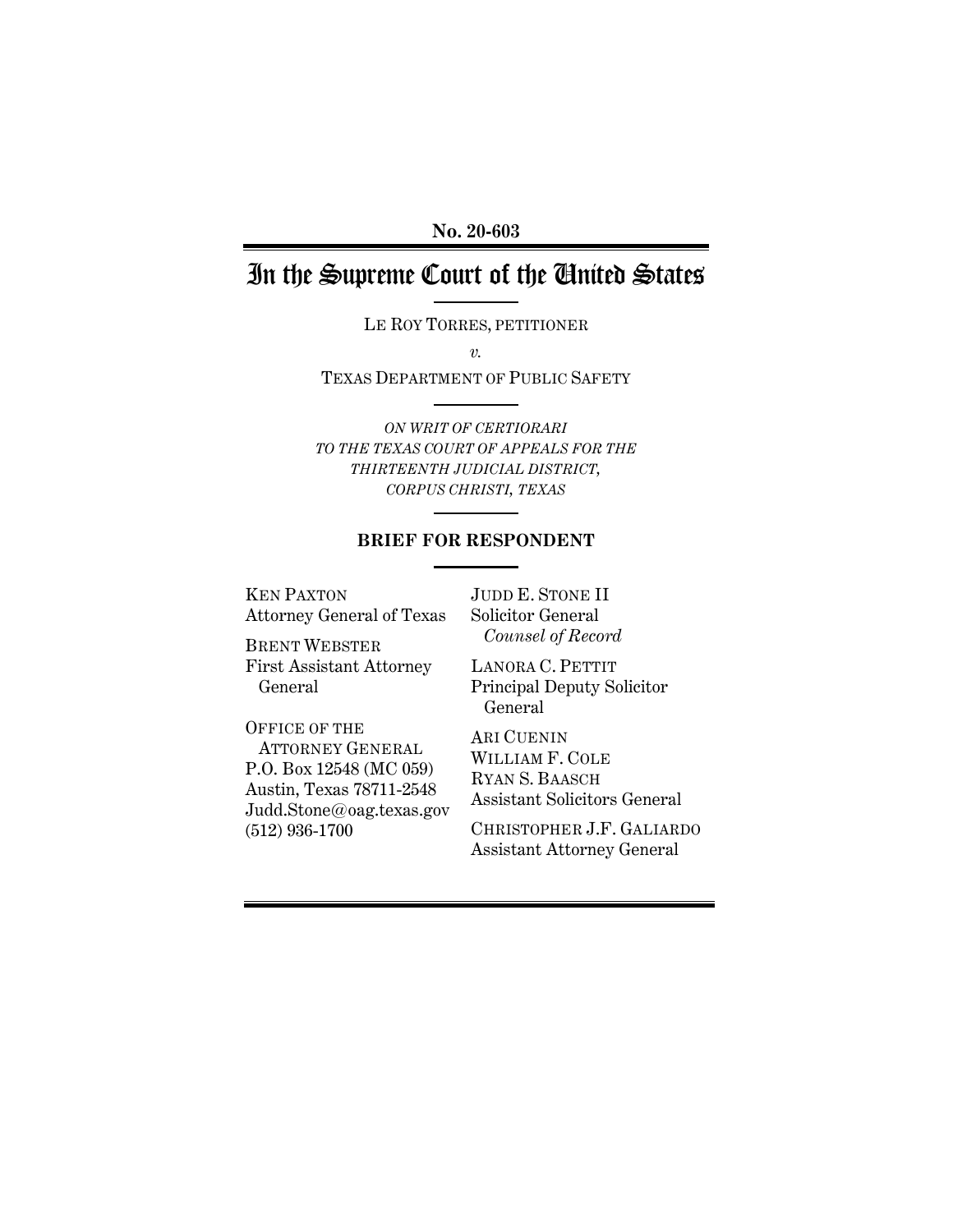#### <span id="page-1-1"></span>**QUESTION PRESENTED**

<span id="page-1-0"></span>In the Uniformed Services Employment and Reemployment Rights Act, 38 U.S.C. § 4301 *et seq*. (USERRA), as amended by the Veterans Programs Enhancement Act of 1998, Congress purported to rely on its Article I powers to authorize servicemembers to sue their state employers in the State's own courts for discrimination on the basis of military service. Pub. L. No. 105-368, § 211(a), 112 Stat. 3315, 3329-30 (codified at 38 U.S.C. § 4323 (2000)). The question presented is:

Whether the States agreed to subject themselves to private employment-discrimination lawsuits in their own courts when they ratified the Constitution.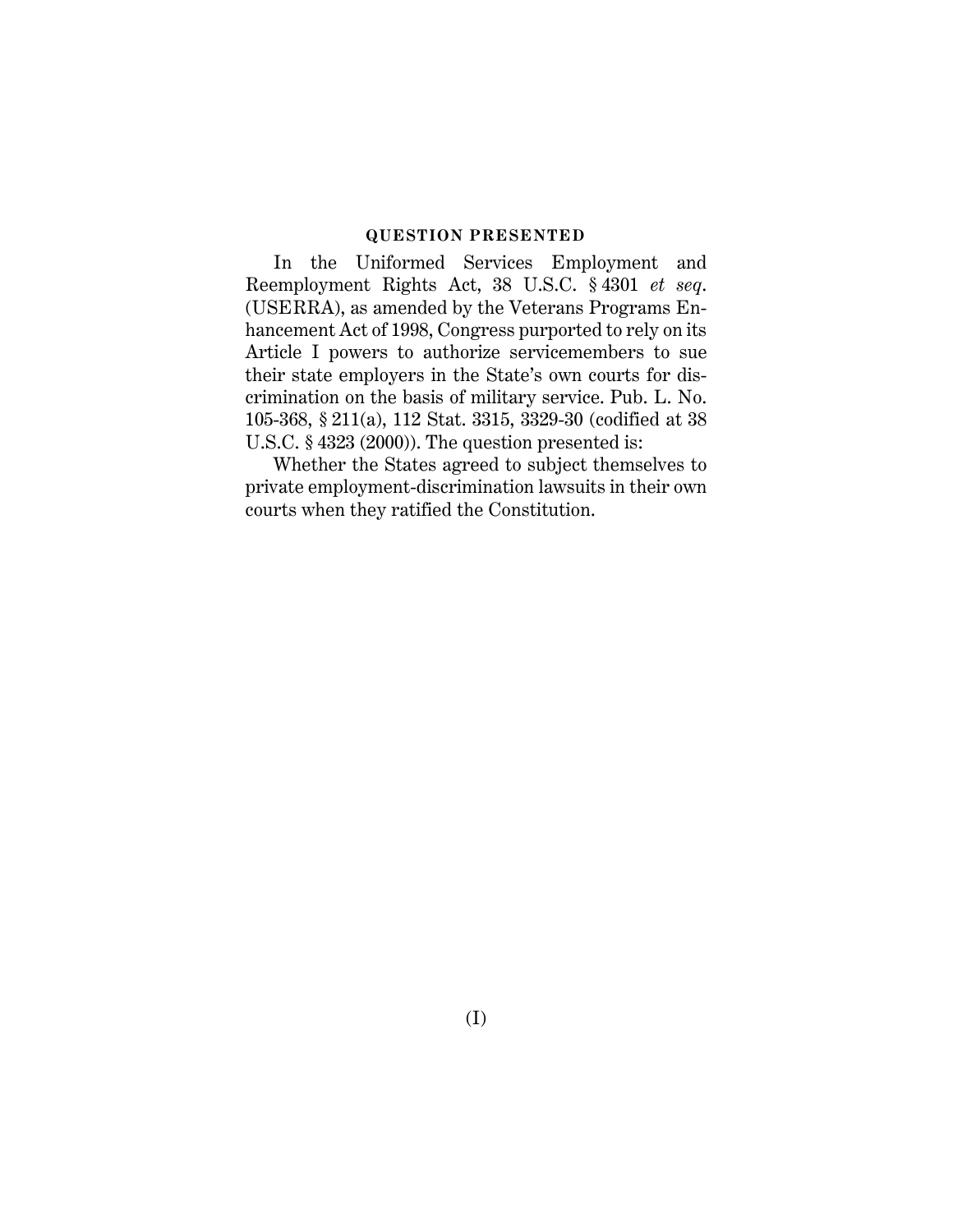# **TABLE OF CONTENTS**

|  | B. Remedies available to servicemembers4       |  |
|--|------------------------------------------------|--|
|  |                                                |  |
|  | A. Torres's termination following repeated     |  |
|  | B. Torres's belated claims of discrimination 6 |  |
|  |                                                |  |
|  |                                                |  |
|  | I. States Did Not Assent to Private-Party      |  |
|  | Employment-Discrimination Suits by             |  |
|  | Conferring War Powers on the Federal           |  |
|  |                                                |  |
|  | A. States retain their immunity absent         |  |
|  | compelling evidence they surrendered it 9      |  |
|  | B. Constitutional history, congressional       |  |
|  | practice, and constitutional structure         |  |
|  | confirm that the States did not surrender      |  |
|  |                                                |  |
|  | 1. History reveals no "Plan of the             |  |
|  |                                                |  |
|  | Early congressional practice<br>2.             |  |
|  | reveals no evidence that the States            |  |
|  | surrendered their immunity.  25                |  |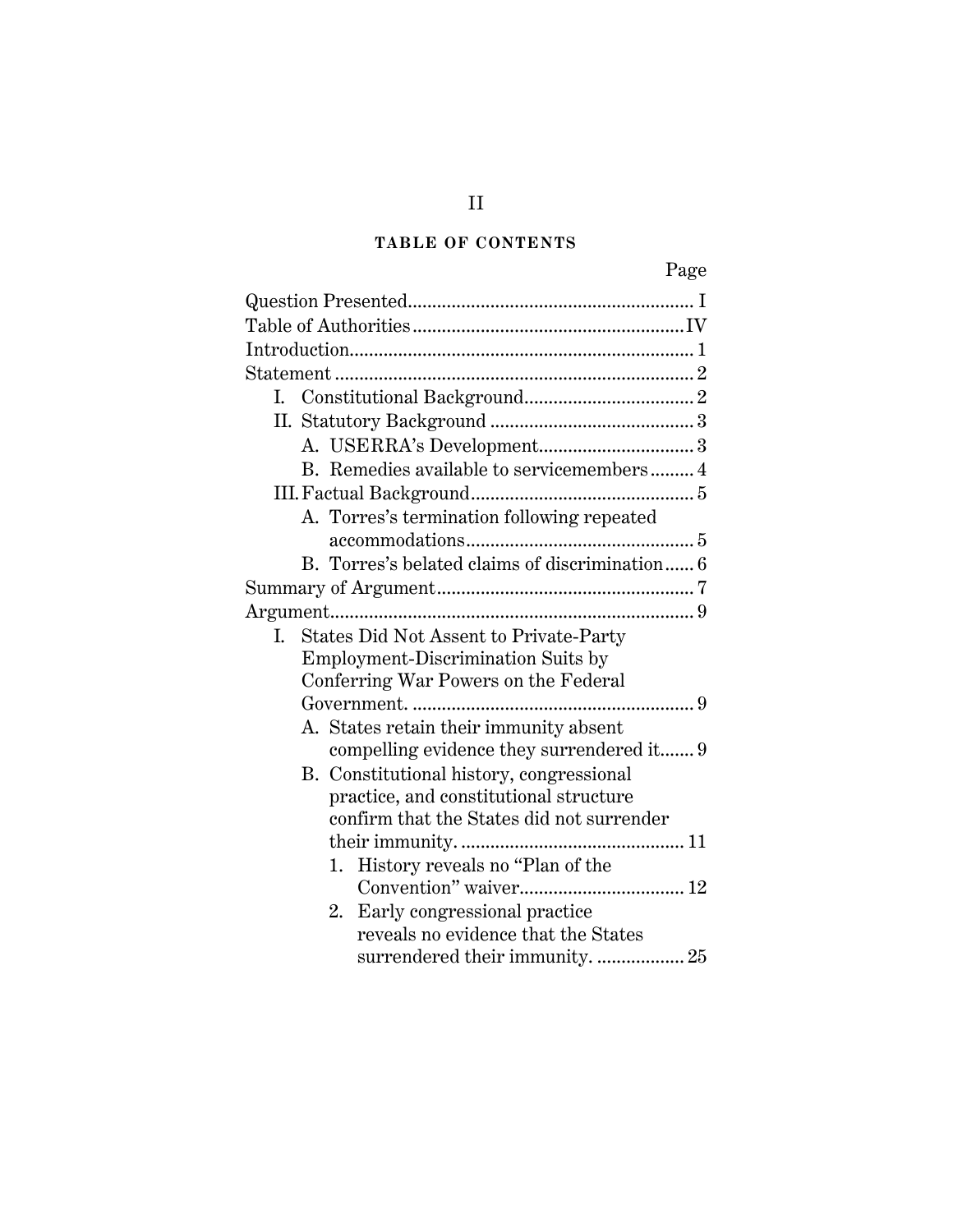| 3. Constitutional structure<br>confirms that the States did not |
|-----------------------------------------------------------------|
| II. This Court's Precedents Foreclose                           |
| Abrogating State Sovereign Immunity                             |
|                                                                 |
| A. Congress cannot abrogate state                               |
| sovereign immunity through the                                  |
|                                                                 |
| B. Neither Katz nor PennEast supports                           |
| undermining sovereign immunity36                                |
| III. DPS Retains Its State-Law Immunity in Texas                |
|                                                                 |
|                                                                 |
|                                                                 |

# III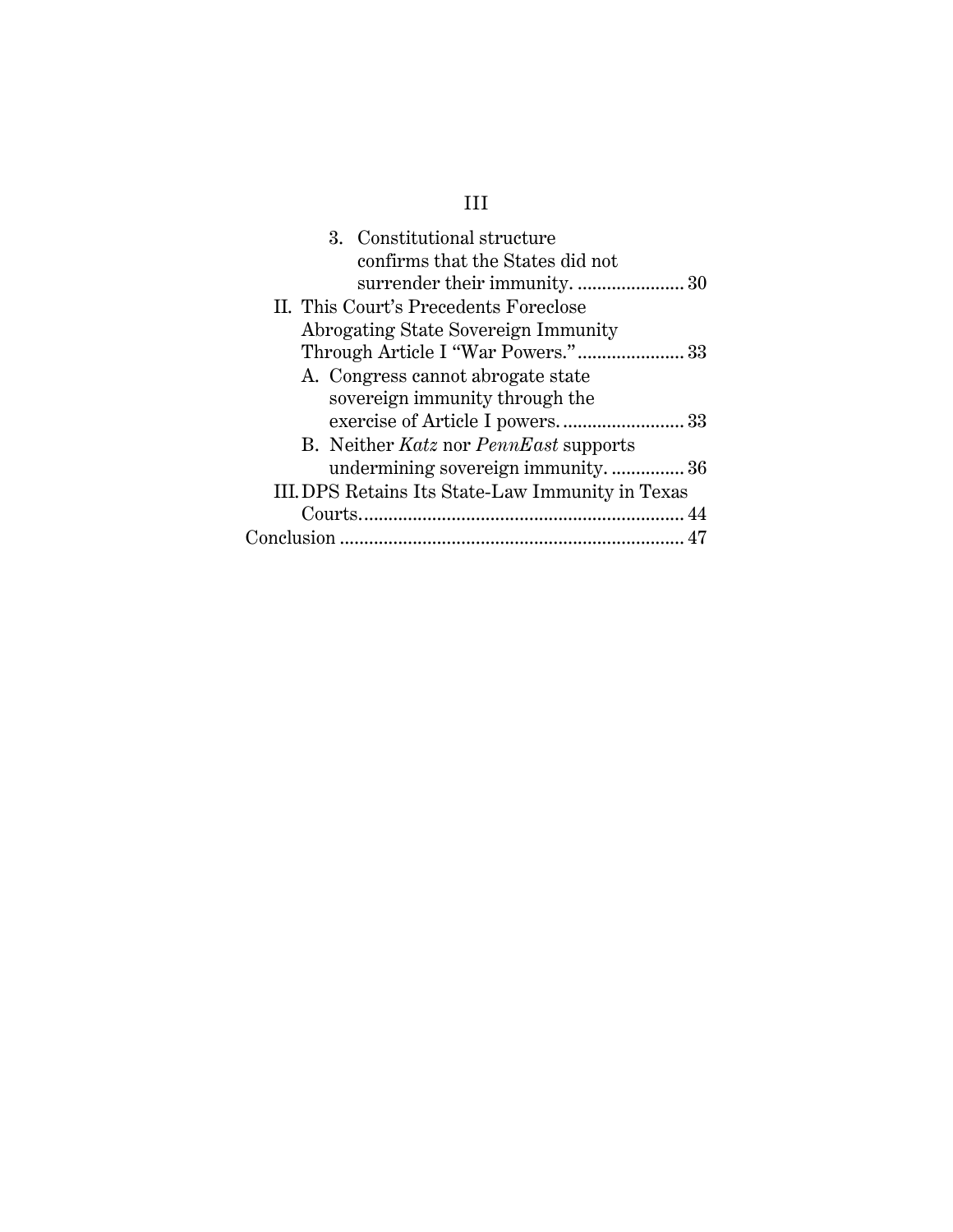# **TABLE OF AUTHORITIES**

**Page(s)**

<span id="page-4-0"></span>

| Cases:                                               |
|------------------------------------------------------|
| A.W. Duckett & Co. v. United States,                 |
|                                                      |
| Alden v. Maine,                                      |
|                                                      |
| Allen v. Cooper,                                     |
|                                                      |
| Artis v. Dist. of Columbia,                          |
|                                                      |
| ASARCO Inc. v. Kadish,                               |
|                                                      |
| In re Ayers,                                         |
|                                                      |
| Beers v. Arkansas,                                   |
|                                                      |
| Blatchford v. Native Vill. of Noatak & Circle Vill., |
|                                                      |
| Boumediene v. Bush,                                  |
|                                                      |
| Bowen v. Massachusetts,                              |
|                                                      |
| Cent. Va. Cmty. Coll. v. Katz,                       |
|                                                      |
| Chisholm v. Georgia,                                 |
|                                                      |
| Dames & Moore v. Regan,                              |
|                                                      |
| Dep't of Army v. Blue Fox, Inc.,                     |
|                                                      |

IV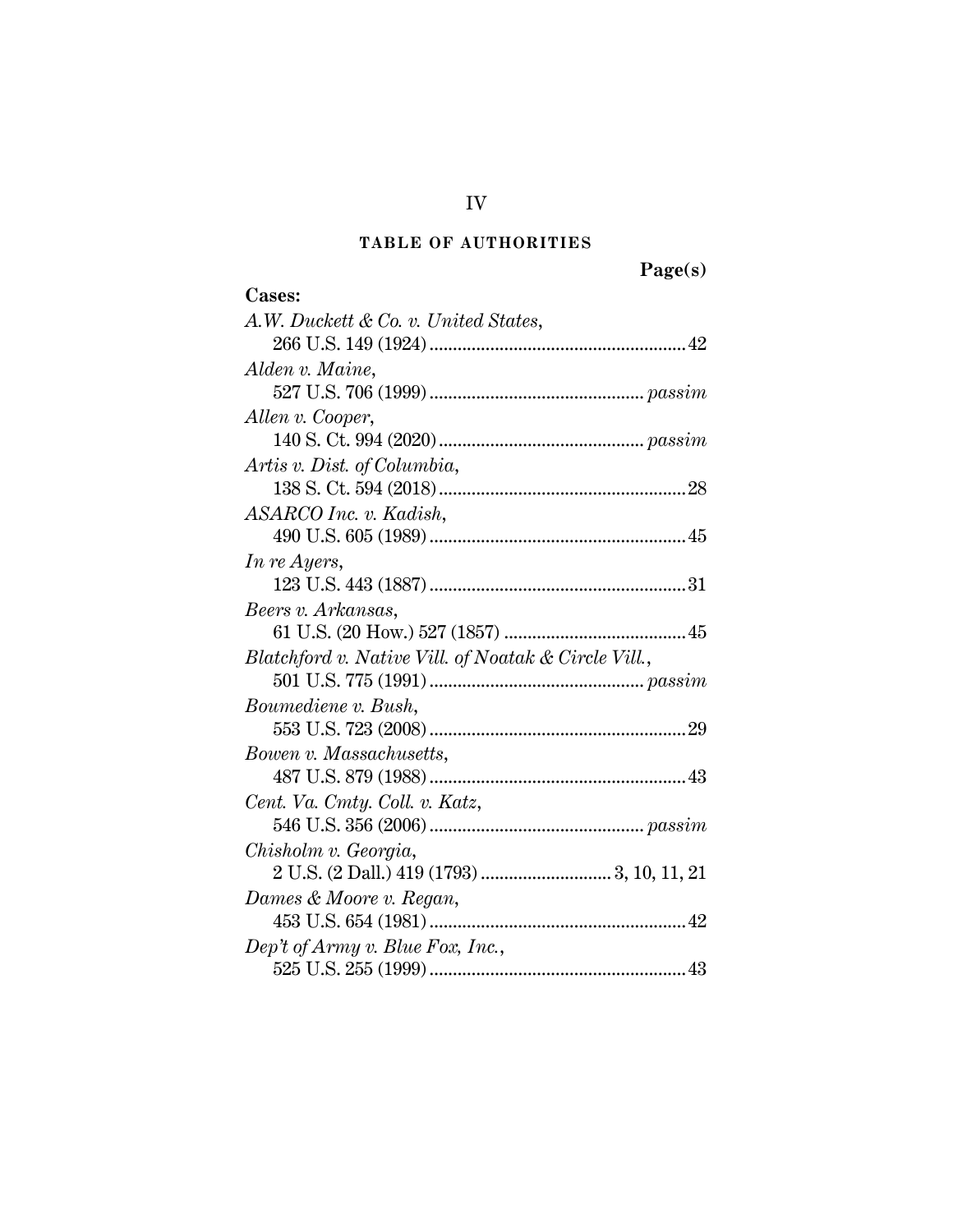**Page(s)**

| Cases (ctd.):                                   |
|-------------------------------------------------|
| Edelman v. Jordan,                              |
|                                                 |
| U.S. ex rel. Elliot v. Hendricks,               |
|                                                 |
| Fed. Maritime Comm'n v. S.C. State Ports Auth., |
|                                                 |
| Fla. Prepaid Postsecondary Educ. v.             |
| College Savings Bank,                           |
|                                                 |
| Franchise Tax Bd. of Cal. v. Hyatt,             |
|                                                 |
| Gibbons v. Ogden,                               |
|                                                 |
| The Grapeshot,                                  |
|                                                 |
| Grogan v. Garner,                               |
|                                                 |
| Hans v. Louisiana,                              |
|                                                 |
| Haywood v. Drown,                               |
|                                                 |
| Highland v. Russell Car & Snowplow Co.,         |
|                                                 |
| Jinks v. Richland Cty.,                         |
|                                                 |
| Johnson v. Eisentrager,                         |
|                                                 |
| Larson v. Domestic & Foreign Comm. Corp.,       |
|                                                 |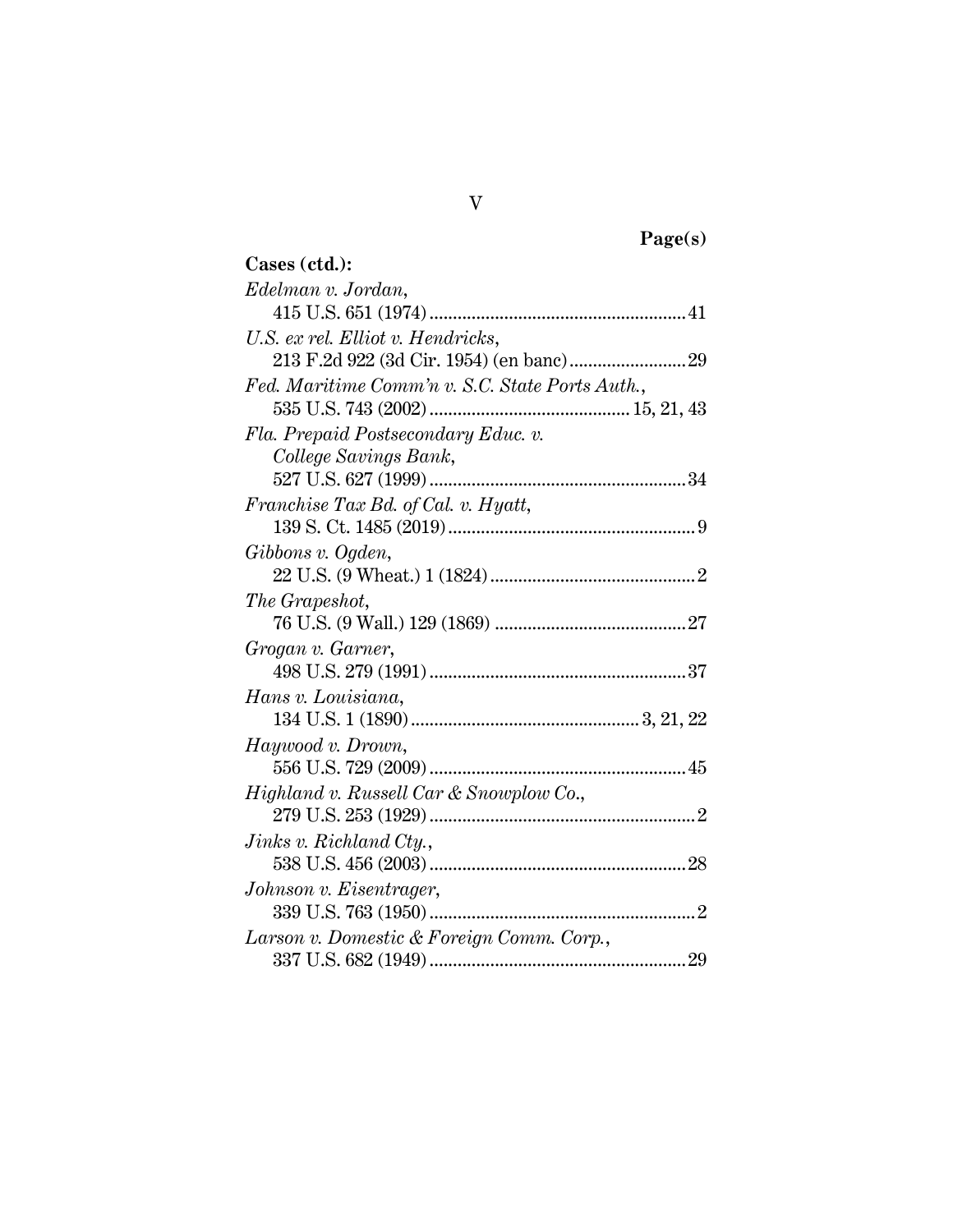| 0°P.(<br>u |
|------------|
|------------|

| Cases (ctd.):                                |
|----------------------------------------------|
| Mechs. & Traders' Bank v. Union Bank of La., |
|                                              |
| Mission Consol. Indep. Sch. Dist. v. Garcia, |
|                                              |
| Missouri v. Lewis,                           |
|                                              |
| Myers v. Int'l Tr. Co.,                      |
|                                              |
| New York v. Irving Tr. Co.,                  |
|                                              |
| Overby v. Gordon,                            |
|                                              |
| Penhallow v. Doane's Adm'rs,                 |
|                                              |
| PennEast Pipeline Co., LLC v. New Jersey,    |
|                                              |
| Pennsylvania v. Union Gas Co.,               |
|                                              |
| Prairie View A&M Univ. v. Chatha,            |
|                                              |
| Principality of Monaco v. Mississippi,       |
|                                              |
| Printz v. United States,                     |
|                                              |
| Raygor v. Regents of Univ. of Minn.,         |
|                                              |
| Regan v. Wald,                               |
|                                              |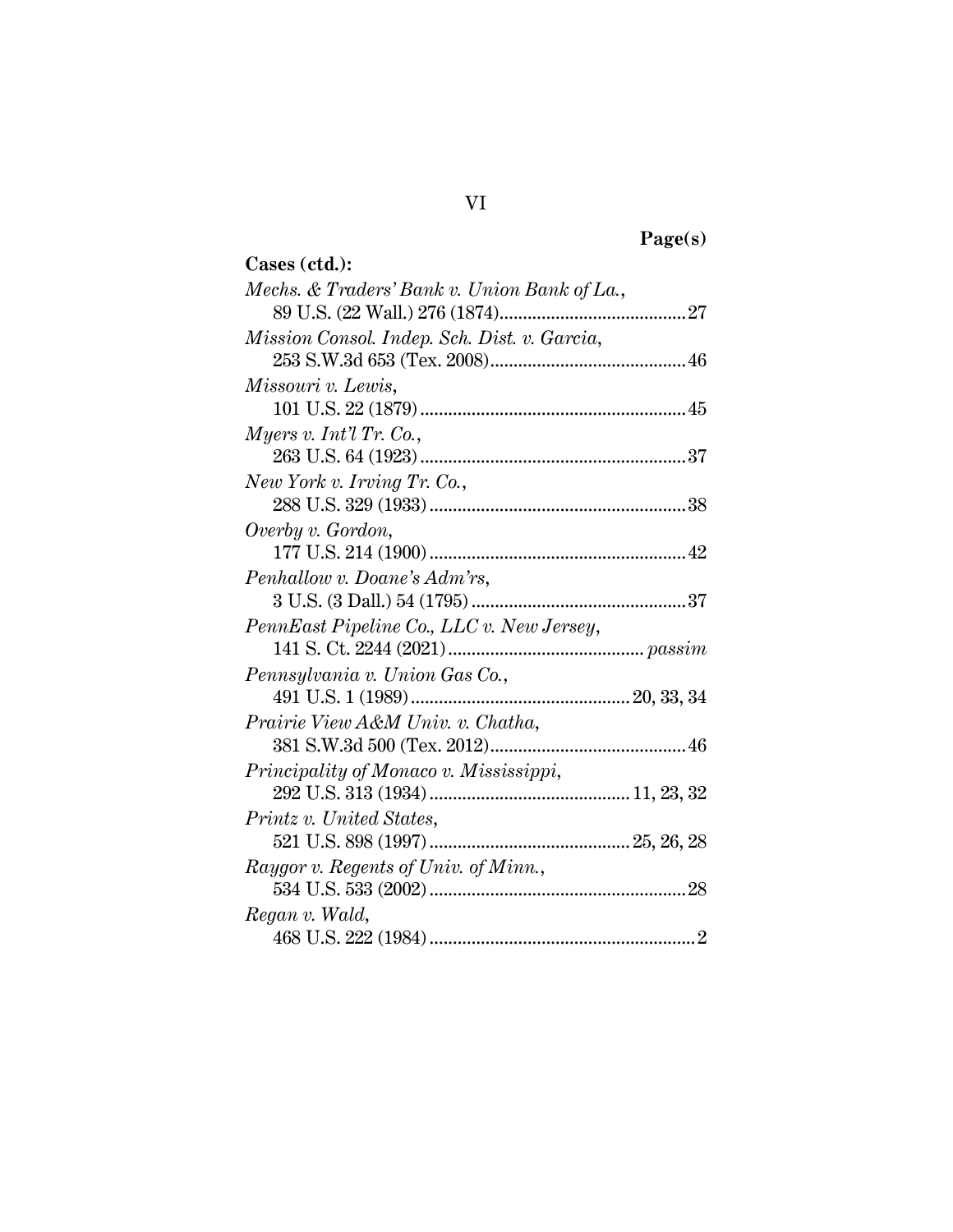| "<br>m<br>г |
|-------------|
|-------------|

| Cases (ctd.):                              |
|--------------------------------------------|
| Seminole Tribe of Fla. v. Florida,         |
|                                            |
| Shaffer v. Heitner,                        |
|                                            |
| South Dakota v. North Carolina,            |
|                                            |
| Missouri ex rel. Southern Ry. v. Mayfield, |
|                                            |
| Stern v. Marshall,                         |
|                                            |
| Stewart v. Kahn,                           |
|                                            |
| Tenn. Student Assistance Corp. v. Hood,    |
|                                            |
| Testa v. Katt,                             |
|                                            |
| Tooke v. City of Mexia,                    |
|                                            |
| Town of Shady Shores v. Swanson,           |
|                                            |
| United States v. 50 Acres of Land,         |
|                                            |
| United States v. Bright,                   |
|                                            |
| United States v. Jones,                    |
|                                            |
| United States v. Texas,                    |
|                                            |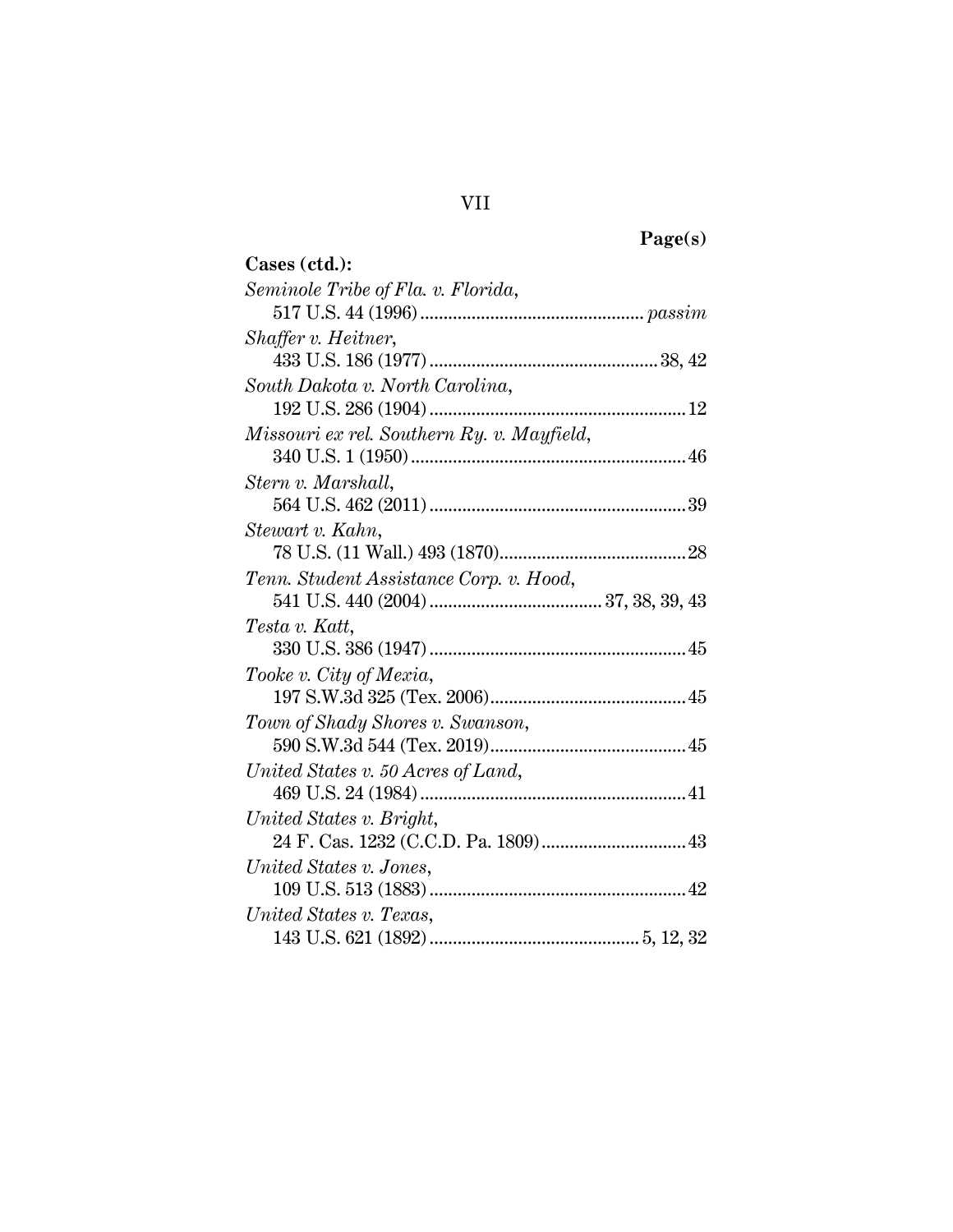Page(s)

| Cases (ctd.):                          |  |
|----------------------------------------|--|
| Wardair Canada, Inc. v. Fla. Dep't of  |  |
| Revenue,                               |  |
|                                        |  |
| Whole Woman's Health v. Jackson,       |  |
|                                        |  |
| Ex parte Young,                        |  |
|                                        |  |
| Youngstown Sheet & Tube Co. v. Sawyer, |  |
|                                        |  |
| Zschernig v. Miller,                   |  |
|                                        |  |

# **Constitutional Provisions and Statutes:**<br>U.S. CONST.:

| .N. UUNSE. |  |
|------------|--|
|            |  |
|            |  |
|            |  |
|            |  |
|            |  |
|            |  |
|            |  |
|            |  |
|            |  |
|            |  |
|            |  |
|            |  |
|            |  |
|            |  |
|            |  |
|            |  |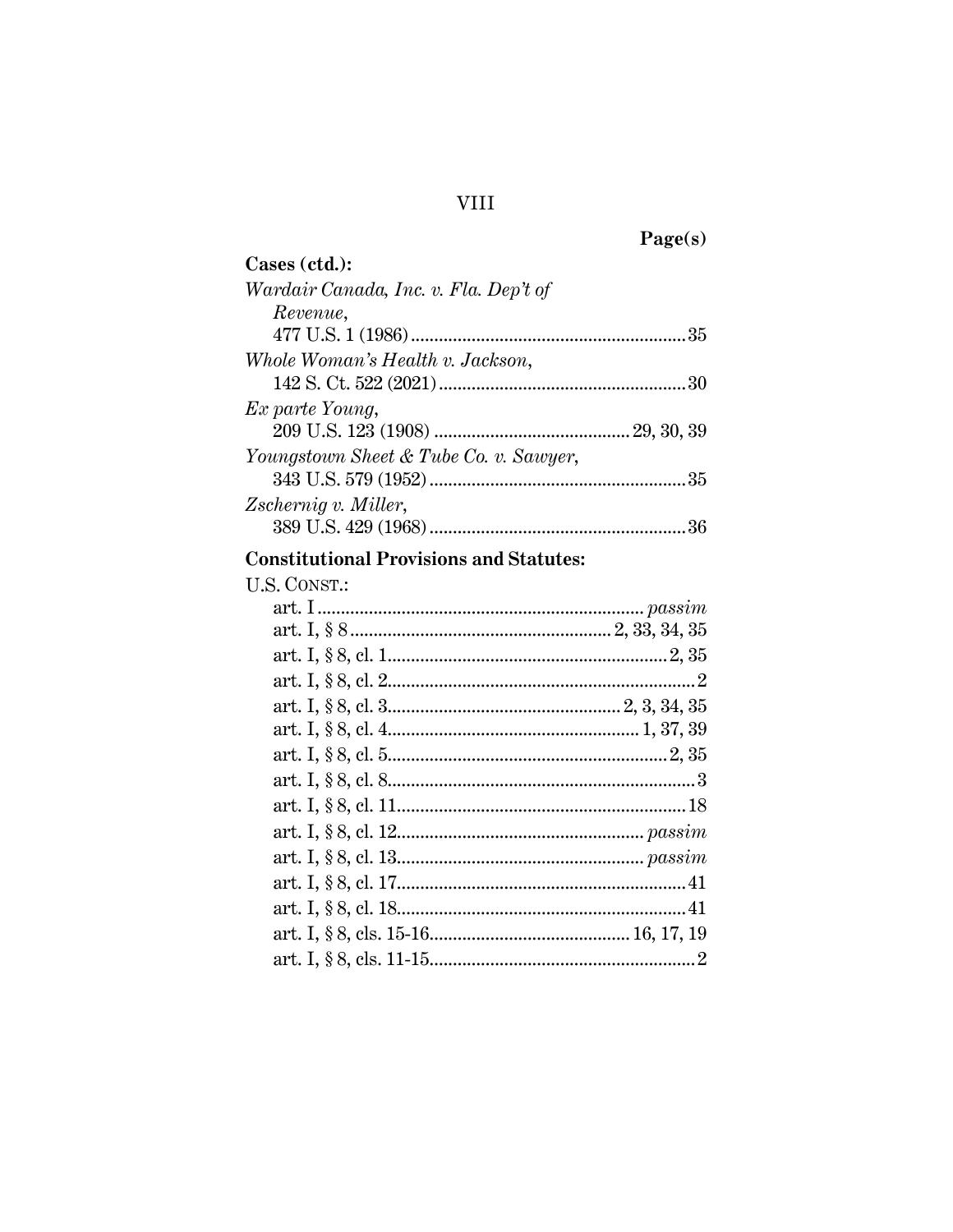| Page(s) |
|---------|
|---------|

| <b>Constitutional Provisions and Statutes (ctd.):</b> |  |
|-------------------------------------------------------|--|
| U.S. CONST. (ctd.):                                   |  |
|                                                       |  |
|                                                       |  |
|                                                       |  |
|                                                       |  |
|                                                       |  |
|                                                       |  |
| 38 U.S.C.:                                            |  |
|                                                       |  |
|                                                       |  |
|                                                       |  |
|                                                       |  |
|                                                       |  |
|                                                       |  |
|                                                       |  |
|                                                       |  |
|                                                       |  |
|                                                       |  |
|                                                       |  |
|                                                       |  |
|                                                       |  |
| Selective Training and Service Act of 1940,           |  |
|                                                       |  |
| Tex. Gov't Code:                                      |  |
|                                                       |  |
|                                                       |  |
| $\S~437.001(8)5$                                      |  |
|                                                       |  |
|                                                       |  |
|                                                       |  |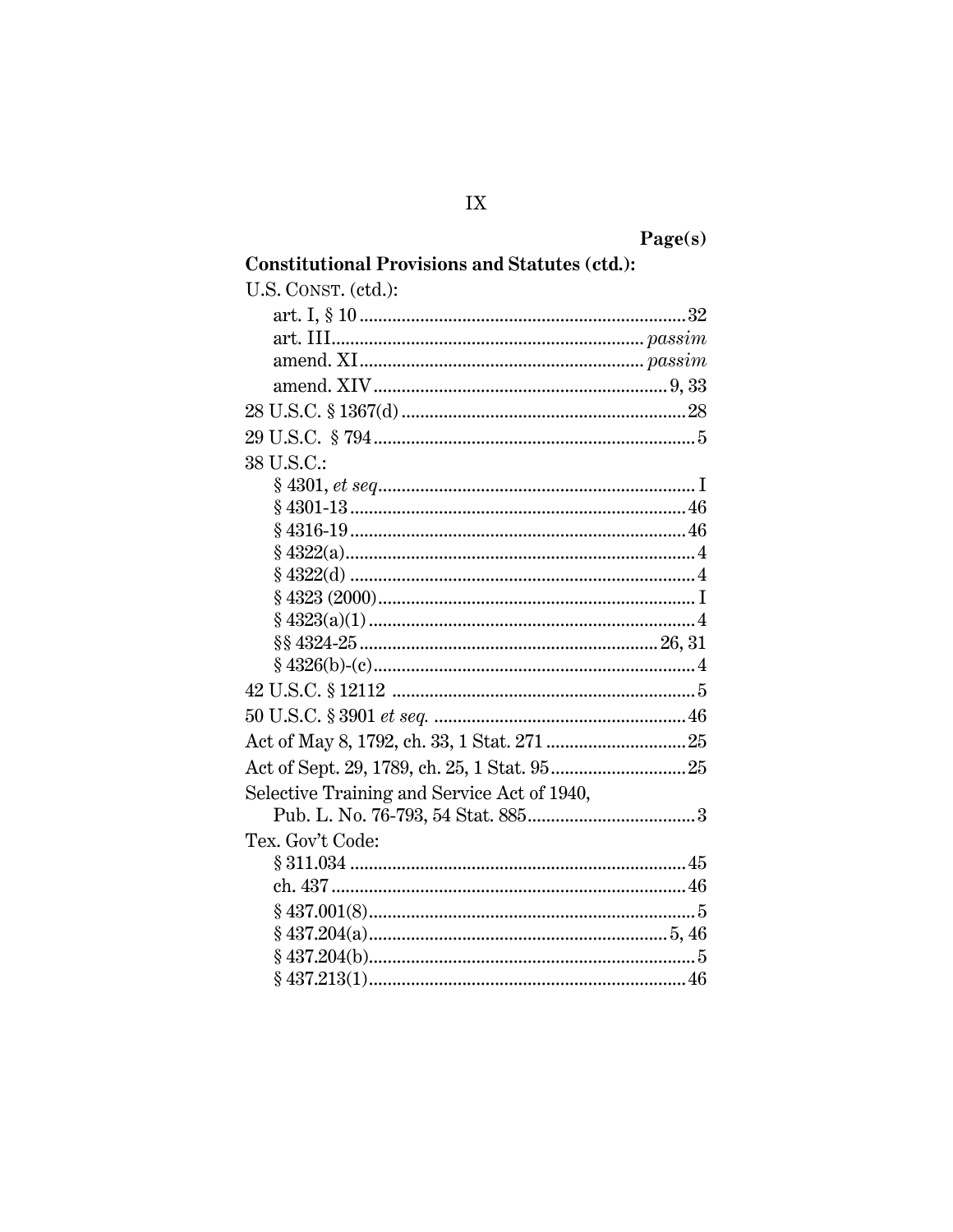**Page(s) Constitutional Provisions and Statutes (ctd.):**

| Tex. Gov't Code (ctd.):                          |
|--------------------------------------------------|
|                                                  |
|                                                  |
|                                                  |
|                                                  |
|                                                  |
|                                                  |
|                                                  |
|                                                  |
|                                                  |
|                                                  |
|                                                  |
| Funding Act of 1790, ch. 34, 1 Stat. 138  21     |
| Uniformed Services Employment and                |
| Reemployment Rights Act, Pub. L. No. 103-        |
|                                                  |
| Veterans Programs Enhancement Act of 1998        |
|                                                  |
| Vietnam Era Veterans Readjustment                |
| Assistance Act of 1974, Pub. L. No. 93-508,      |
|                                                  |
| Miscellaneous:                                   |
| ANNALS OF CONG. (1794) (Joseph Gales ed.,        |
| 20<br>1834)<br>                                  |
| Carson Frame, Texas Supreme Court to Weigh       |
| In: Can Military Reservists Sue the State for    |
| <i>Employment Violations?</i> , TEX. PUB. RADIO  |
| (Sept. 17, 2019), https://tinyurl.com/2s49vkx8 6 |

# X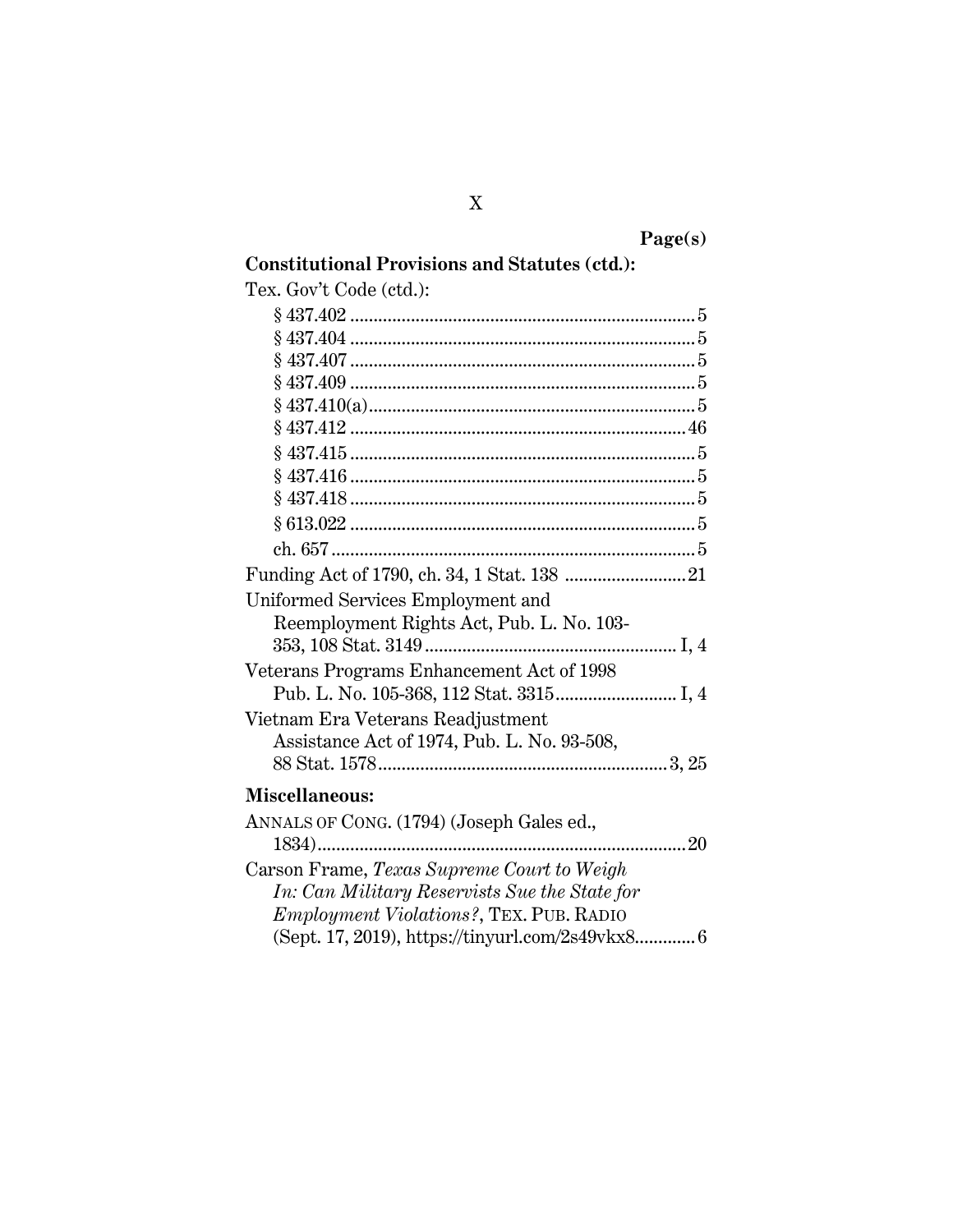| քԲԼ |  |
|-----|--|
|     |  |

| Miscellaneous (ctd.):                              |
|----------------------------------------------------|
| DAVID P. CURRIE, THE CONSTITUTION IN               |
| <b>CONGRESS: THE FEDERALIST PERIOD</b>             |
|                                                    |
| <b>DEBATES IN THE SEVERAL STATE</b>                |
| CONVENTIONS ON THE ADOPTION OF THE                 |
| FEDERAL CONSTITUTION (Jonathan Elliot              |
|                                                    |
| FREDERIC POLLOCK & FREDERICK WILLIAM               |
| MAITLAND, THE HISTORY OF ENGLISH LAW               |
| BEFORE THE TIME OF EDWARD I (2d ed. 1923) 45       |
| GORDON S. WOOD, THE CREATION OF THE                |
| AMERICAN REPUBLIC 1776-1787 (1998) 27              |
| John J. Gibbons, The Eleventh Amendment & State    |
| Sovereign Immunity: A Reinterpretation,            |
|                                                    |
| JOSEPH STORY, COMMENTARIES ON THE                  |
|                                                    |
| Legislation Relating to Reemployment Rights,       |
| Educational Assistance, and the U.S. Court of      |
| Veterans Appeals, Hearing before S. Comm.          |
| on Veterans Affairs, 102d Cong., 1st Sess.         |
| (May 23, 1991)                                     |
| https://files.eric.ed.gov/fulltext/ED344099.pdf  4 |
| Max M. Edling, "So Immense a Power in the          |
| Affairs of War": Alexander Hamilton & the          |
| Restoration of Public Credit, 64 WM. &             |
|                                                    |
| <b>RECORDS OF THE FEDERAL CONVENTION OF</b>        |
| 1787 (Max Farrand ed., rev. ed. 1966)  passim      |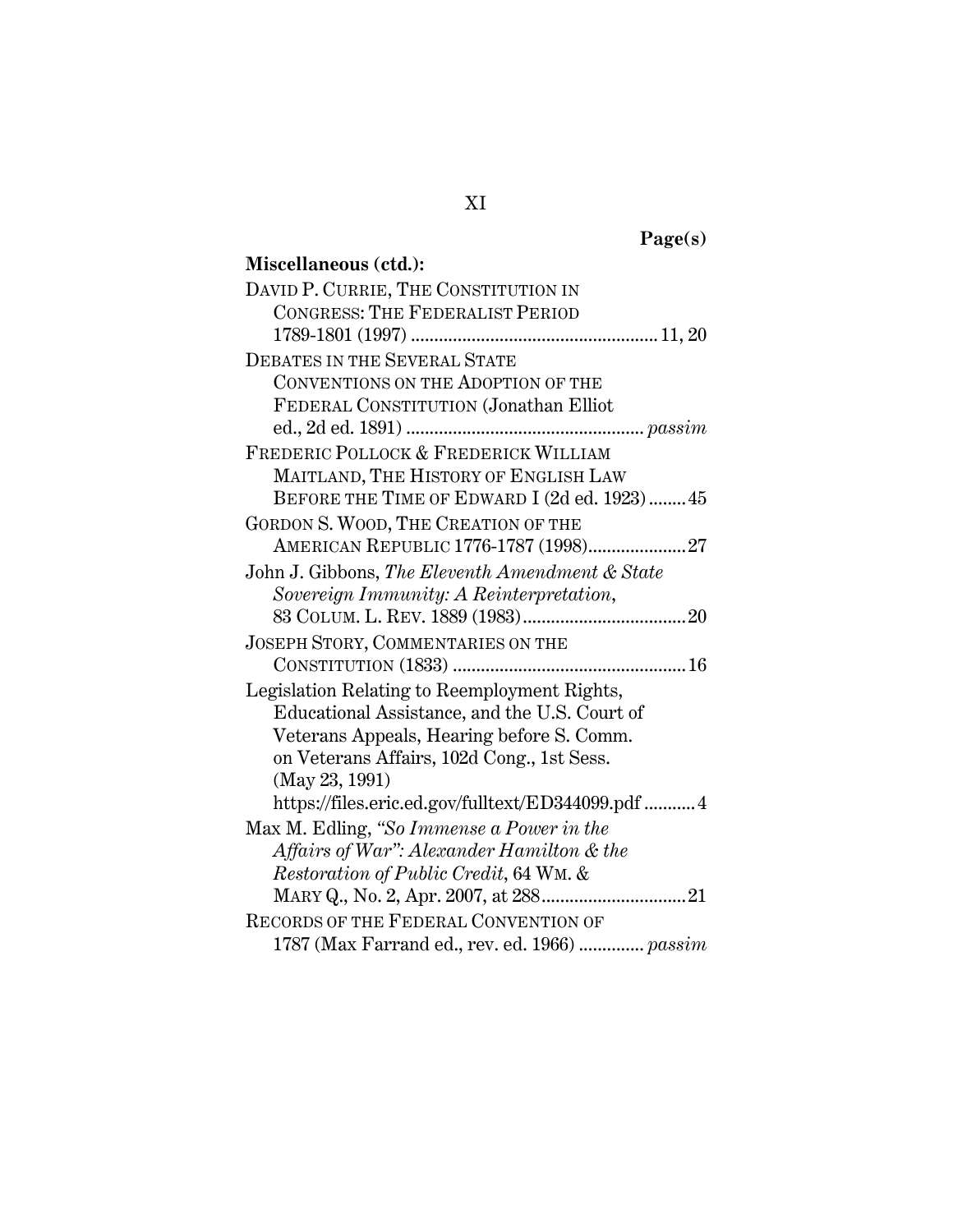**Page(s)**

# **Miscellaneous (ctd.):**

| THE COMPLETE ANTI-FEDERALIST                |  |
|---------------------------------------------|--|
| (Herbert Storing ed., 1981)                 |  |
| Letter X by Brutus (Jan. 24, 1788) 14       |  |
| Letter XVII by the Federal Farmer (Jan.     |  |
|                                             |  |
| THE FEDERALIST (Clinton Rossiter ed., 1961) |  |
|                                             |  |
|                                             |  |
| Nos. 24-25 (Alexander Hamilton)  15         |  |
|                                             |  |
| No. 41 (James Madison) 16, 17, 23, 24       |  |
|                                             |  |
|                                             |  |
| WILLIAM BLACKSTONE, COMMENTARIES ON         |  |
|                                             |  |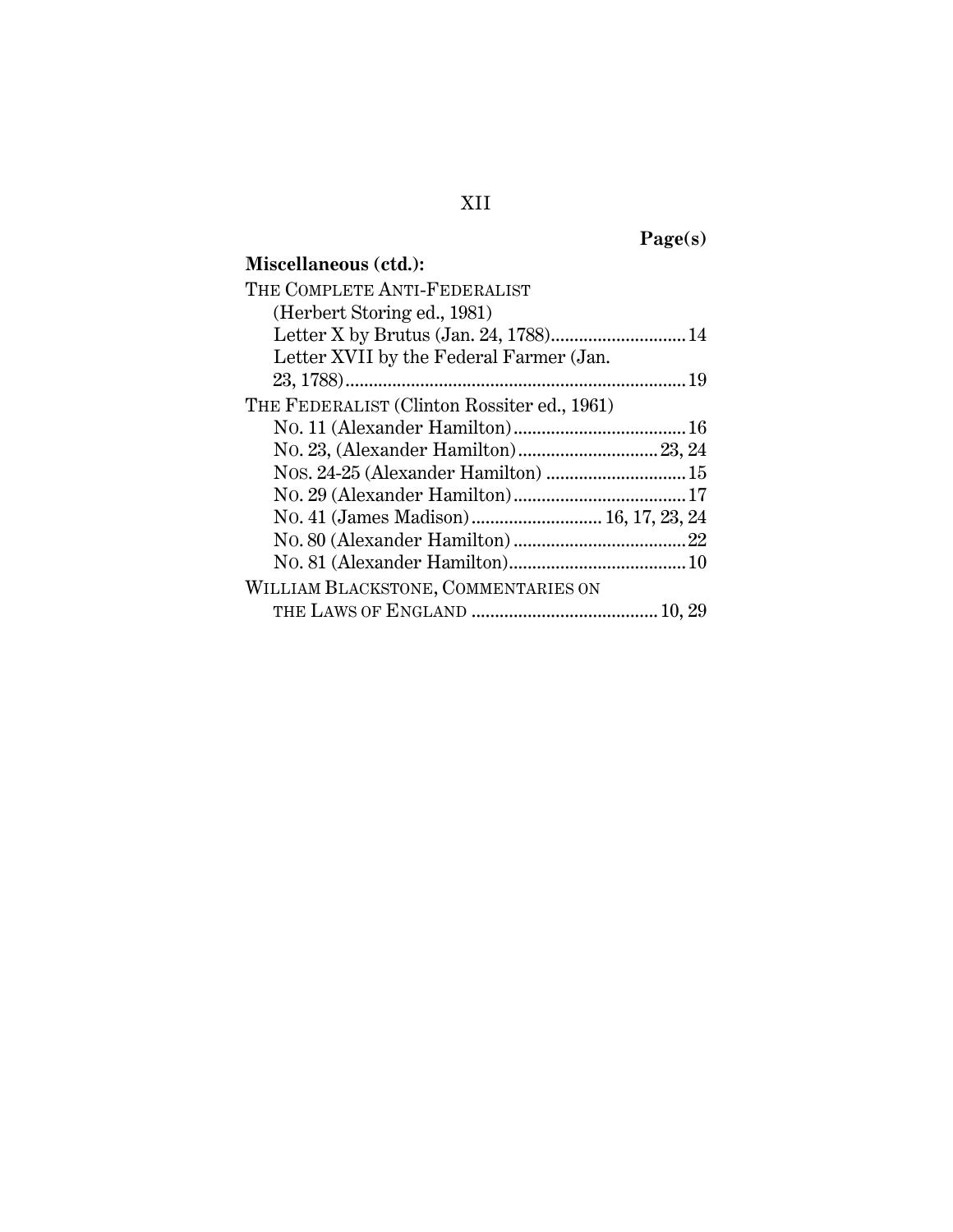#### **INTRODUCTION**

<span id="page-13-0"></span>No one disputes that national security is an awesome responsibility or that warmaking is a fearsome power. That is precisely why the Founding generation declined to include in the Constitution the expansive, amorphous "war powers" to which Torres constantly alludes. Instead, because the power to wage war is both the final bulwark of freedom and its greatest threat, the Founding generation—after months of debate—granted Congress only limited, specific powers, some of which could be used to prosecute a war. Not one of those powers includes the ability to subject nonconsenting States to civil lawsuits by servicemembers. Nevertheless, Torres asks this Court to adopt a view of the "war powers" that would empower Congress to dispense with the States' sovereign immunity through virtually any Article I power and render most of this Court's sovereign-immunity doctrine incorrect. This Court treats neither state sovereignty nor its precedents so cavalierly.

Because Torres cannot identify a textual basis for the proposition that the States subjected themselves to private-party lawsuits to enable the Nation to defend itself, he insists that the States ceded all sovereignty relating to anything touching on war. But, unlike the Bankruptcy Clause and the power of eminent domain—areas in which the States acquiesced to lawsuits in the plan of the Convention—Congress's power to make war does not imply the power to authorize private-party suits. Indeed, the United States survived nearly 200 years, defeating the British Empire, putting down the Confederate rebellion, and saving the world from the Axis powers before Congress passed USERRA. The Republic has managed the terrible burden and responsibility of war without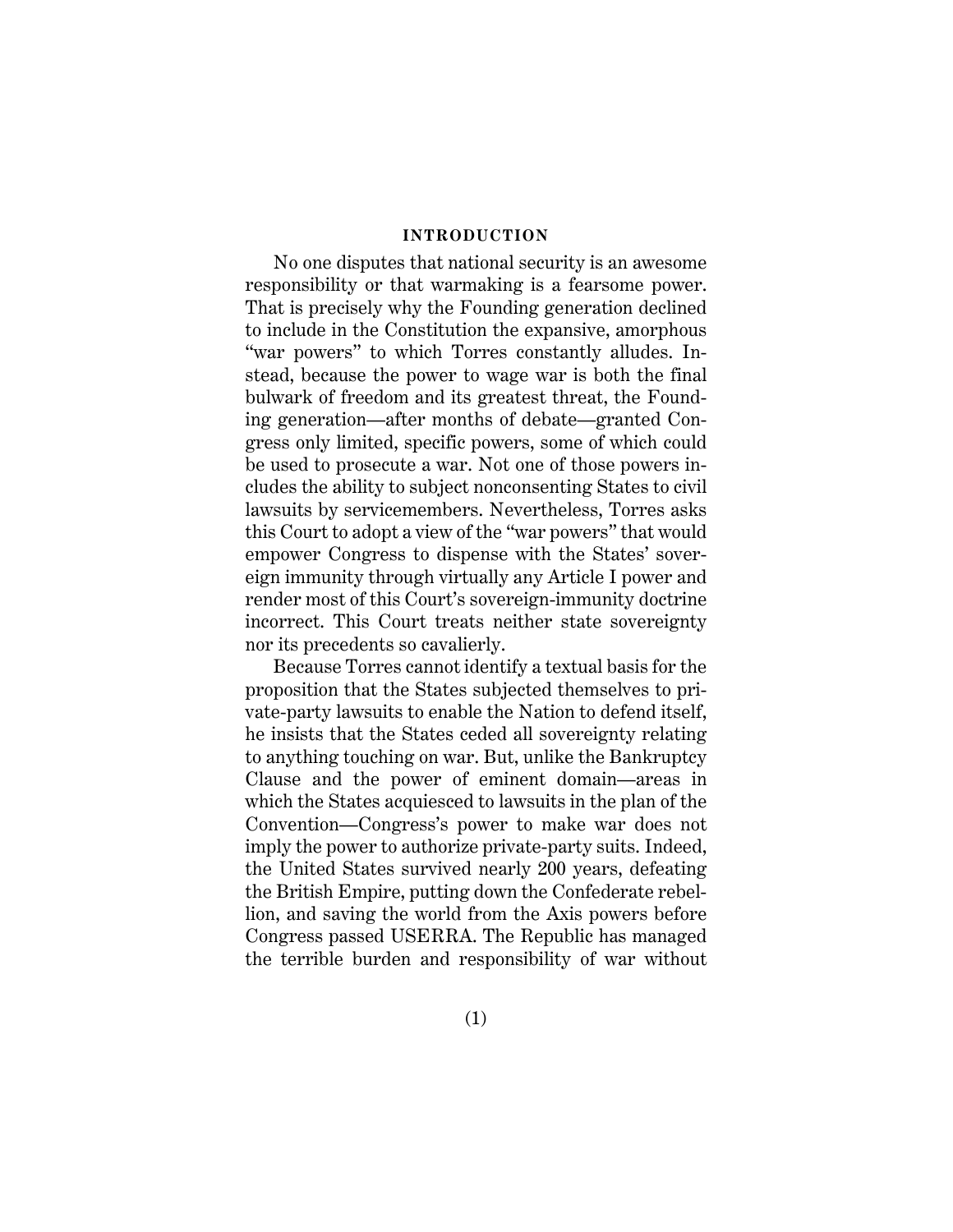subjecting States to private-party lawsuits in their own courts. It can do so still.

#### <span id="page-14-11"></span><span id="page-14-6"></span><span id="page-14-2"></span>**STATEMENT**

#### <span id="page-14-1"></span><span id="page-14-0"></span>**I. Constitutional Background**

Despite Torres's repeated insistence (*e.g.*, at 3, 5, 8), the Constitution does not vest Congress with plenary and aggregated "war powers." To the contrary, ours is a government of enumerated powers, and "[t]he enumeration presupposes something not enumerated." *Gibbons v. Ogden*, 22 U.S. (9 Wheat.) 1, 195 (1824). As Torres himself notes (at 3), "out of seventeen specific paragraphs of congressional power [in Article I, section 8], eight of them are devoted in whole or in part to specification of powers connected with warfare," *Johnson v. Eisentrager*, 339 U.S. 763, 788 (1950), including the powers to declare war, raise an army, maintain a navy, regulate the national armed forces, and call state militias into federal service, U.S. CONST. art I, § 8, cls. 11-15.

<span id="page-14-10"></span><span id="page-14-9"></span><span id="page-14-8"></span><span id="page-14-7"></span><span id="page-14-5"></span><span id="page-14-4"></span><span id="page-14-3"></span>Even beyond these powers directly associated with war, nearly all of Congress's enumerated powers relate in some way to its "authority to make war" or its "power to make peace." Pet. Br. 27. For example, its power to "regulate Commerce with foreign Nations" allows Congress to either provoke or prevent conflict, U.S. CONST. art. I, § 8, cl. 3, such as by the imposition or lifting of economic sanctions on belligerent nations. *Highland v. Russell Car & Snowplow Co*., 279 U.S. 253, 258-59 (1929) (price controls); *Regan v. Wald*, 468 U.S. 222 (1984) (sanctions against Cuba). Nor can war be waged without the power to raise, U.S. CONST. art. I, § 8, cl. 1, borrow, *id.* cl. 2, or mint, *id.* cl. 5, the funds to pay troops or buy equipment. Congress's power to "regulate Commerce . . . among the several States" similarly allows the imposition of wartime price controls and rationing to support the war effort and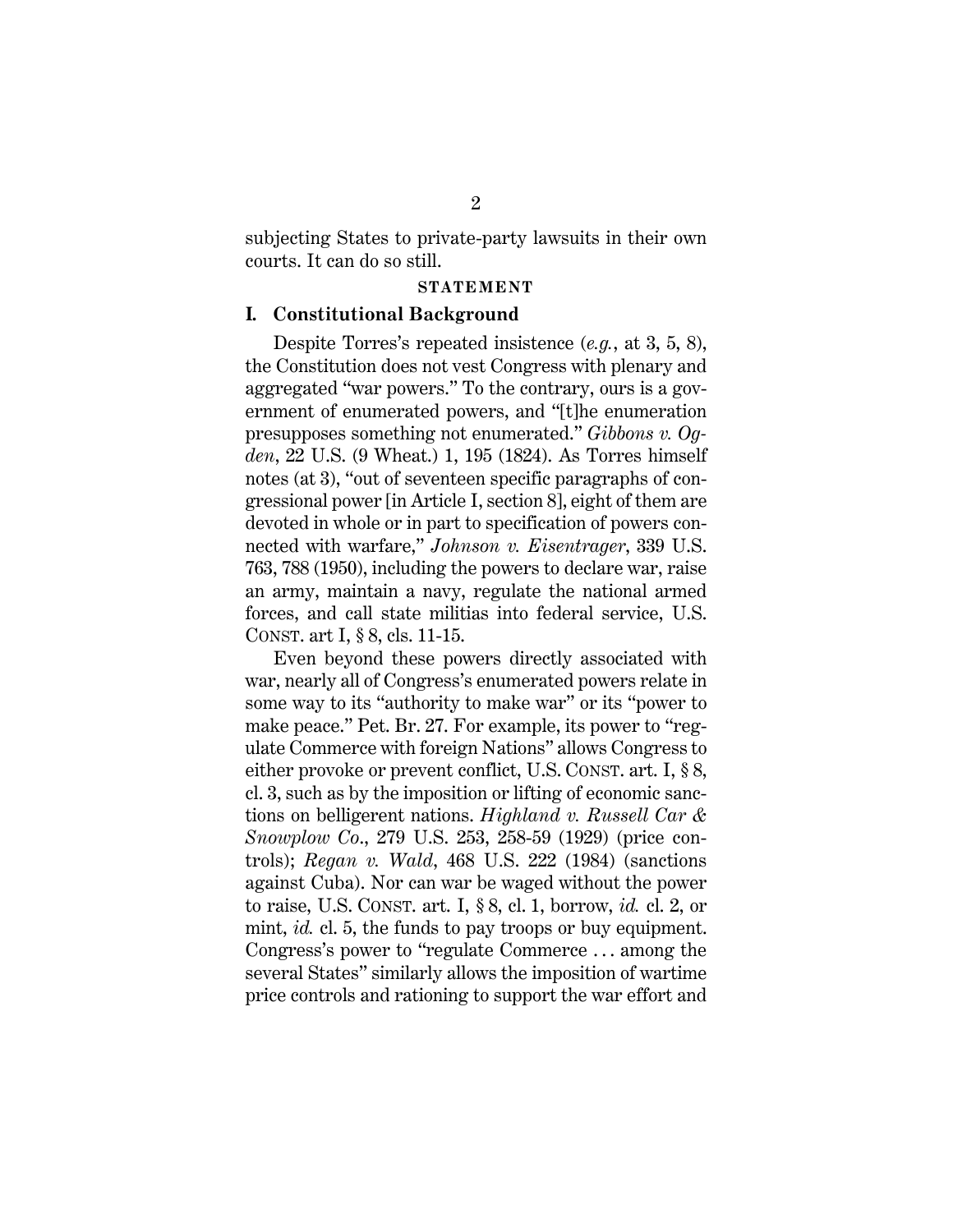to ensure an adequate supply of materiel, *id.* cl. 3, and to "promote the Progress of Science and useful Arts" to incentivize innovations in weaponry, *id.* cl. 8.

<span id="page-15-4"></span><span id="page-15-3"></span><span id="page-15-2"></span>Nonetheless, this Court's landmark sovereign immunity cases arose in the context of lawsuits attempting to enforce debts against States arising from the consequences of war. *See Chisholm v. Georgia*, 2 U.S. (2 Dall.) 419 (1793); *Hans v. Louisiana*, 134 U.S. 1 (1890). *Hans* confirmed that the States' immunity from private-party suits remained intact even against claims arising from debts accrued to rebuild after an existential military conflict. And *Chisholm*'s contrary holding—arising from a Revolutionary War debt—occasioned such severe nationwide backlash that the same generation that ratified the Constitution promptly overturned that decision by enacting the Eleventh Amendment. *Infra* at 10-11.

#### <span id="page-15-1"></span><span id="page-15-0"></span>**II. Statutory Background**

#### <span id="page-15-5"></span>**A. USERRA's Development**

Not once during this country's first two centuries—or first five declared wars—did Congress attempt to use its warmaking powers to allow soldiers to sue their home States. Not until World War II did Congress first require employers to restore returning servicemembers to their previous positions or ones of like seniority. Selective Training and Service Act of 1940, Pub. L. No. 76-793, ch. 740, 54 Stat. 885 (1940 Act). Even then, this requirement did not apply to reservists, state employers, or federal employers.

<span id="page-15-6"></span>In 1974, Congress extended this requirement to permit private-party suits against state—but not federal employers. Vietnam Era Veterans Readjustment Assistance Act of 1974, Pub. L. No. 93-508, 88 Stat. 1578. Still, servicemembers' suits were limited to federal court. In 1994, USERRA expanded servicemembers' employment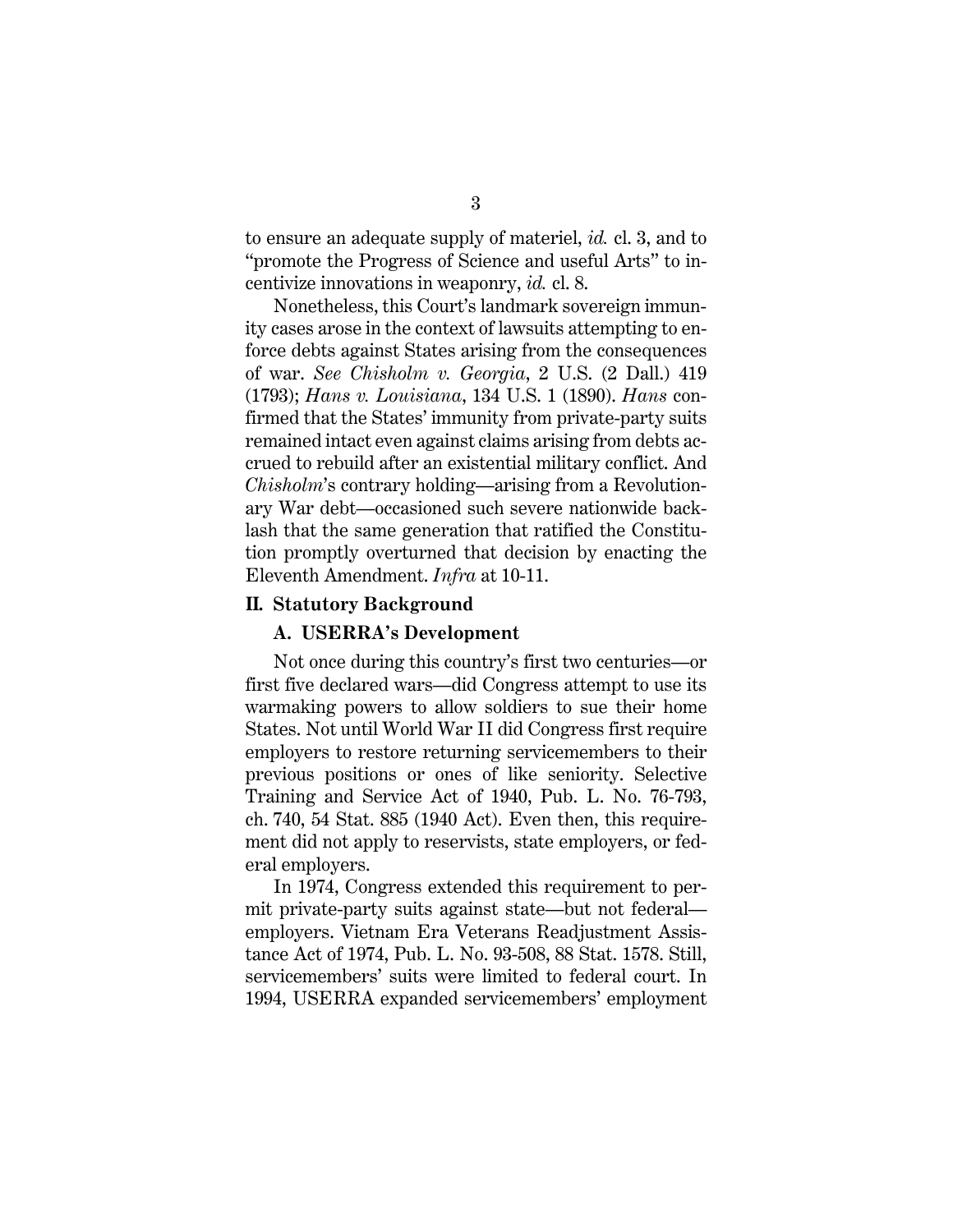guarantees to reservists and created the current federal administrative enforcement mechanisms. USERRA, Pub. L. No. 103-353, §§ 2(a), 5, 108 Stat. 3149. It continued to permit servicemembers to sue state employers, but not federal ones, in federal court.

After this Court held that Congress may not use its Article I powers to abrogate state sovereign immunity in federal court, *Seminole Tribe of Fla. v. Florida*, 517 U.S. 44, 72-73 (1996), Congress amended USERRA to authorize private-party suits against States in state courts. Pub. L. No. 105-368, § 211, 112 Stat. at 3329, 3330. The following year, this Court concluded that the immunity recognized in *Seminole Tribe* also applied in state courts. *Alden v. Maine*, 527 U.S. 706, 754 (1999).

#### <span id="page-16-0"></span>**B. Remedies available to servicemembers**

<span id="page-16-3"></span>**1.** Despite sovereign immunity, state-employed servicemembers still possess multiple remedies for alleged employment discrimination. Administrative remedies provide the most common avenue for relief: the U.S. Department of Labor has overseen thousands of successful negotiations since World War II between returning servicemembers and their pre-deployment employers. *See*  Legislation Relating to Reemployment Rights, Educational Assistance, and the U.S. Court of Veterans Appeals at 4, Hearing before S. Comm. on Veterans Affairs, 102d Cong., 1st Sess. (May 23, 1991) (citing 90% success rate), https://files.eric.ed.gov/fulltext/ED344099.pdf. This administrative system remains USERRA's preferred enforcement mechanism. 38 U.S.C. §§ 4322(a), 4322(d),  $4326(b)-(c)$ .

<span id="page-16-2"></span><span id="page-16-1"></span>In the rare instance where administrative remedies prove inadequate, USERRA allows the Attorney General to bring suit "in the name of the United States as the plaintiff," *id.* § 4323(a)(1), which does not implicate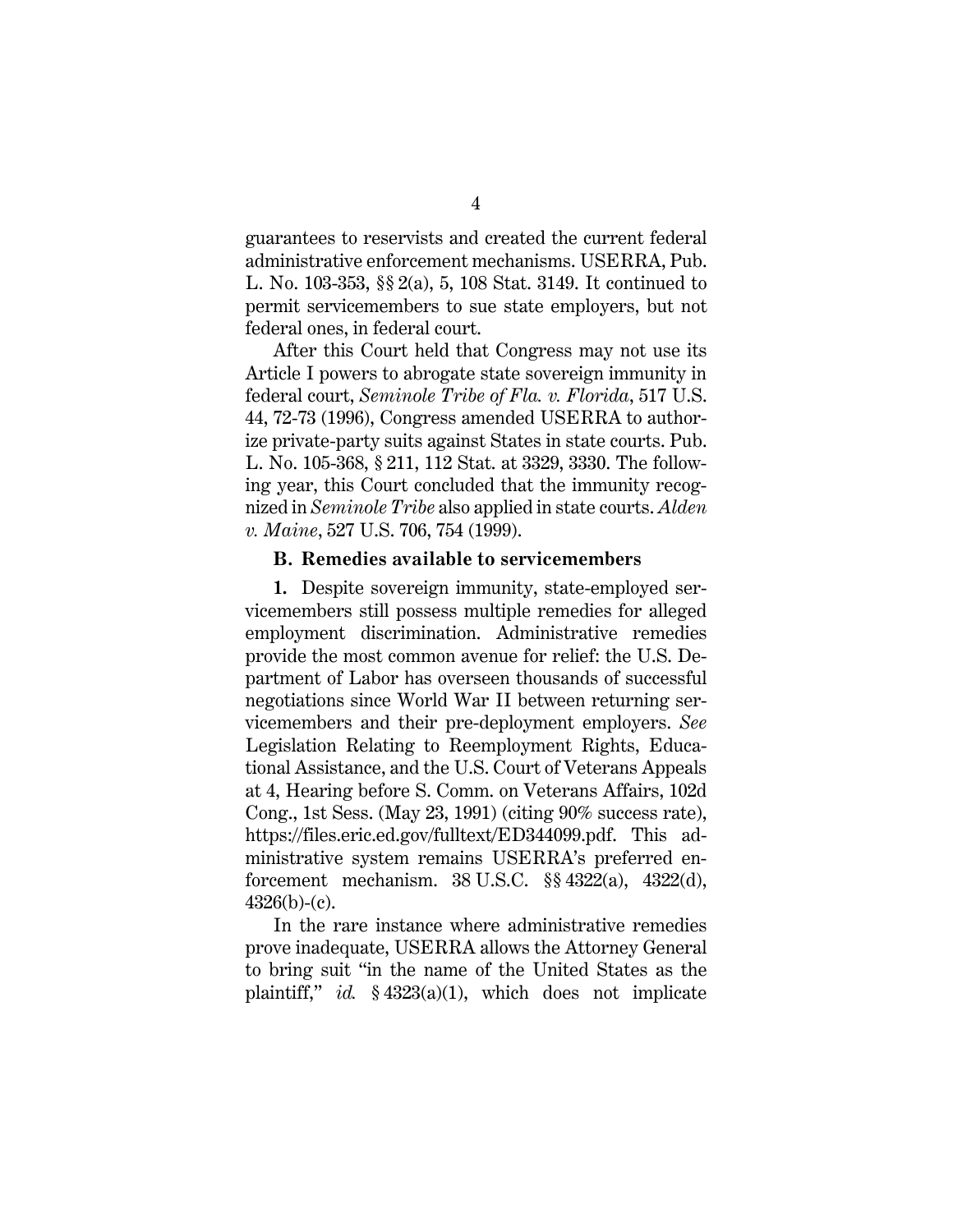<span id="page-17-2"></span>sovereign immunity, *United States v. Texas*, 143 U.S. 621, 646 (1892). Other statutes prohibit discrimination based on disabling injuries, including those sustained by servicemembers while on active duty—particularly for entities (including many state entities) who receive federal funds. *E.g.*, 29 U.S.C. § 794 (Rehabilitation Act); 42 U.S.C. § 12112 (Americans with Disabilities Act).

<span id="page-17-16"></span><span id="page-17-5"></span><span id="page-17-4"></span><span id="page-17-3"></span>**2.** Nor are servicemembers limited to federal remedies. Texas law affirmatively favors veterans for public employment and provides state-law remedies for anti-servicemember discrimination as well. Tex. Gov't Code ch. 657. These protections include a guaranteed right to "return to the same employment" after military service, including protections against "loss of time, efficiency rating, vacation time, or any benefit of employment during or because of the absence." Tex. Gov't Code §§ 437.001(8), .204(a). As with federal law, that right is primarily enforced through an administrative process aimed at informal resolution, *id.* §§ 437.204(b), .402, which is managed by the Texas Workforce Commission, *id.* §§ 437.404, .407. Where informal processes are insufficient, the Commission can seek injunctive relief, *id.* §§ 437.409, .415, .418, and compensatory or punitive damages, *id.* §§ 437.410(a), .416. For public employees, a district attorney can also seek injunctive relief. *Id.* § 613.022.

#### <span id="page-17-13"></span><span id="page-17-6"></span><span id="page-17-1"></span><span id="page-17-0"></span>**III. Factual Background**

## <span id="page-17-15"></span><span id="page-17-14"></span><span id="page-17-12"></span><span id="page-17-11"></span><span id="page-17-10"></span><span id="page-17-9"></span><span id="page-17-8"></span><span id="page-17-7"></span>**A. Torres's termination following repeated accommodations**

Torres enlisted in the U.S. Army Reserve in 1989. Pet. App. 73a. Fully aware of his ongoing service obligation, the Texas Department of Public Safety (DPS) hired and employed him for approximately a decade*. Id.* In 2007, while Torres was deployed to Iraq, toxic fumes emanating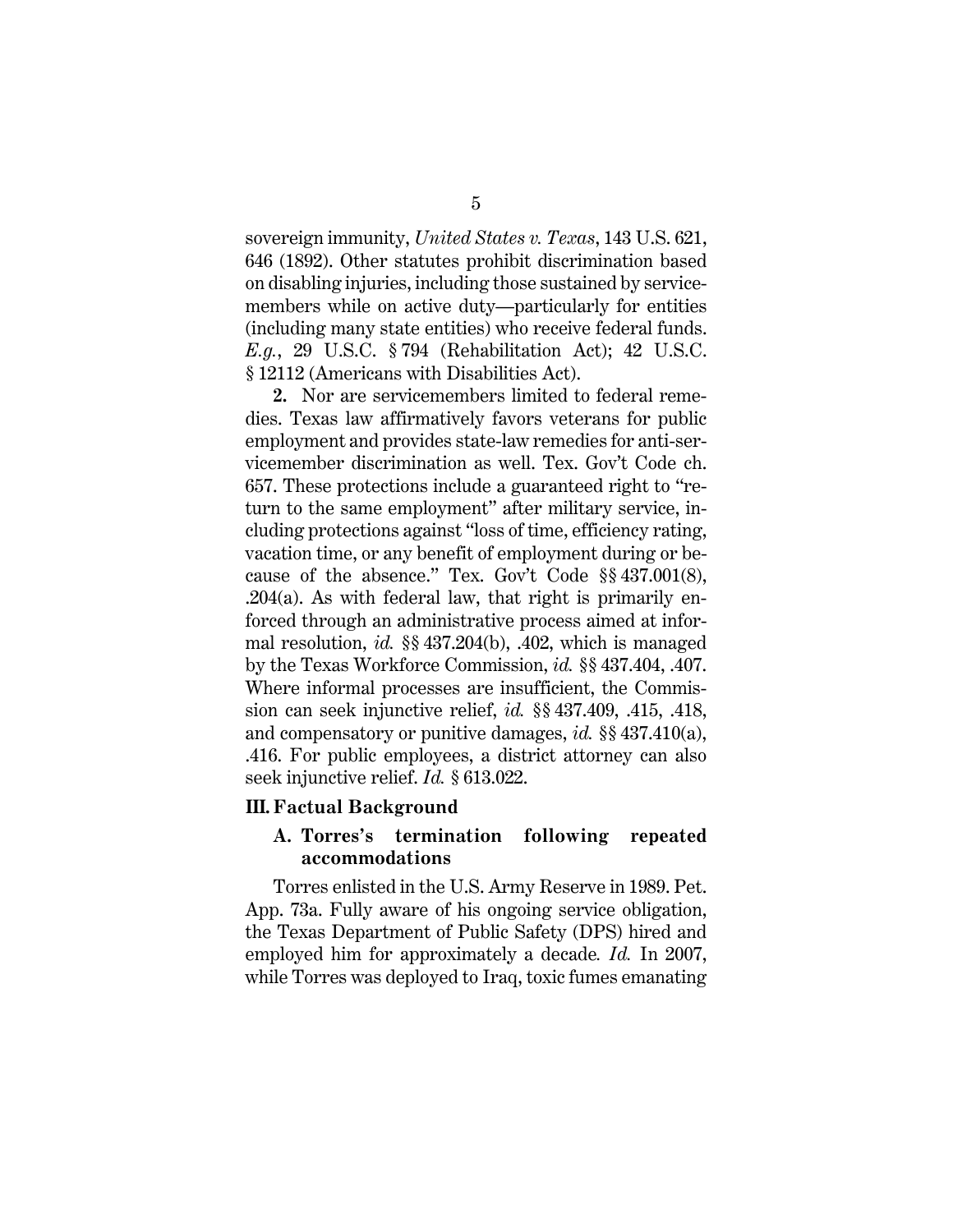from burn pits damaged his lungs. *Id*. at 74a. After a year's service, Torres was honorably discharged. *Id.* 

<span id="page-18-1"></span>DPS welcomed Torres back to his previous position as a state trooper. *Id*. But Torres's lung damage prevented him from fulfilling some of his duties, including patrolling state highways. *Id*. DPS therefore accommodated Torres by transferring him to an administrative position. Carson Frame, *Texas Supreme Court to Weigh In: Can Military Reservists Sue the State for Employment Violations?*, TEX. PUB. RADIO (Sept. 17, 2019), https://tinyurl.com/2s49vkx8. And though Torres referred (at 16) to his new position as "temporary," DPS employed him at full pay in that position for more than two years. Frame, *supra*.

In his new position, Torres "often missed work," forcing his supervisors to put him on administrative leave in 2010. *Id*. Only after he was put on leave because of his unreliable attendance did Torres ask DPS to employ him in a different capacity. *Id.* In 2011, DPS offered to do so on one condition: that Torres reliably report for work. Pet. App. 74a-75a. Torres opted to resign instead. *Id*. at 75a;  $RR.25-26.<sup>1</sup>$  $RR.25-26.<sup>1</sup>$  $RR.25-26.<sup>1</sup>$ 

#### <span id="page-18-0"></span>**B. Torres's belated claims of discrimination**

Torres waited five years after his resignation to seek any form of redress. Pet App. 72a; RR.5, 7-10. Bypassing both federal and state administrative remedies, he filed a lawsuit in Texas state court seeking damages under USERRA, alleging that DPS had discriminated against him based on his army service. Pet. App. 75a-78a.

<span id="page-18-2"></span><sup>&</sup>lt;sup>1</sup> "RR" refers to the Reporter's Record filed with the Texas Court of Appeals of the Thirteenth Judicial District in No. 13-17-00659-CV. "CR" refers to the Clerk's Record filed in the same case.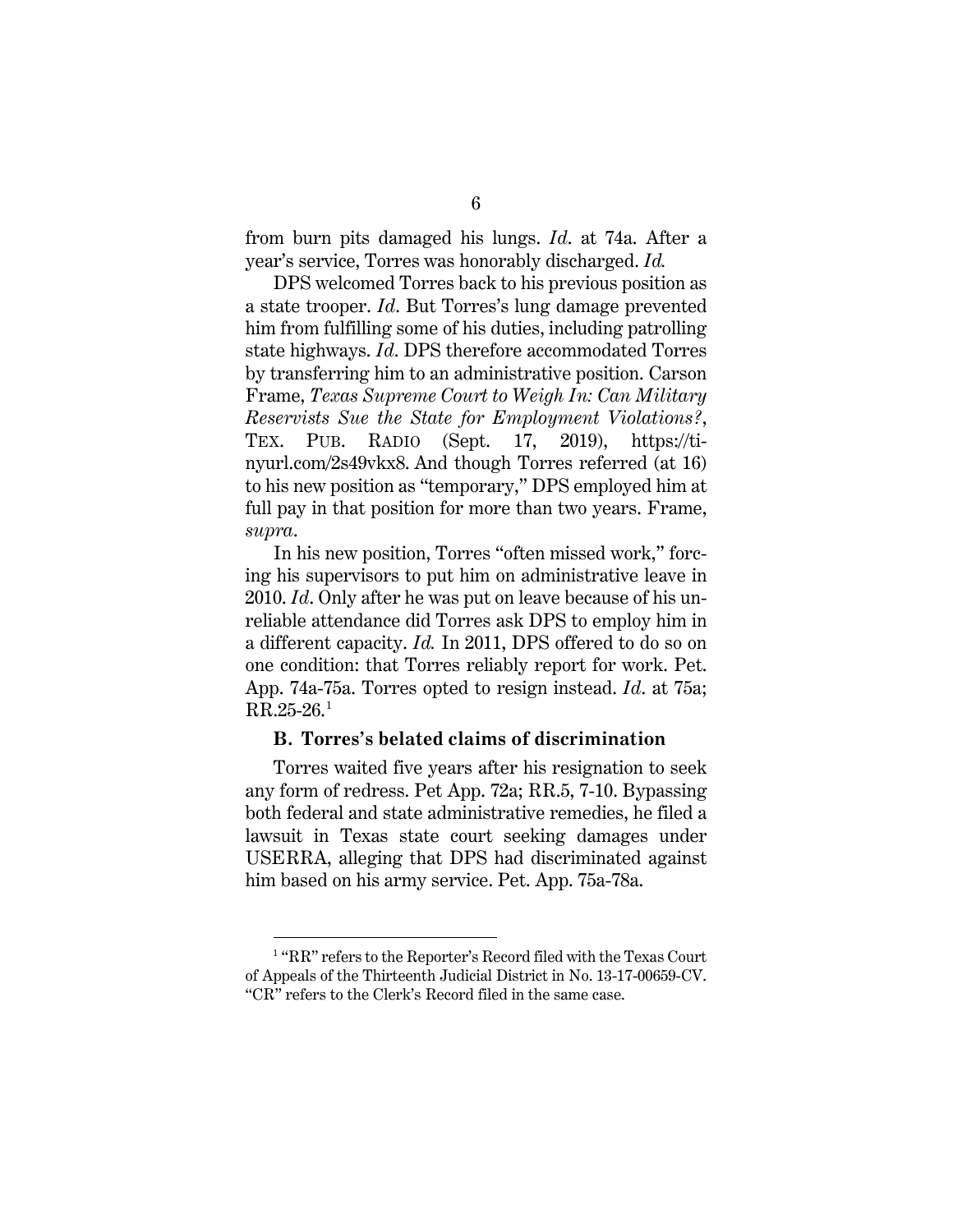DPS moved to dismiss on sovereign-immunity grounds, CR.36-45, which the trial court denied. Pet. App. 49a. A divided court of appeals reversed without deciding whether USERRA had abrogated DPS's sovereign immunity, *id*. at 6a n.1, instead concluding that Congress lacked the power to abrogate the State's immunity under Article I. *Id*. at 16a. That court also recognized that DPS retained its immunity as a matter of state law. *Id*. at 16a-18a. Without addressing the majority's constitutional holding, the dissent concluded that USERRA abrogated state immunity as a matter of statutory interpretation. *Id*. at 22a-23a, 28a. The Texas Supreme Court declined further review, *id*. at 32a-33a, and this Court granted certiorari.

#### **SUMMARY OF ARGUMENT**

<span id="page-19-0"></span>**I**. States retain sovereign immunity absent "compelling evidence that the Founders thought such a surrender inherent in the constitutional compact." *Blatchford v. Native Vill. Of Noatak & Circle Vill.*, 501 U.S. 775, 781 (1991). Nothing in the Constitution's text, history, or structure suggests that the States assented to—or even contemplated—private-party suits by conferring war powers on the federal government. Two centuries of practice confirm that Congress did not believe it could authorize private-party suits as a means of exercising its war powers. And principles of federalism and the special role of the state courts in the Constitution preclude such suits. The debates surrounding Article I's specific clauses related to warmaking refute Torres's broader suggestion that States surrendered all sovereignty from any topic relating to war, including—by emanations, penumbras, or otherwise—sovereign immunity.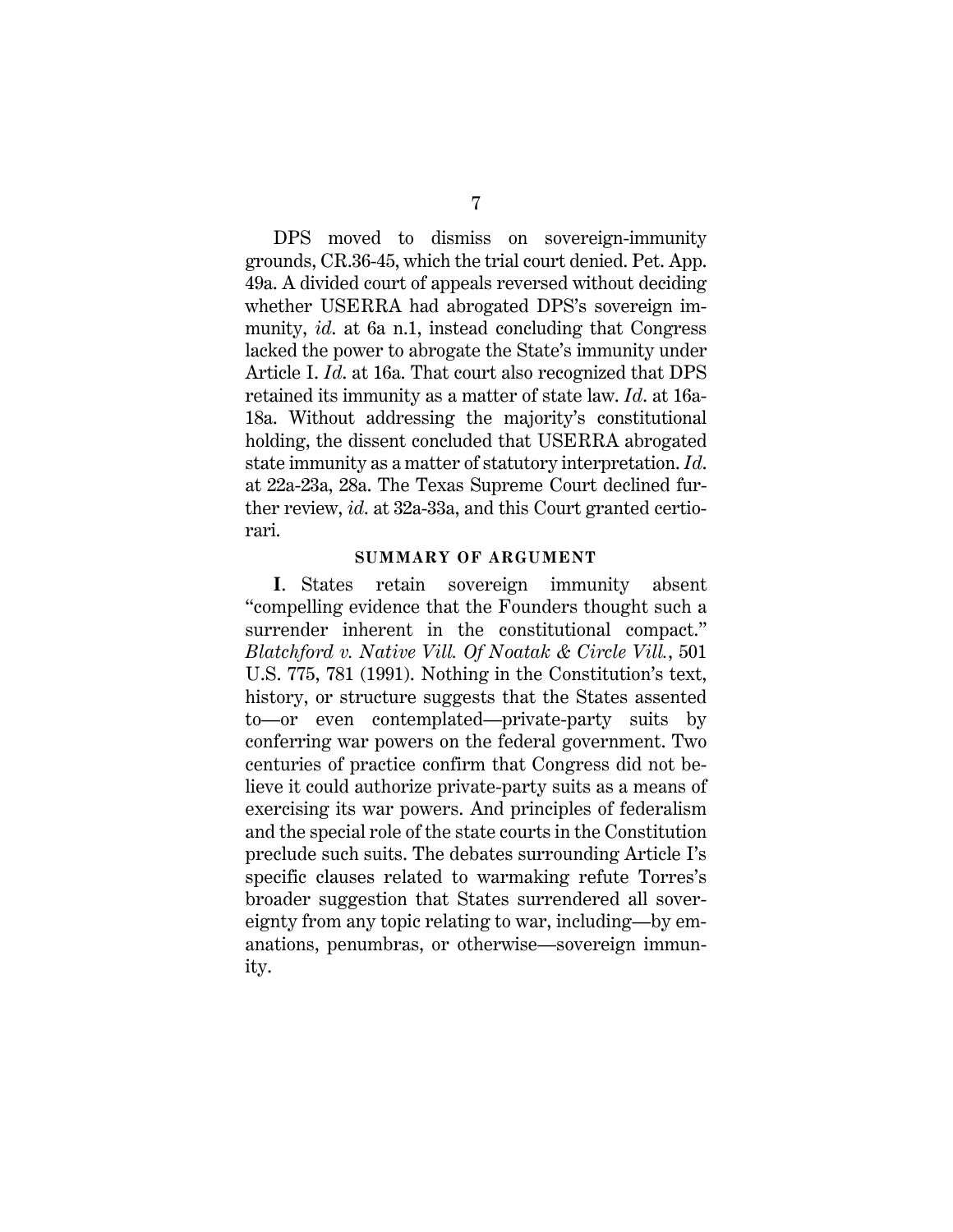**II.** This Court's precedents also foreclose Torres's attempt to vitiate state sovereign immunity through Congress's Article I powers. Beginning with *Seminole Tribe*, this Court has repeatedly held that Congress cannot abrogate state sovereign immunity by exercising its Article I powers, including by exercising several powers that fall within Torres's broad definition of "war powers." Torres counters that the need to protect national security is so grave that the "war powers" must be greater than the sum of their parts. But accepting that argument would repudiate almost all of this Court's sovereign-immunity precedents since *Seminole Tribe*. *Cent. Va. Cmty. Coll. v. Katz*, 546 U.S. 356 (2006), and *PennEast Pipeline Co., LLC v. New Jersey*, 141 S. Ct. 2244 (2021), do not change that result because they reflect unique contexts that demand judicial administration of specific property. Employmentdiscrimination disputes do not inherently involve the administration of property, let alone the judicial administration of specific property.

**III.** Even if the Court were to conclude that the States surrendered federal-law immunity from suit, Torres cannot prevail because DPS retains its state-law immunity from suit in Texas's courts. Nothing in the Constitution authorizes the federal government to dictate the jurisdiction of state courts. And Texas has not opened its courthouse doors to claims against the State under USERRA or any parallel state cause of action. Because Texas courts lack jurisdiction over such claims against the State, there is an independent state-law basis for affirming the judgment below.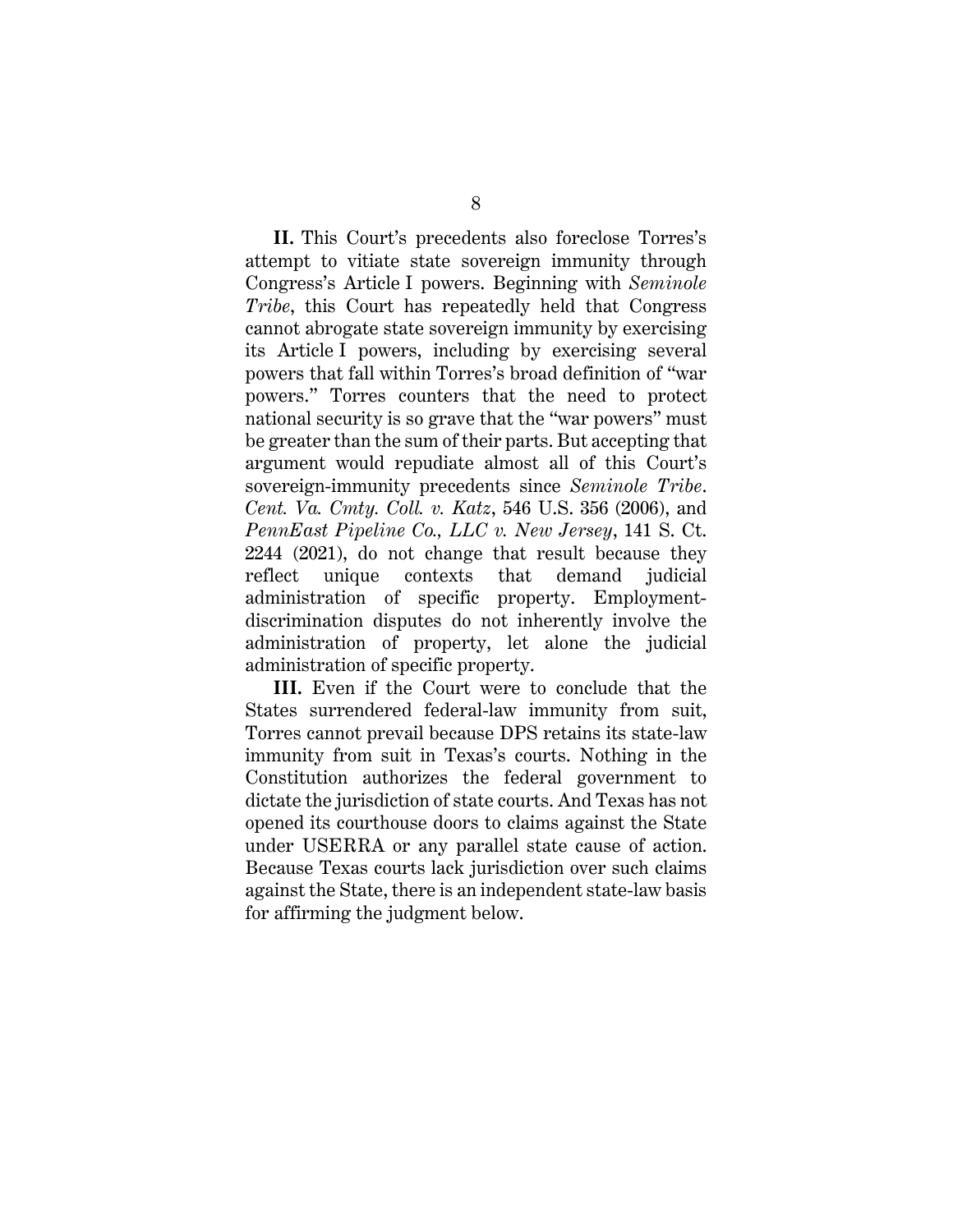#### **ARGUMENT**

# <span id="page-21-1"></span><span id="page-21-0"></span>**I. States Did Not Assent to Private-Party Employment-Discrimination Suits by Conferring War Powers on the Federal Government.**

<span id="page-21-4"></span>A "State may be subject to suit only in limited circumstances." *PennEast*, 141 S. Ct. at 2258. Aside from express consent or congressional abrogation under the Fourteenth Amendment—neither of which applies here—"a State may be sued if it has agreed to suit in the 'plan of the Convention,' which is shorthand for 'the structure of the original Constitution itself.'" *Id.* (quoting *Alden*, 527 U.S. at 728). "The 'plan of the Convention' includes certain waivers of sovereign immunity to which all States implicitly consented at the founding." *Id.* This Court requires "compelling evidence" from the Nation's "history, practice, precedent, and the structure of the Constitution," *Alden*, 527 U.S. at 741, before it will find "a surrender inherent in the constitutional compact," *Blatchford*, 501 U.S. at 781.

Torres offers nothing that approaches that high bar. Even Torres does not contend that the Constitution's text suggests a surrender inherent in the war powers, and his scant offerings regarding history, early congressional practice, and the Constitution's structure fall far short of compelling evidence of such a surrender.

## <span id="page-21-3"></span><span id="page-21-2"></span>**A. States retain their immunity absent compelling evidence they surrendered it.**

"After independence, the States considered themselves fully sovereign nations." *Franchise Tax Bd. of Cal. v. Hyatt*, 139 S. Ct. 1485, 1493 (2019); *Blatchford*, 501 U.S. at 779. At common law, the sovereign possessed an absolute immunity from suit without his consent: as Blackstone put it, "no suit or action can be brought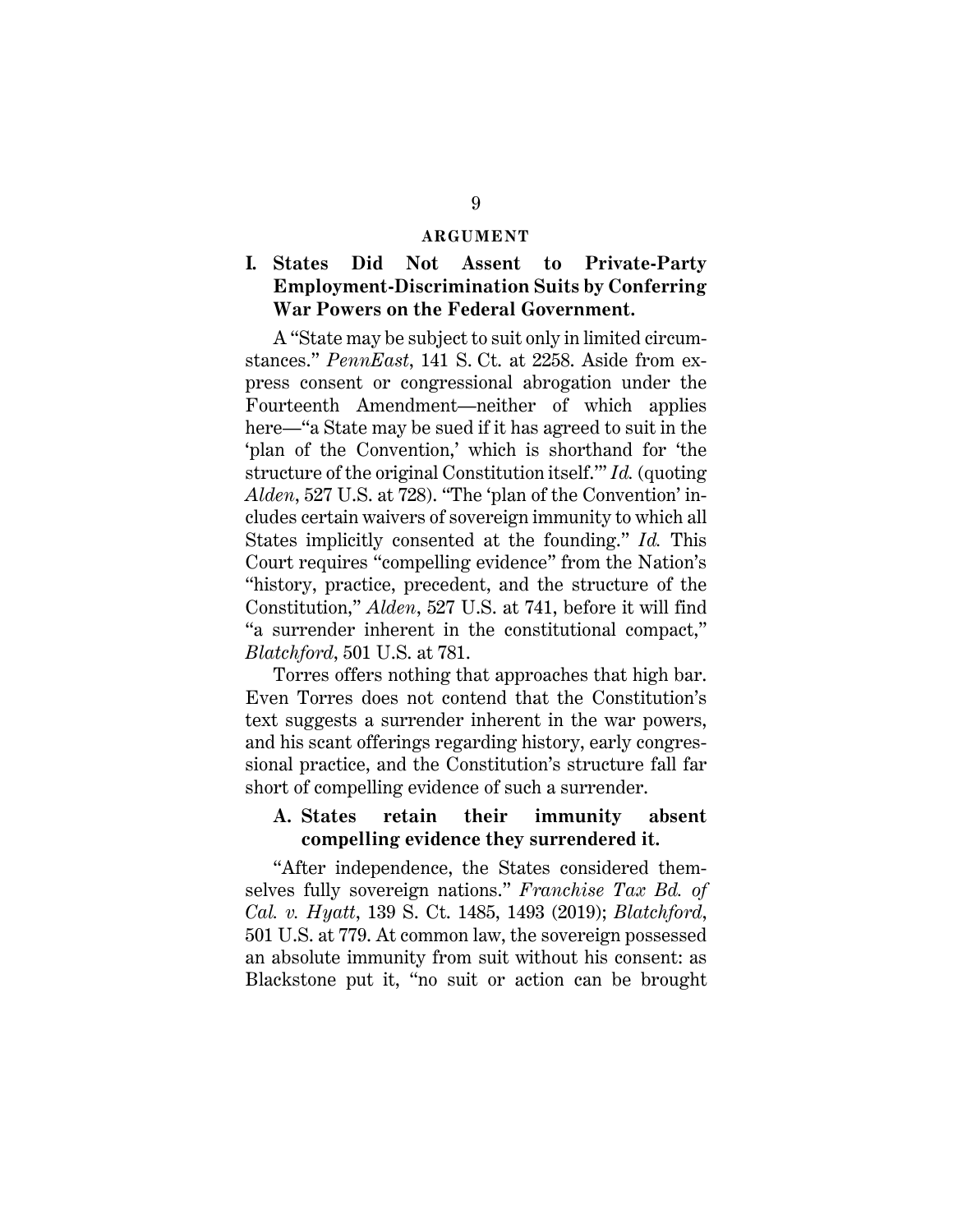<span id="page-22-2"></span>against the king, even in civil matters, because no court can have jurisdiction over him." 1 WILLIAM BLACK-STONE, COMMENTARIES ON THE LAWS OF ENGLAND \*242. During the Founding era, the States were "vitally interested in the question whether the creation of a new federal sovereign" could strip them of that fundamental aspect of sovereignty. *Alden*, 527 U.S. at 716. Potential intrusions into sovereign immunity raised "[g]rave concerns," most particularly Article III's extension of "federal judicial power to controversies between States and citizens of other States or foreign nations." *Id.* 

<span id="page-22-1"></span>"The leading advocates of the Constitution assured the" States that they did not forfeit their sovereign immunity by ratifying that document. *Id.* Alexander Hamilton, for example, explained that States could not be compelled in court to pay their debts—instead, their financial obligations were backed by their "good faith" and "conscience." THE FEDERALIST NO. 81, at 488 (Alexander Hamilton) (Clinton Rossiter ed., 1961). James Madison agreed that it was "not in the power of individuals to call any state into court" unless the State should "condescend" to allow it. 3 DEBATES IN THE SEVERAL STATE CONVENTIONS ON THE ADOPTION OF THE FEDERAL CON-STITUTION 533 (Jonathan Elliot ed., 2d ed. 1891) (EL-LIOT). John Marshall, who attended Virginia's ratifying convention, similarly "hope[d] [that] no gentleman will think that a state will be called at the bar of the federal court," and explained it would "not [be] rational to suppose that" the States could be "dragged before" *any*  court. *Alden*, 527 U.S. at 718.

<span id="page-22-0"></span>When this Court in *Chisholm* allowed a private party to sue a State in federal court, the Founding generation responded with "profound shock" and "outrage." *Id.* at 720. Congress introduced a constitutional amendment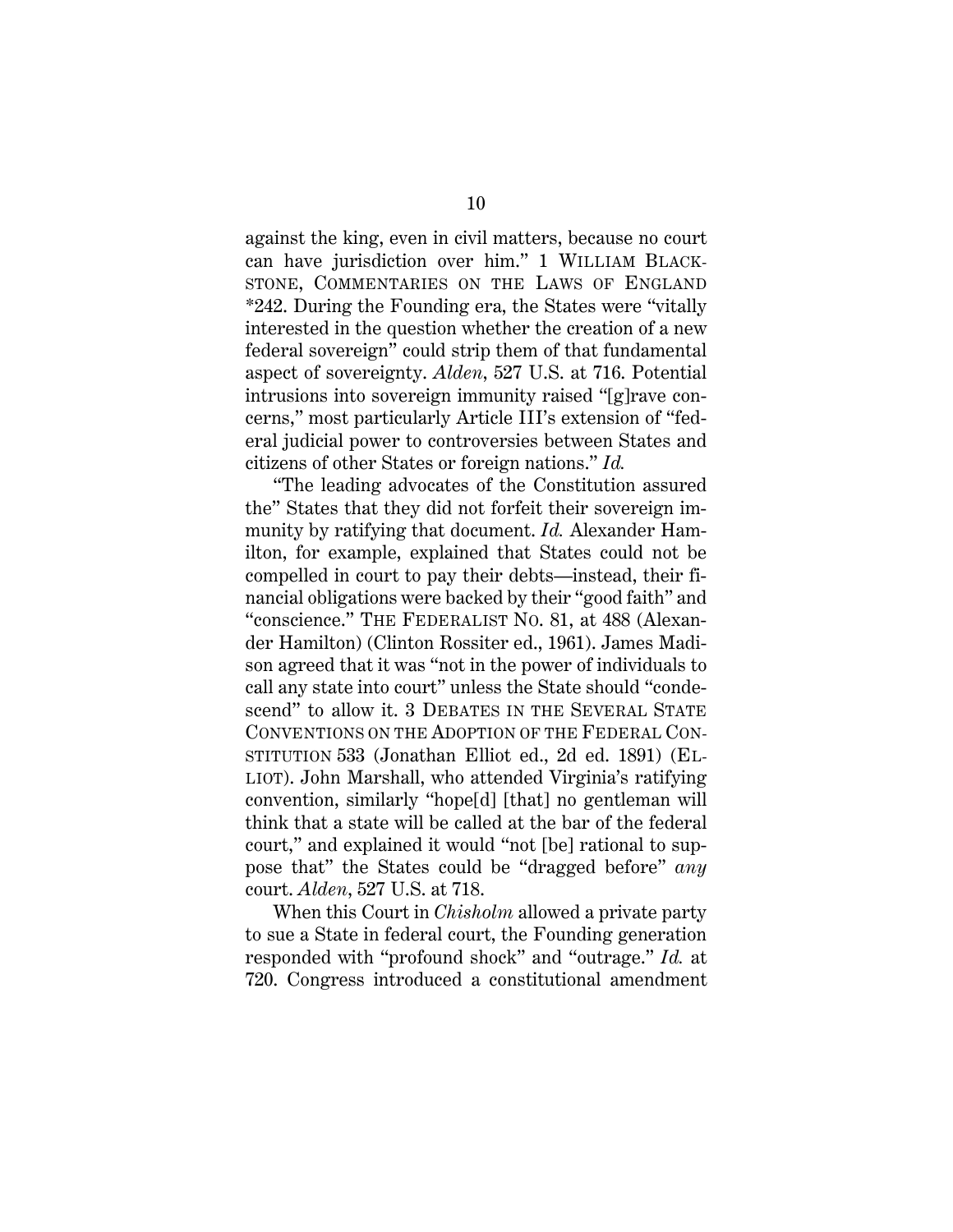<span id="page-23-2"></span>immediately. *Id.* at 721. That proposal, which became the Eleventh Amendment, reaffirmed the "broader 'presupposition of our constitutional structure,'" *Allen v. Cooper*, 140 S. Ct. 994, 1000 (2020) (quoting *Blatchford*, 501 U.S. at 779), and "established in effective operation the principle asserted by Madison, Hamilton, and Marshall" about absolute immunity from suit discussed during the ratification debates, *Principality of Monaco v. Mississippi*, 292 U.S. 313, 329 (1934). "The Annals [of Congress] report no debate on the amendment," and "[e]ach House discussed and endorsed it in a single day, almost without dissent." DAVID P. CURRIE, THE CONSTI-TUTION IN CONGRESS: THE FEDERALIST PERIOD 1789- 1801, at 196 (1997). "It is plain that just about everybody in Congress agreed the Supreme Court [in *Chisholm*] had misread the Constitution." *Id.*

# <span id="page-23-3"></span><span id="page-23-1"></span><span id="page-23-0"></span>**B. Constitutional history, congressional practice, and constitutional structure confirm that the States did not surrender their immunity.**

Torres insists (at 24-26) that States surrendered all aspects of their sovereignty, including sovereign immunity, relating to any action Congress may take that is remotely connected to warmaking or treaties. Torres can only establish such a surrender by demonstrating that constitutional text, history, or structure, or early congressional practice provide compelling evidence that as of the Founding the States understood that they were abandoning their sovereign immunity across this broad swath of circumstances.

This Court has recognized that States surrendered their immunity by ratifying the Constitution in only four narrow areas: (1) "in the context of bankruptcy proceedings," *PennEast*, 141 S. Ct. at 2258 (citing *Katz*, 546 U.S.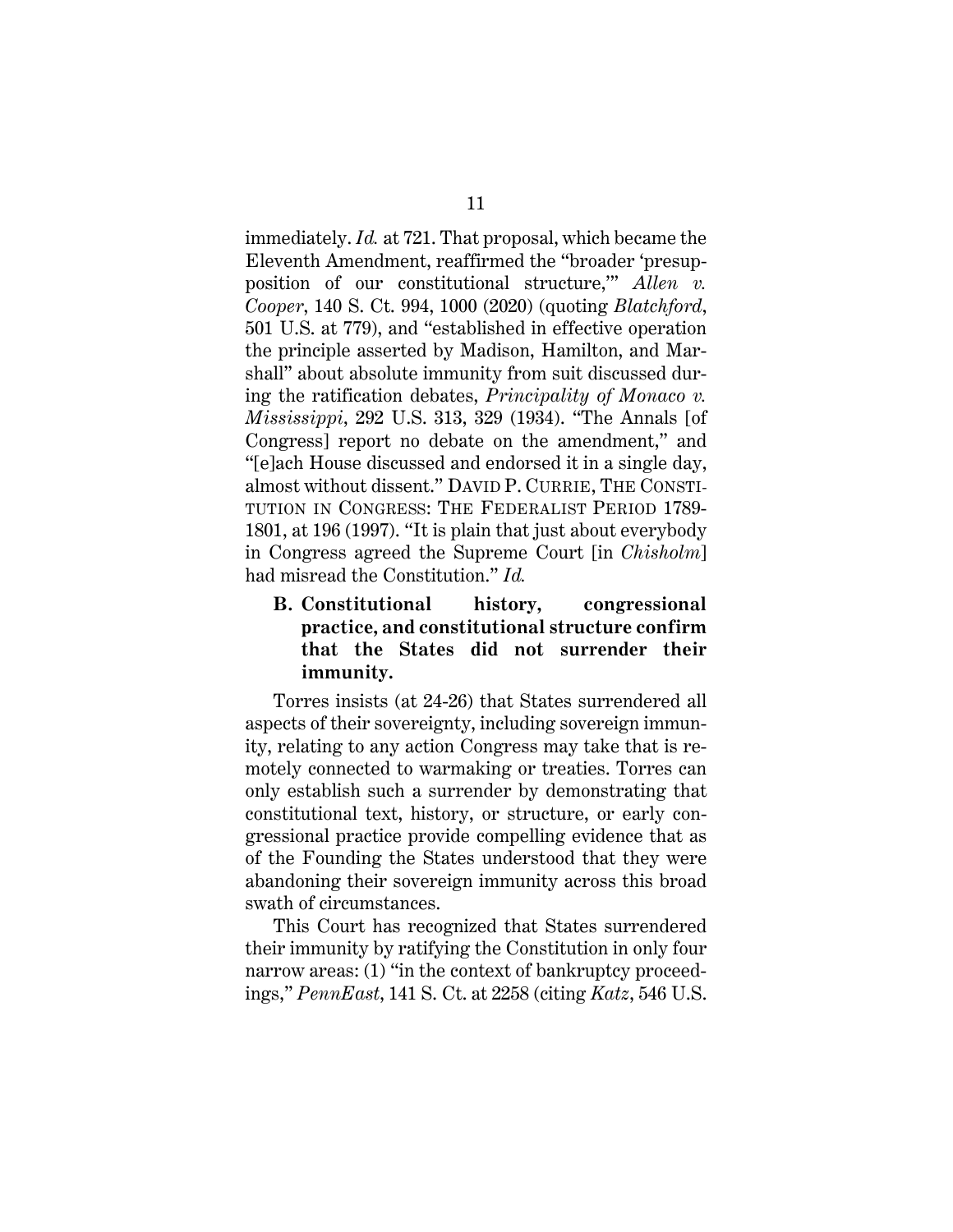<span id="page-24-2"></span><span id="page-24-1"></span>at 379); (2) "suits by other States," *id.* (citing *South Dakota v. North Carolina*, 192 U.S. 286, 318 (1904)); (3) "suits by the Federal Government," *id.* (citing *Texas*, 143 U.S. at 646); and (4) suits involving "the exercise of federal eminent domain power," *id.* at 2259. Torres points to no constitutional text suggesting a surrender of immunity related to Congress's war powers, and nothing he identifies in the history, usage, or structure of the war powers justifies recognizing a fifth such surrender, let alone one of the enormity he proposes. *See Blatchford*, 501 U.S. at 781.

## <span id="page-24-0"></span>**1. History reveals no plan-of-the-Convention waiver.**

In determining whether the States impliedly surrendered their immunity as part of the plan of the Convention, this Court "look[s] first to evidence of the original understanding of the Constitution," including the "ratification debates and the events surrounding the adoption of the Eleventh Amendment." *Alden*, 527 U.S. at 741. As this Court recognized over twenty years ago, the "historical record" is "silen[t]" about subjecting States to private-party suits in their own courts. *Id.* "[T]he Founders' silence is best explained by the simple fact that no one, not even the Constitution's most ardent opponents, suggested the document might strip the States of th[at] immunity." *Id.* And "[i]t suggests the sovereign's right to assert immunity from suit in its own courts was a principle so well established that no one conceived it would be altered by the new Constitution." *Id.*

Twenty-three years after *Alden*, the history of the Convention remains the same, and this Court's assessment of that history remains sound. Nothing offered by Torres or the United States justifies revisiting that assessment.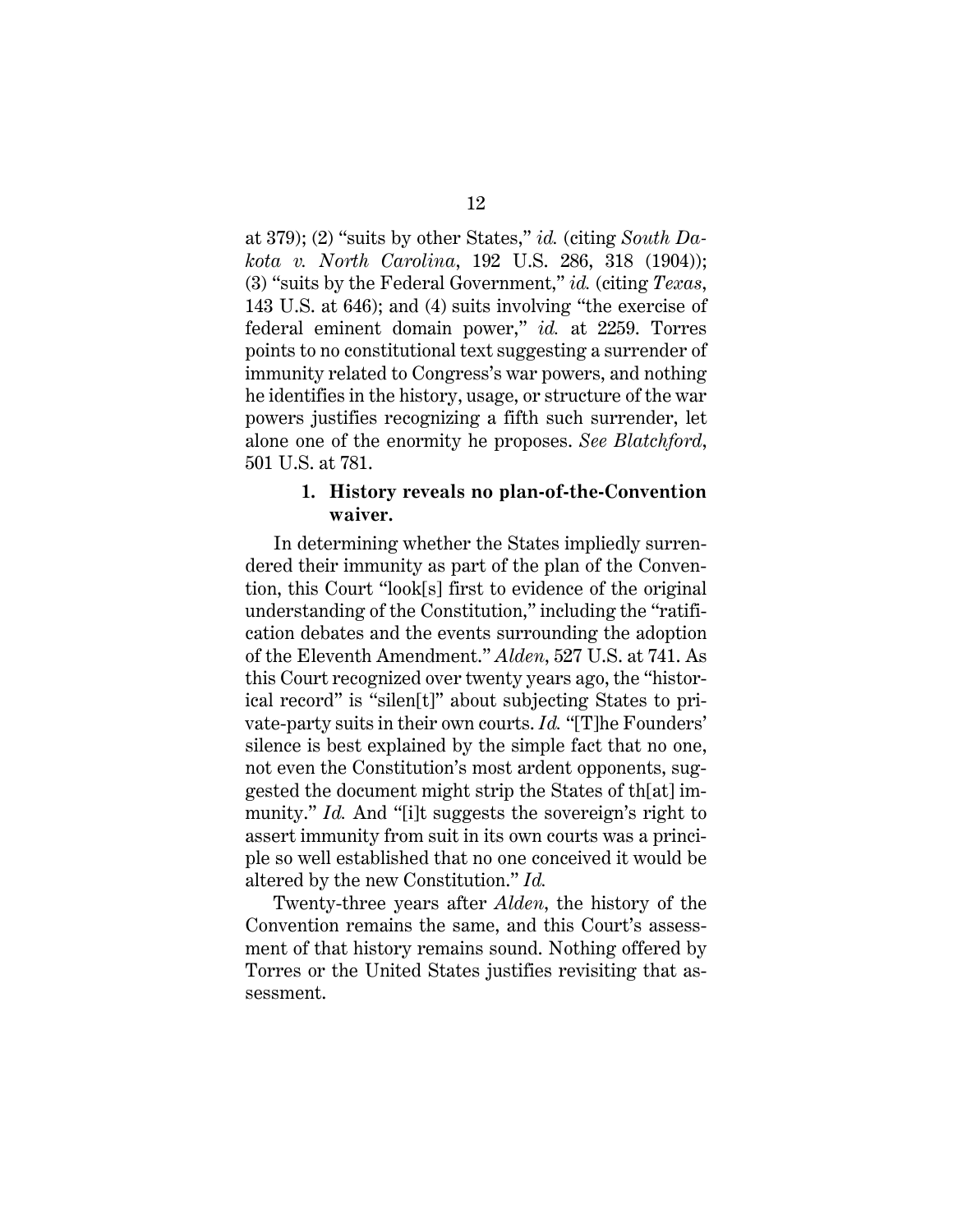**a.** The record from the Constitution's drafting and ratification is devoid of any indication—much less "compelling evidence," *Blatchford*, 501 U.S. at 781—that the States agreed to subject themselves to private-party suits by servicemembers in their own courts. Instead, the Founders authorized Congress to exercise specific powers, some of which bore directly on warmaking. The Founders debated the contours of those clauses vigorously, focusing on issues including Congress's ability to raise and fund a standing army, the role of the state militias, and which branch in the federal government could declare war. *E.g.*, 2 RECORDS OF THE FEDERAL CONVEN-TION OF 1787, at 312-33 (Max Farrand ed., rev. ed. 1966) (FARRAND). None of these debates—in either the Philadelphia Convention or the state ratifying conventions reflects *any* discussion of subjecting States to privateparty suits in their own courts pursuant to Congress's proposed war powers.

While Torres insists that States surrendered all sovereignty on any subject even tangentially related to war, history proves the opposite. Torres veers between stating (at 6) and implying (at 18) that had the Constitution not conferred such powers on the federal government, they would arise from the creation of a federal sovereign nonetheless due to the sovereign's obligation to defend the Nation from attack. But the Framers' careful deliberations regarding each clause of Article I—particularly those touching on warmaking—reveal that the States provided the federal government with only specific, meticulously defined powers.

**i.** Consider the Army Clause. The Convention's debate centered not on Congress's need to be able to authorize private-party lawsuits against the States to "raise and support" an Army, but on whether Congress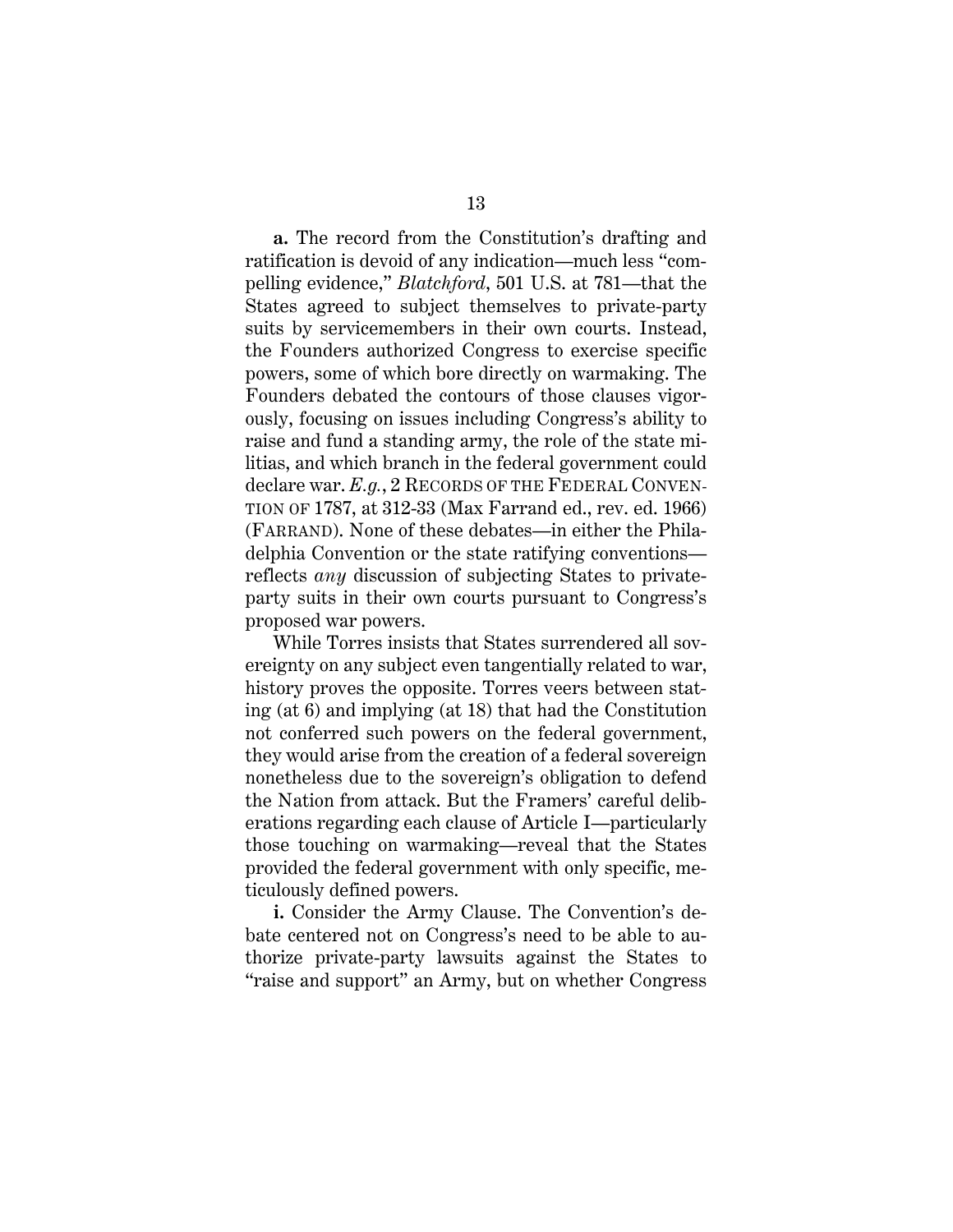should be able to maintain a standing army. *See* 2 FAR-RAND, *supra* at 329-30. Opponents of a standing army expressed concerns that permitting Congress to maintain "standing armies in times of peace" would be "dangerous to liberty." *Id*.; *id.* at 509. Conversely, supporters insisted that it was impractical to wait "until[] an attack should be made" to muster troops. *Id.* at 330. Ultimately, the delegates compromised, allowing Congress to maintain a standing army, but limiting any appropriations to fund that army to two years. *Id.*; *id.* at 509. The "appropriation of revenue" was seen as the "best guard" against threats to liberty posed by a standing army. *Id.* at 330.

The same issue remained hotly contested throughout the state ratifying conventions. For example, Maryland's Attorney General wrote to the Speaker of the Maryland House of Delegates to oppose Congress's proposed ability to raise and support an army even "in time of peace," which he saw as an "engine of arbitrary power" that has "so often and so successfully been used for the subversion of freedom." 1 ELLIOT, *supra* at 370-71. The Anti-Federalist Brutus expounded those same sentiments, stating that "[t]he liberties of a people are in danger from a large standing army, not only because the rulers may employ them for the purposes of supporting themselves in any usurpations of power," but because "there is a great hazard, that an army will subvert the forms of the government, under whose authority, they are raised." Letter X by Brutus (Jan. 24, 1788), *in* 2 THE COMPLETE ANTI-FEDERALIST 302 (Herbert Storing ed., 1981).

<span id="page-26-0"></span>Contrariwise, James Wilson defended the Army Clause in the Pennsylvania Convention, opining that "the power of raising and keeping up an army, in time of peace, is essential to every government" and that "[n]o government can secure its citizens against dangers,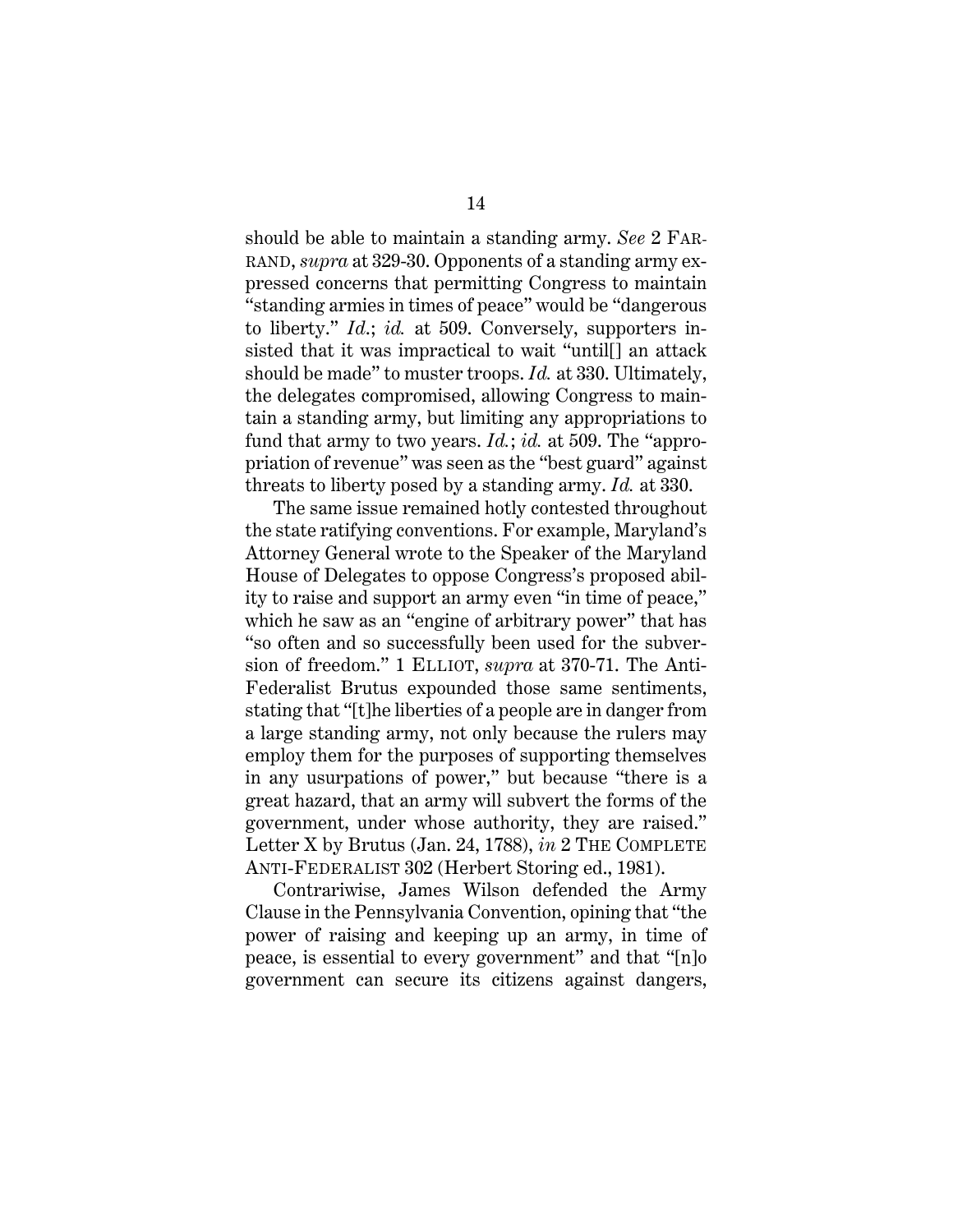internal and external, without possessing it, and sometimes carrying it into execution." 2 ELLIOT, *supra* at 521. Hamilton penned two essays supporting a peacetime standing army—albeit with respect to an army of modest size constrained by the biennial appropriation limitation. *See* THE FEDERALIST NOS. 24-25, at 153-63 (Alexander Hamilton).

<span id="page-27-2"></span>But neither supporters nor opponents of the Army Clause suggested that Congress could authorize privateparty lawsuits against States to facilitate "rais[ing] and support[ing] an Army." This is unsurprising, as the Framers were concerned with a first-order question: whether Congress should be empowered to raise an army during peacetime. But this silence on whether States were subject to private-party suits forecloses the argument that the States relinquished their immunity through the Army Clause. *Cf. Fed. Maritime Comm'n v. S.C. State Ports Auth.*, 535 U.S. 743, 755 (2002).

<span id="page-27-1"></span><span id="page-27-0"></span>**ii.** The Founding-era debates over Congress's power "[t]o provide and maintain a Navy," U.S. CONST. art. I, § 8, cl.13, were less acrimonious than those over the Army Clause, but they too provide no support for Torres's theory that the States assented to private-party lawsuits.

At the Philadelphia Convention, the language of the Navy Clause was adopted without dissent. *See* 2 FAR-RAND, *supra* at 330. But the Navy Clause provoked more debate during the state ratifying conventions. Opponents feared that maintenance of a navy would thrust the country into economic competition with Europe and lead to war. 3 ELLIOT, *supra* at 428. They also fretted that a navy would be too expensive to maintain and that it would engender conflict between the Northern and Southern States. *Id.* at 429-30. Supporters, on the other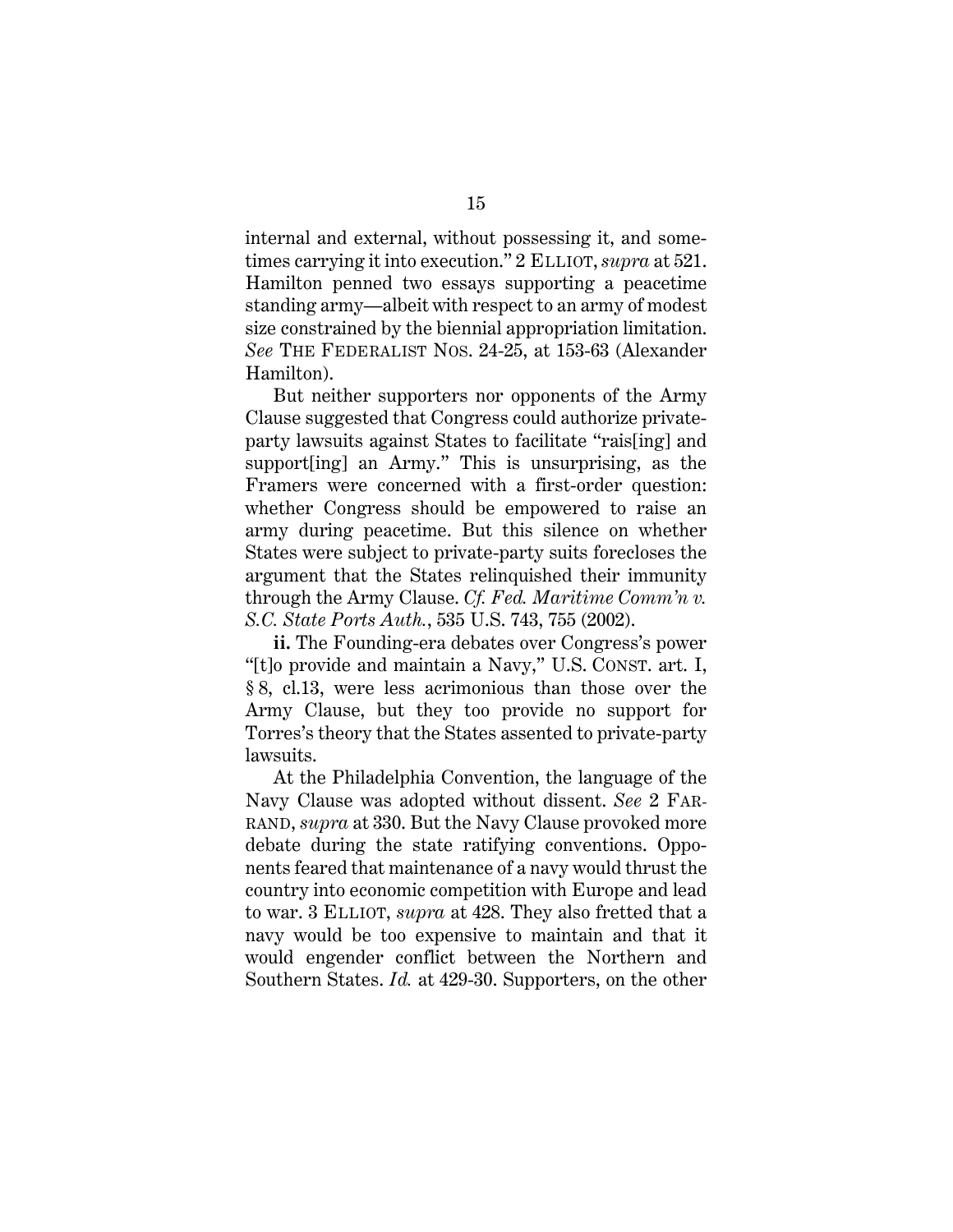<span id="page-28-1"></span>hand, viewed the power to provide and maintain a navy as crucial. Hamilton argued that a navy was essential to protect the country's commercial interests. THE FEDER-ALIST NO. 11, at 79-86 (Alexander Hamilton). And Madison extolled the navy's critical role in protecting the country from external danger. THE FEDERALIST NO. 41, at 256-57 (James Madison). These sentiments were widely shared. *See* 3 JOSEPH STORY, COMMENTARIES ON THE CONSTITUTION § 1191 (1833).

<span id="page-28-2"></span><span id="page-28-0"></span>As with the Army Clause, nothing in the debates over the Navy Clause touched on sovereign immunity, the States' amenability to suit, or anything else that would suggest that the States understood themselves as surrendering this aspect of sovereignty in ratifying the clause.

**iii.** The Founding-era debates over the Militia Clauses similarly lack any reference to authorizing servicemembers to sue States. Once again, the Framers' debates focused on more practical issues: here, how much control the federal government would exercise over state militias. 2 FARRAND, *supra* at 384-89. Supporters of the clauses advocated the "necessity of submitting the whole Militia to the general Authority, which had the care of the general defence." *Id*. at 331. Opponents, by contrast, doubted that the States would agree to such a proposal and noted that they "might want their Militia for defence ag[ain]st invasions and insurrections, and for enforcing obedience to their laws." *Id.* at 332.

As with the Army Clause, delegates reached a compromise: though the federal government would have the power to organize, arm, and discipline state militias when called into service of the federal government, the States would otherwise retain authority over their militias, including over the appointment of officers and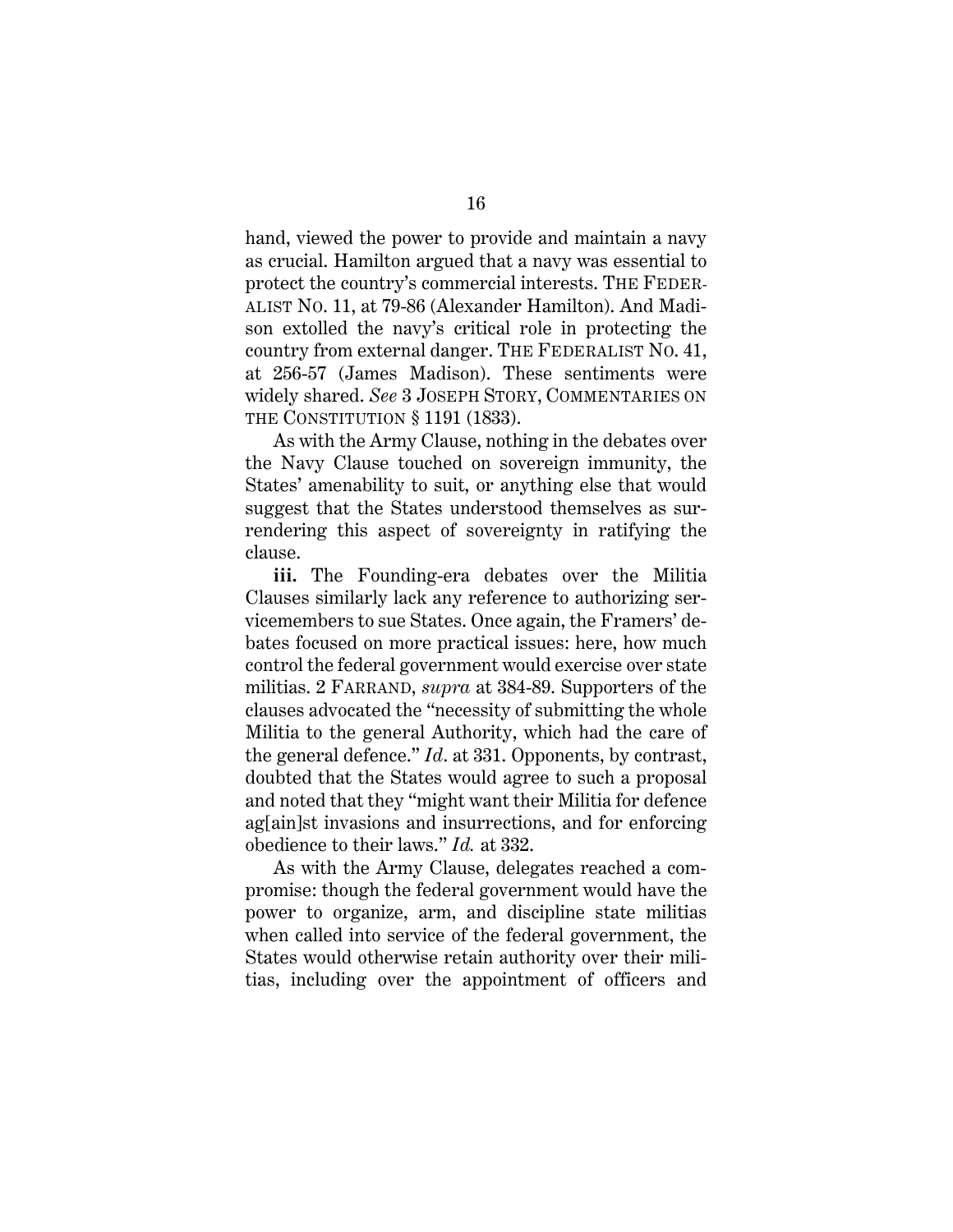<span id="page-29-1"></span>training troops. *Id.* at 387-88. This limited extent to which States ceded power over their militias to Congress underscores that the States did not understand themselves as surrendering their sovereignty fully on all subjects touching on "war powers."

The state ratifying conventions reflected a similarly spirited debate regarding the Militia Clauses. Opponents bristled at empowering the federal government to organize, arm, and discipline state militias, lest it deprive the States of the ability to defend themselves from "arbitrary encroachments" by the federal government to "oppress and enslave" the States. 1 ELLIOT, *supra* at 371- 72; *see also* 3 ELLIOT, *supra* at 384-88 (Patrick Henry). Wilson responded at the Pennsylvania convention, praising the Constitution's dispersion of control over militias between the States and the federal government as "a bulwark of internal strength, as to prevent the attacks of foreign enemies." 2 ELLIOT, *supra* at 521-22. Wilson further explained that allowing Congress to create "general and uniform regulations" over militias while in federal service would improve on the "disjointed, weak, and inefficient" way militias had existed under the Articles of Confederation. *Id.* at 522. Contrary to Torres's assertion (at 25) that States ceded all sovereignty related to military affairs, even Hamilton observed that the Constitution allocated to the States the exclusive right to appoint state militia officers. THE FEDERALIST NO. 29, at 181-82 (Alexander Hamilton).

<span id="page-29-0"></span>The Militia Clauses are of even less use to Torres than the Army and Navy Clauses. Those clauses plainly reflect a balance of authority between two sovereigns in conducting a national defense. That balancing between the States and the federal government undercuts Torres's assertion that the States impliedly surrendered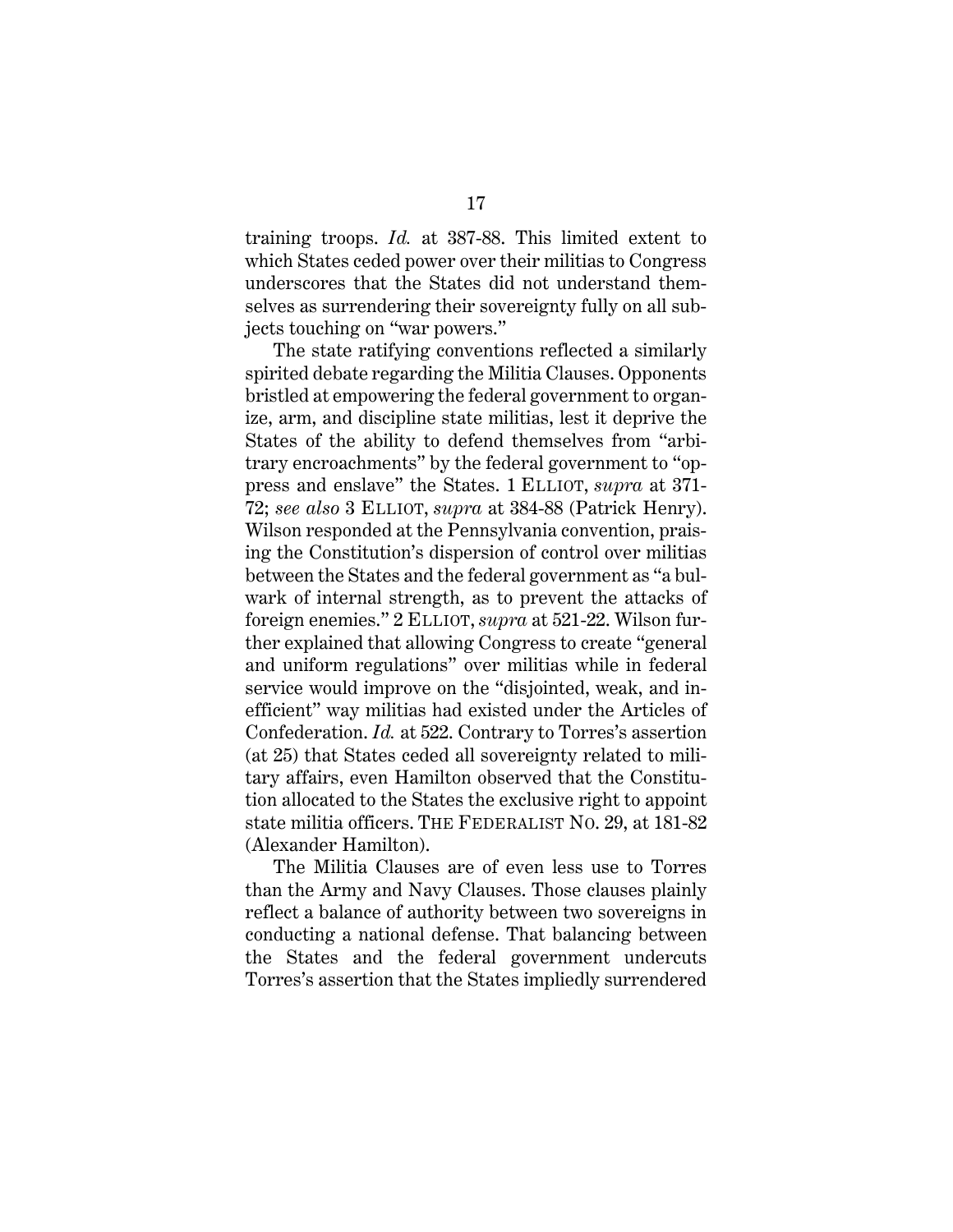sovereign immunity to legislation under various Article I war powers as a wholesale surrender of sovereignty.

<span id="page-30-0"></span>**iv.** Finally, Torres would search in vain for any support for his plan-of-the-Convention argument in the constitutional debates surrounding Congress's power to "declare war." U.S. CONST. art. I, § 8, cl. 11. Those debates concerned where in the federal government to vest that power. 2 FARRAND, *supra* at 318-19. Some favored vesting it in the Executive Branch due to its ability to act with dispatch. *Id.* Others feared that the Executive could not be trusted. *Id.* As a compromise, the Framers split the power, allowing Congress to "commence" a war via a "simple and overt declaration," and the President the residual power to "repel sudden attacks." *Id.* This compromise led to an alteration of the language of this clause, which originally granted Congress the power to "make" war but which was later submitted to the States as the power to "declare" war. *Id.* at 319. Such minute attention to detail is antithetical to the notion that an undifferentiated "war power" was so inherent to sovereignty that it need not even be listed—let alone that such a power dispensed with State sovereign immunity in any case that implicated its exercise.

Again, disputes over the scope of Congress's power to declare war were reflected in the state ratifying conventions. For example, Patrick Henry objected that lodging in Congress power to both declare and fund a war would lead that body to abuse those powers and "levy your money, as long as you have a shilling to pay." 3 ELLIOT, *supra* at 172. Henry instead favored the English system where the King could declare war, but the House of Commons had to finance it. *Id.* An Anti-Federalist writer similarly opined that "[i]t has been long thought to be a well founded position, that the purse and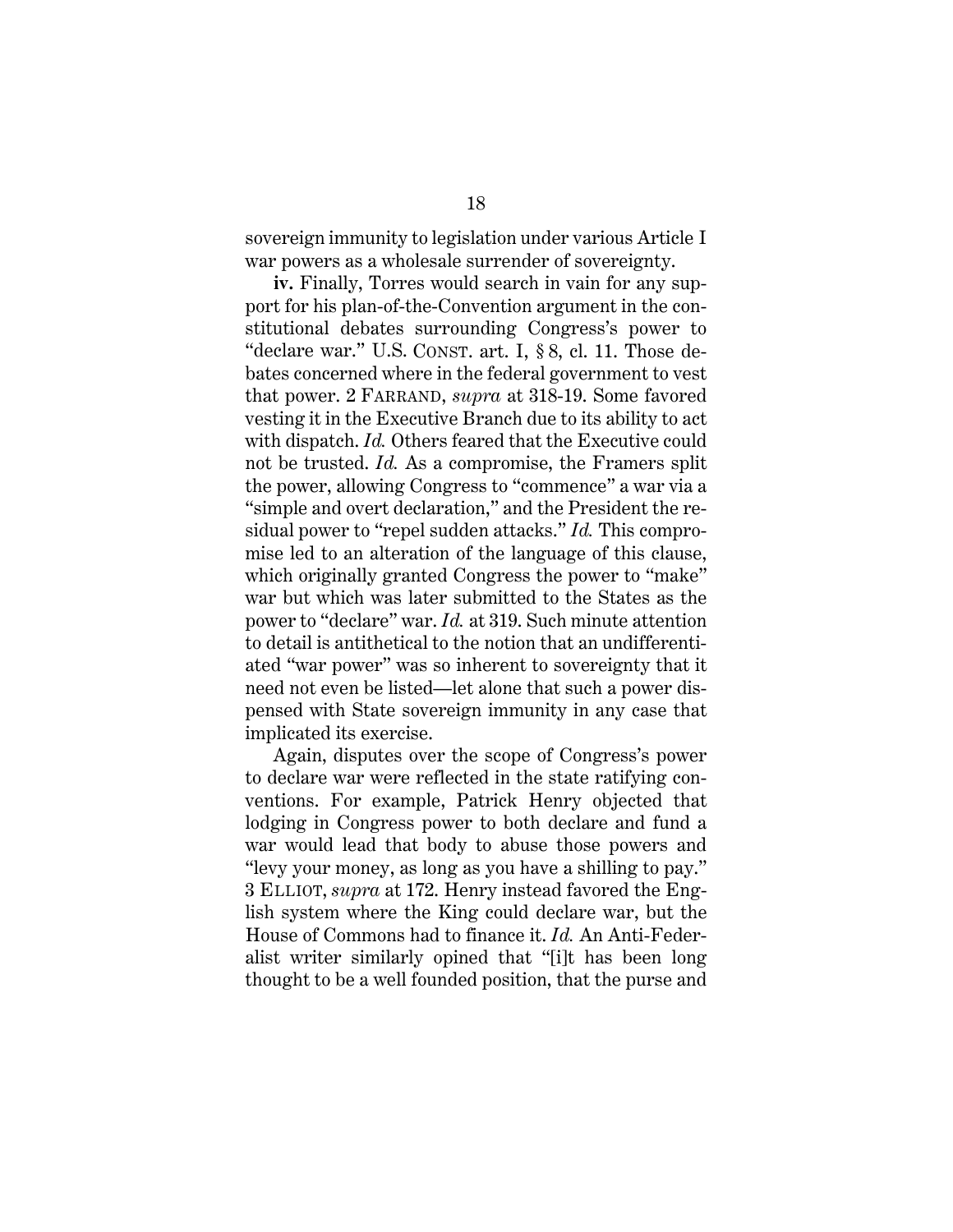<span id="page-31-0"></span>sword ought not to be placed in the same hands in a free government." Letter XVII by the Federal Farmer (Jan. 23, 1788), *reprinted* in 2 THE COMPLETE ANTI-FEDERAL-IST, *supra* at 335. By contrast, Oliver Ellsworth challenged this view in his remarks to the Connecticut convention, expressing doubt that there was ever "a government without the power of the sword and the purse." 2 ELLIOT, *supra* at 195. He rejected Henry's example of the English because though it might be dangerous to vest both powers in "one man, who claims an authority independent of the people," the same could not be said of a group of individuals—Congress—"appointed by yourselves, and dependent upon yourselves." *Id.*

At no point in the debates over Congress's power to declare war did the Framers discuss subjecting States to suits by servicemembers or anyone else. Like their debates over the Army, Navy, and Militia Clauses, the Framers tussled over more basic issues: to what extent the States would grant the federal government the power to declare war, and how the federal government should be permitted to do so.

**b.** Unable to marshal any evidence—let alone compelling evidence—that the States surrendered their sovereign immunity by delegating the power to make war, Torres pivots to the delegation of power to make peace. Torres argues (at 28) that, in the plan of the Convention, "the [S]tates surrendered [sovereign] immunity to treaty-based suits." Pointing to efforts by state legislatures in the 1780s to obstruct British creditors' collection of revolutionary war debts—in contravention of the 1783 Treaty of Paris—Torres argues (at 27) that the Framers "specifically anticipated that treaty-based suits could be authorized *against [S]tates*" to facilitate the "collection of war debts." And he concludes (at 30) that these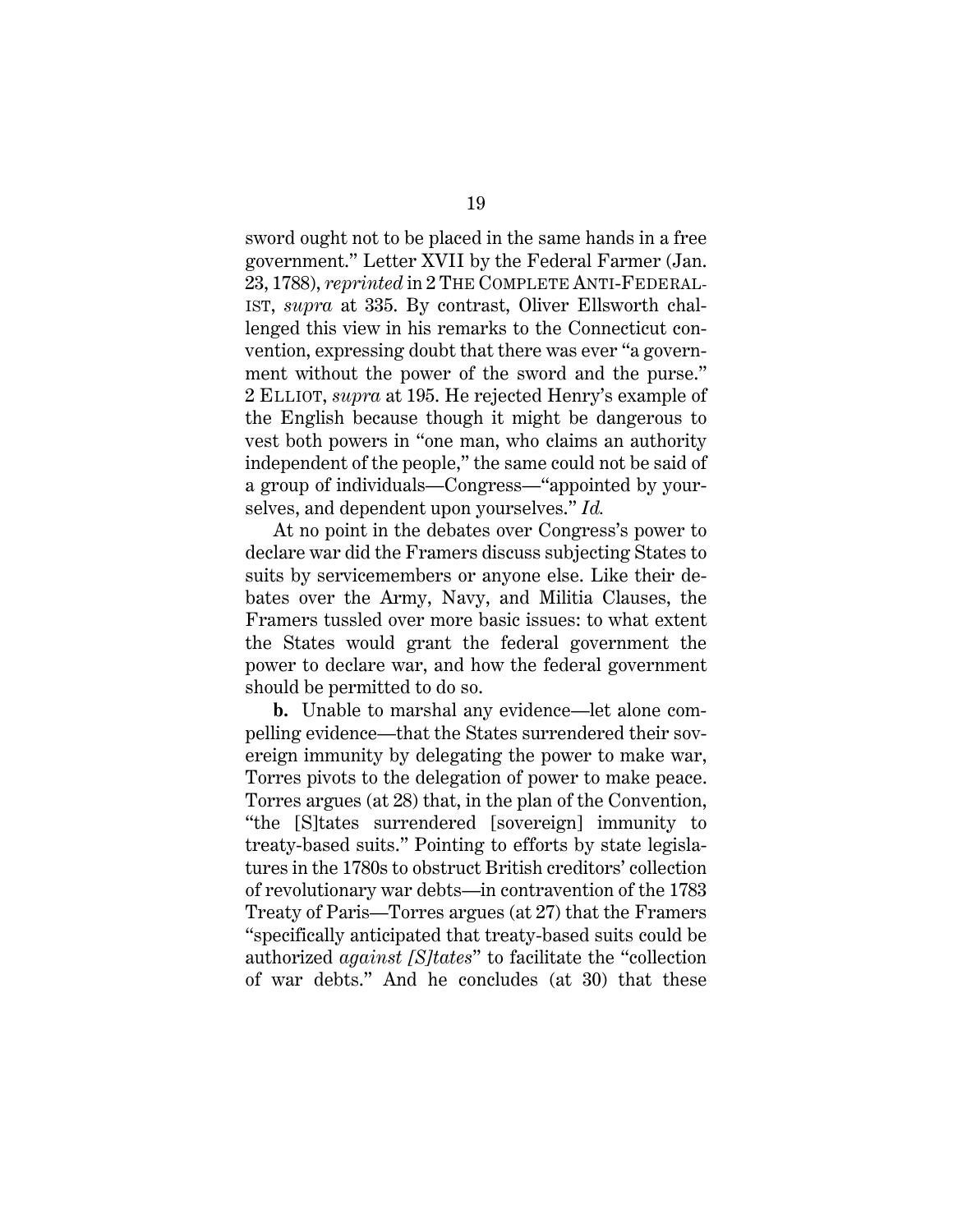debates "assumed that Article III would allow suits against [S]tates to enforce the" Treaty of Paris. But this argument suffers from at least four flaws.

<span id="page-32-2"></span><span id="page-32-1"></span>*First*, relying almost exclusively on a revisionist law review article,<sup>[2](#page-32-4)</sup> Torres asks this Court to ignore that the Eleventh Amendment was passed precisely because the Founding generation emphatically did *not* think that States could be sued to collect war debts. *Supra* at 10-11. Torres also ignores that the Third Congress flatly rejected all efforts to "water down" the draft Eleventh Amendment. CURRIE, *supra* at 196. Albert Gallatin specifically moved to carve out an "exception" which would have "permit<sup>[ed]</sup> [S]tates to be sued 'in cases arising under treaties made under the authority of the United States." *Id.* at 197 (quoting 4 ANNALS OF CONG. 30) (1794) (Joseph Gales ed., 1834)). That proposal was soundly rejected because "[o]nly a handful of members . . . thought the Constitution should provide a mechanism to ensure that the [S]tates paid their debts." *Id.* "Congress' refusal to modify the text of the Eleventh Amendment to create an exception to sovereign immunity for cases arising under treaties . . . suggests the States' sovereign immunity was understood to extend beyond statelaw causes of action," *Alden*, 527 U.S. at 735, including to treaty-based claims.

*Second*, even if an analogy to treaty-based suits were apposite, Torres's assertion (at 27) that the Founders

<span id="page-32-4"></span><span id="page-32-3"></span><span id="page-32-0"></span><sup>&</sup>lt;sup>2</sup> The law review article on which Torres relies sought to "reinterpret" state sovereign immunity based on a view that this Court has since repudiated. *Compare* Pet. Br. 28-31 (repeatedly citing John J. Gibbons, *The Eleventh Amendment & State Sovereign Immunity: A Reinterpretation*, 83 COLUM. L. REV. 1889 (1983)) and *Pennsylvania v. Union Gas Co.*, 491 U.S. 1 (1989), *with infra* at 33- 34 (discussing *Seminole Tribe* and *Alden*).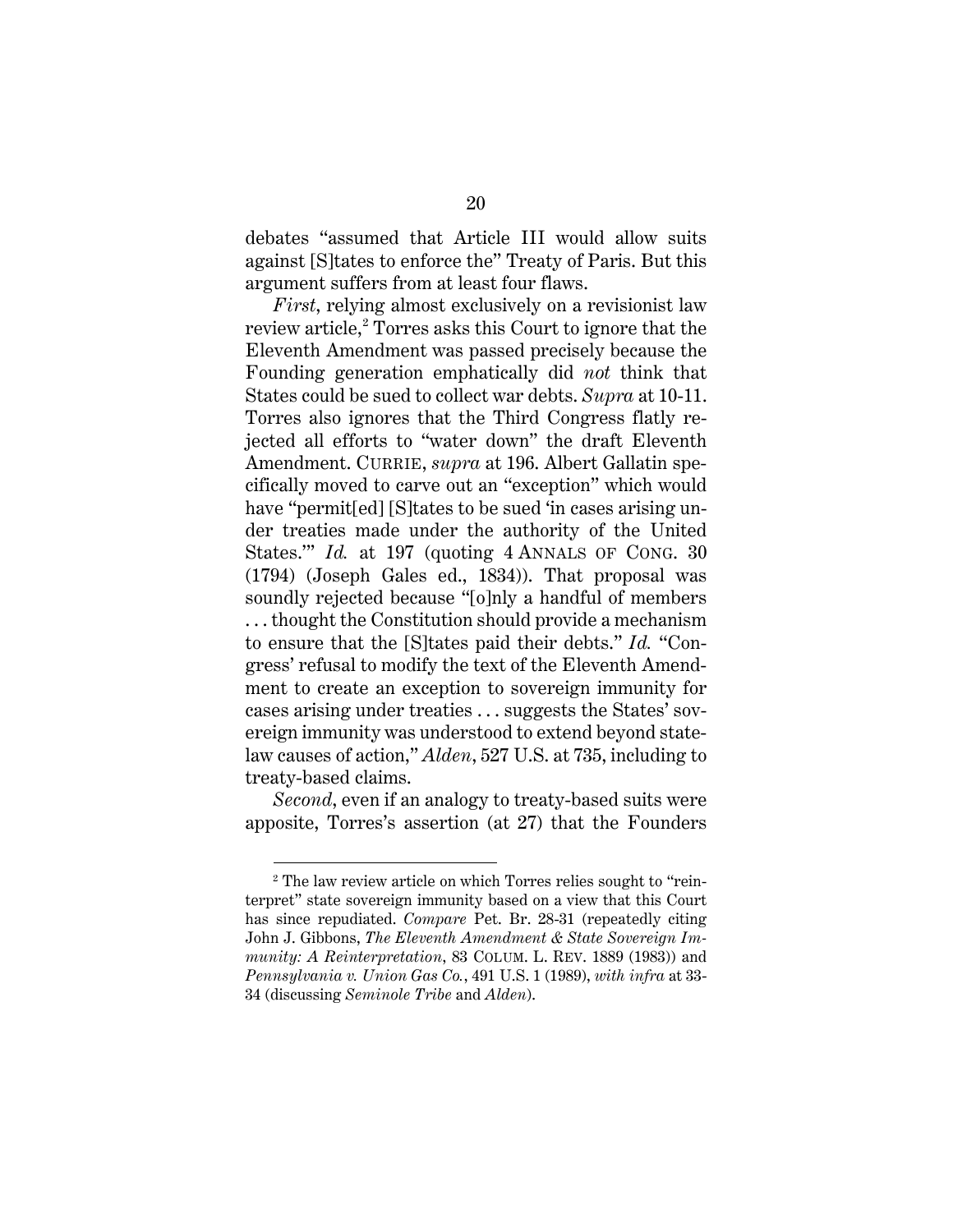<span id="page-33-3"></span>meant to authorize foreign-creditor suits to enforce war debts against the States is irreconcilable with the First Congress's passage of the Funding Act of 1790. Funding Act of 1790, ch. 34, §§ 17-21, 1 Stat. 138, 143-44. Through that Act, the federal government assumed the obligations of the States' outstanding war debts. Max M. Edling, *"So Immense a Power in the Affairs of War": Alexander Hamilton & the Restoration of Public Credit*, 64 WM. & MARY Q., No. 2, Apr. 2007, at 288. The federal assumption of war debts just two years after the Constitution's ratification made suits against States to enforce treaty obligations regarding war debts unnecessary.

<span id="page-33-2"></span><span id="page-33-1"></span>*Third*, Torres's analogy to treaty-based suits is inapposite. Assuming Article III was intended to allow suits to enforce war debts owed by private individuals, Article III still would not abrogate state sovereign immunity. *Alden*, 527 U.S. at 718-27. After all, "the Constitution was not intended to 'rais[e] up' any proceedings against the States that were 'anomalous and unheard of when the Constitution was adopted,'" *Fed. Maritime Comm'n*, 535 U.S. at 755 (quoting *Hans*, 134 U.S. at 18), and the Founding generation surely viewed the result in *Chisholm* as anomalous and unheard-of. *Supra* at 10-11. Moreover, this lawsuit arose in *state court*, not a court created under Article III*.* And Torres's lawsuit does not purport to vindicate rights conferred by—or even adjacent to—any treaty, so his treaty-based theories are of no help.

<span id="page-33-0"></span>*Finally*, the three pieces of historical evidence that Torres cobbles together (at 29-30) are taken out of context and are not compelling evidence of a plan-of-the-Convention waiver. *Alden*, 527 U.S. at 741-43; *Blatchford*, 501 U.S. at 781.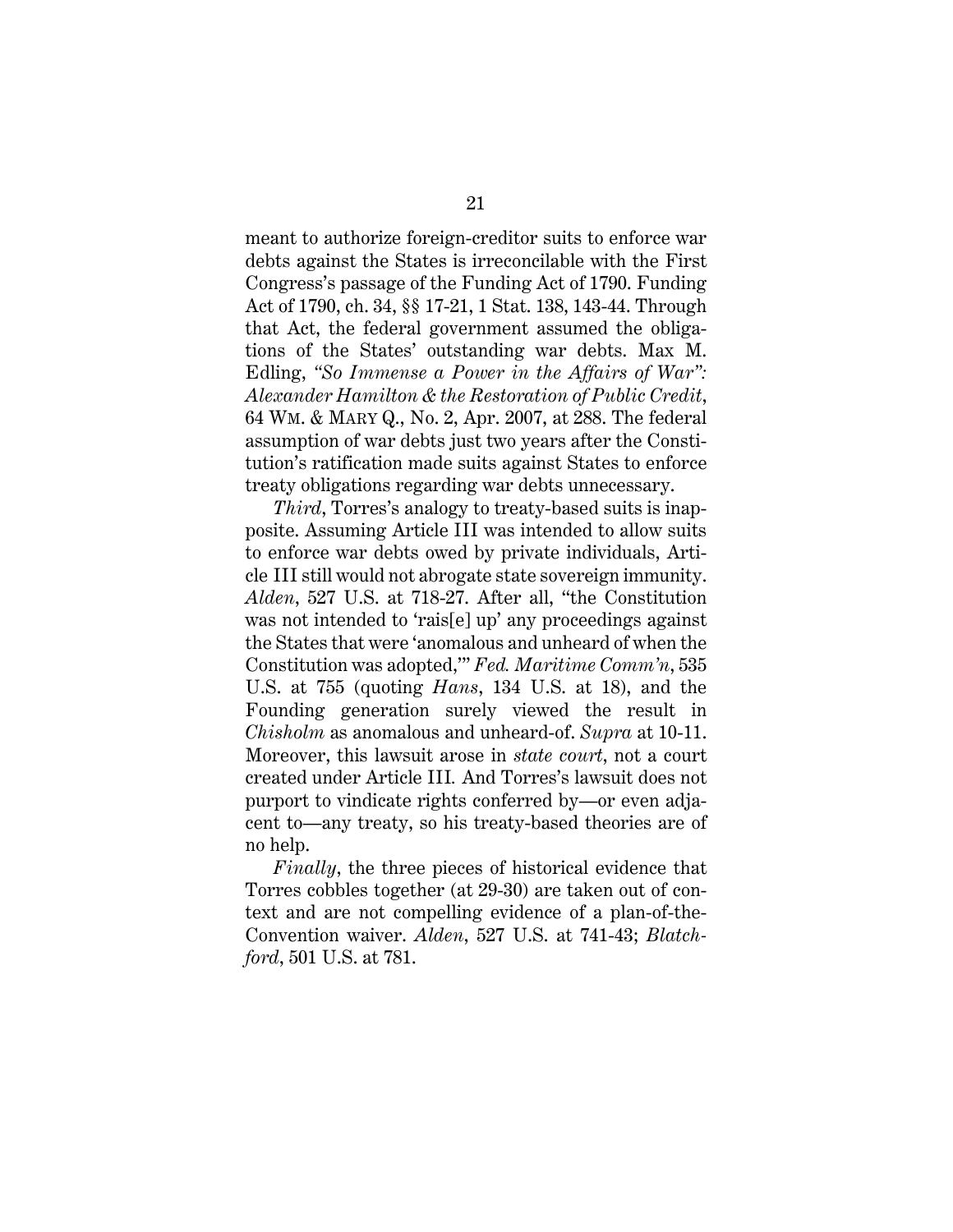Torres first points (at 29) to Wilson's view that Article III's extension of the federal judicial power to "all cases arising under treaties . . . by the United States," would assure other nations of the government's adherence to treaties, which had sometimes been lacking under the Articles of Confederation. 2 ELLIOT, *supra* at 489-90. But a statute cannot enable a private individual to sue a State by creating a private cause of action. *Alden*, 527 U.S. at 727 ("sovereign immunity bar[s] a citizen from suing his own State under the federal-question head of jurisdiction") (citing *Hans*, 134 U.S. at 14-15)). That federal courts could enforce treaty obligations does not do so either. It certainly fails to show that States surrendered their immunity from private-party suits brought under those treaties in their own courts, by their own citizens, enabled by Article I legislation that has nothing to do with a treaty.

<span id="page-34-1"></span><span id="page-34-0"></span>Torres next points (at 29) to Hamilton's statement in Federalist No. 80 that "[t]he Union will undoubtedly be answerable to foreign powers for the conduct of its members," and that "[i]t will follow that the federal judiciary ought to have cognizance of all causes in which the citizens of other countries were concerned." THE FEDERAL-IST NO. 80, at 475 (Alexander Hamilton). But Hamilton was not discussing sovereign immunity; he was defending the proposal that Article III should empower federal courts to hear cases affecting foreign nations and their citizens rather than leaving this task exclusively to state courts. *Id.* at 474-75. As Hamilton reasoned, any "denial or perversion of justice by the sentences of courts . . . is with reason classed among the just causes of war," so "the peace of the WHOLE ought not to be left at the disposal of a PART." *Id.* at 475. Hamilton never even hinted that States could be brought into *federal* court to defend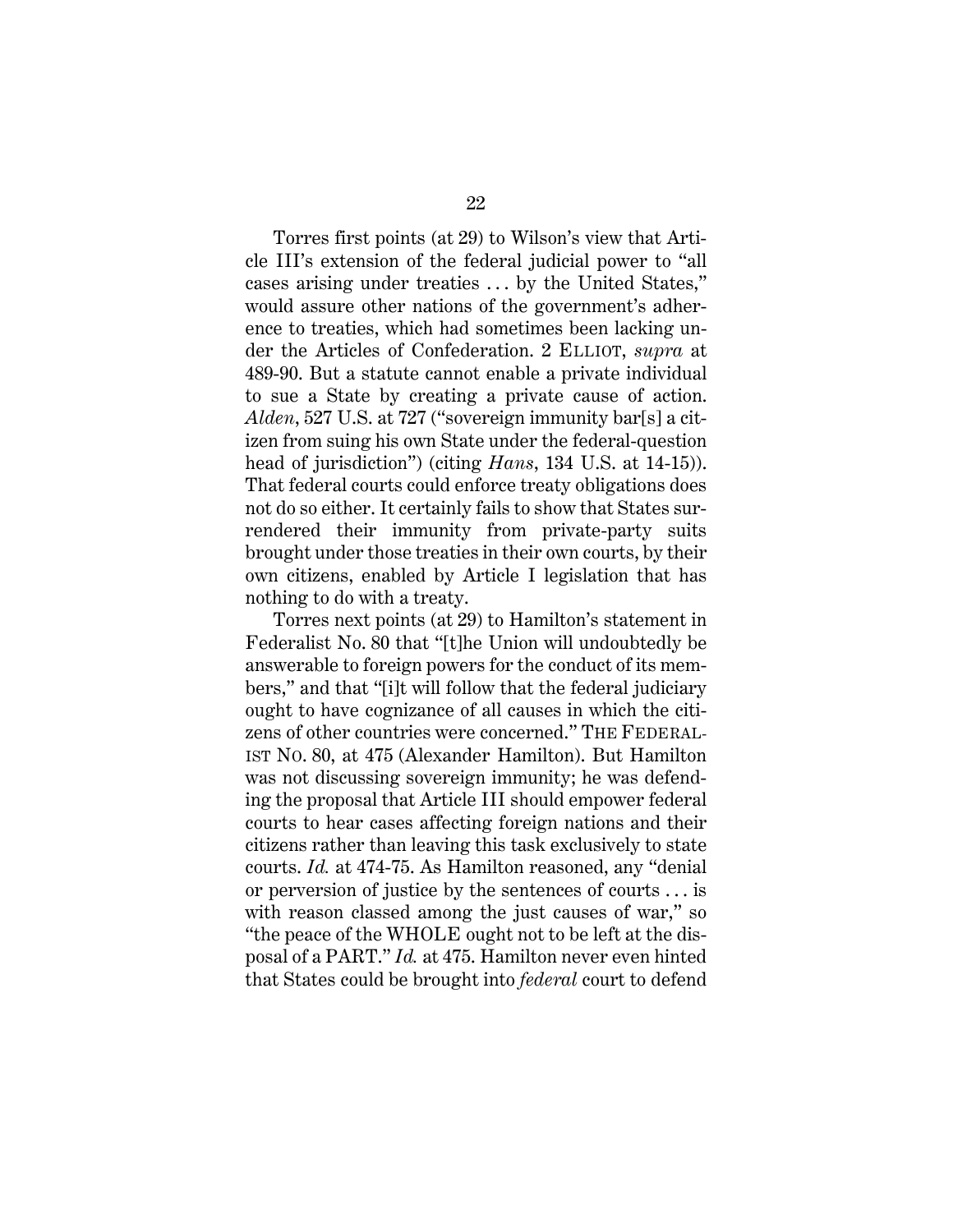themselves from private-party lawsuits, let alone *their own* courts.

<span id="page-35-0"></span>Torres's final piece of historical evidence (at 29-30) is George Mason's concern that Article III would permit States to be haled before federal courts by foreign countries and their subjects. That is precisely the concern that the Eleventh Amendment addressed when it expressly prohibited suits against States by "Citizens or Subjects of any Foreign State." U.S. CONST. amend. XI; *cf. Monaco*, 292 U.S. at 331. By enacting the Eleventh Amendment, "Congress acted not to change but to restore the original constitutional design." *Alden*, 527 U.S. at 722. If Mason's comments reveal that the Founders "shared [a] premise," Pet. Br. 29, it is that States *retained* immunity from suits by foreigners to enforce peace treaties—not that they surrendered it in the plan of the Convention.

**c.** Unlike Torres, the United States at least attempts (at 11-13) to locate a purported plan-of-the-Convention surrender of state sovereign immunity in the Army and Navy Clauses. But its historical excavation yields the same result as Torres's: there is no evidence that, by ratifying the Army and Navy Clauses, the States implicitly consented to private-party suits in their own courts. *See* U.S. Br. 12-13. To bridge this historical gap, the United States splices two out-of-context snippets from the Federalist: a rhetorical question posed by Madison in Federalist No. 41 and an unrelated comment by Hamilton in Federalist No. 23.

Madison's question arose in response to opposition to a federal standing army. In response to the potential inquiry as to whether "it was necessary to give an INDEF-INITE POWER of raising TROOPS, as well as providing fleets; and of maintaining both in PEACE as well as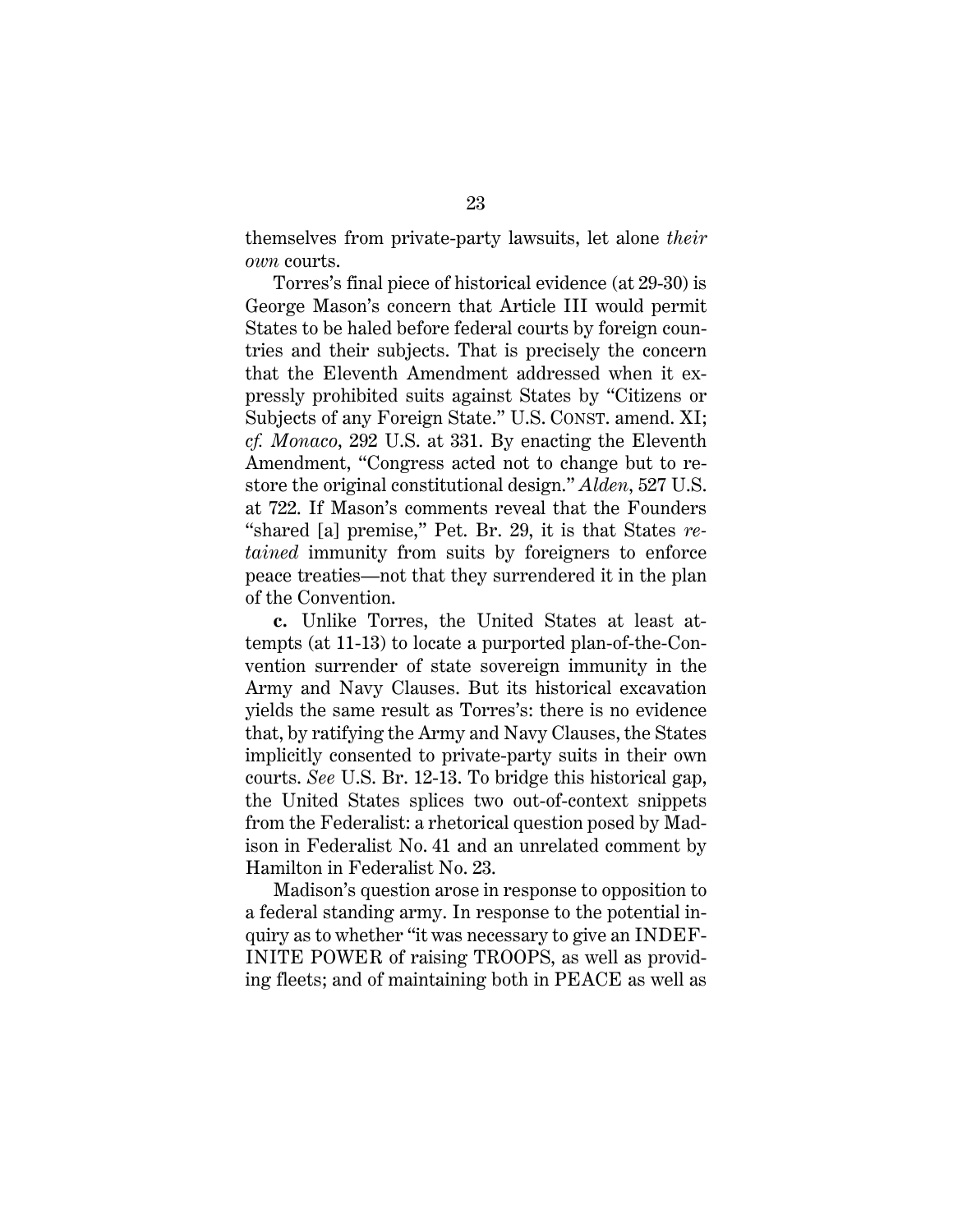<span id="page-36-1"></span>in WAR," Madison rhetorically asked whether "the force necessary for defense [can] be limited by those who cannot limit the force of offense." *See* THE FEDERALIST NO. 41, at 253 (James Madison). Rather than defending an open-ended surrender of state sovereign immunity in pursuit of raising an army, as the United States suggests (at 12-13), Madison's answer to his rhetorical question focused expressly on the standing-army issue: "If one nation maintains constantly a disciplined army, ready for the service of ambition or revenge, it obliges the most pacific nations who may be within the reach of its enterprises to take corresponding precautions." *Id*. Neither Madison's rhetorical question nor his answer had anything to do with authorizing suits by private parties against States in their own courts.

<span id="page-36-0"></span>The federal government's invocation (at 13) of Federalist No. 23 fares no better. It seizes on Hamilton's statement that the powers necessary to provide for the "common defense"—which include the powers "to raise armies; to build and equip fleets; to prescribe rules for the government of both; to direct their operation; [and] to provide for their support"—should "exist without limitation" because it would be impossible to predict the nature of emergencies in the future or the means required to meet them. THE FEDERALIST NO. 23, at 149 (Alexander Hamilton). But this was a general statement regarding the necessity for broad federal discretion in forming, directing, or supporting the military. *Id.* at 150. It did not imply that the federal government may disregard other constitutional limitations—such as state sovereign immunity—in doing so any more than the federal power to regulate commerce implies the power to abrogate state sovereign immunity in the pursuit of regulating commerce.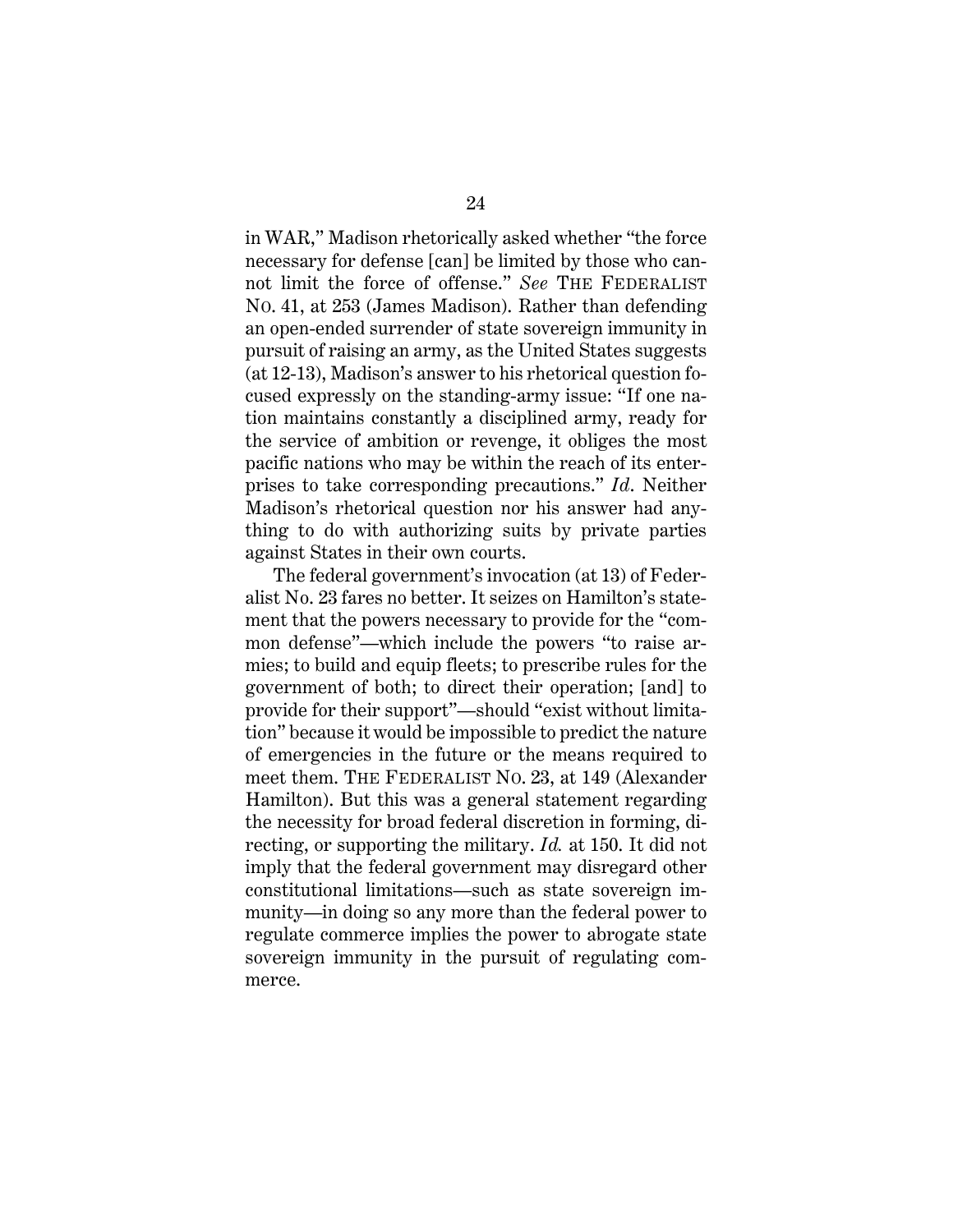# <span id="page-37-0"></span>**2. Early congressional practice reveals no evidence that the States surrendered their immunity.**

<span id="page-37-1"></span>**a.** Early congressional practice, like constitutional history, is devoid of any indication that the States consented to private-party suits by servicemembers in the plan of the Convention. This Court considers "early congressional practice" to "provide[] 'contemporaneous and weighty evidence of the Constitution's meaning.'" *Alden*, 527 U.S. at 743-44 (quoting *Printz v. United States*, 521 U.S. 898, 905 (1997)). In general, this evidence reveals that "[n]ot only were statutes purporting to authorize private suits against nonconsenting States in state courts not enacted by early Congresses; statutes purporting to authorize such suits in any forum [were] all but absent from our historical experience." *Id.* at 744. This evidence is entirely absent for employment-discrimination suits by servicemembers, leading to the inference that "early Congresses did not believe they had the power to authorize [such] suits against the States in their own courts." *Id.*

<span id="page-37-4"></span><span id="page-37-3"></span><span id="page-37-2"></span>After ratification, Congress almost immediately authorized the creation of federal forces. Act of Sept. 29, 1789, ch. 25, 1 Stat. 95, 95-96. A few years later, Congress enacted standards to promote organizational uniformity within the state militias which might be called into federal service. Act of May 8, 1792, ch. 33, 1 Stat. 271, 271- 74. But it would be 150 years before Congress first regulated servicemembers' post-service employment rights by passing the 1940 Act, and nearly 200 years before Congress first authorized private-party suits against state employers in the 1974 Act. *Supra* at 3-4. It did not assert the power to require States to submit to suit in their own courts in connection with raising a national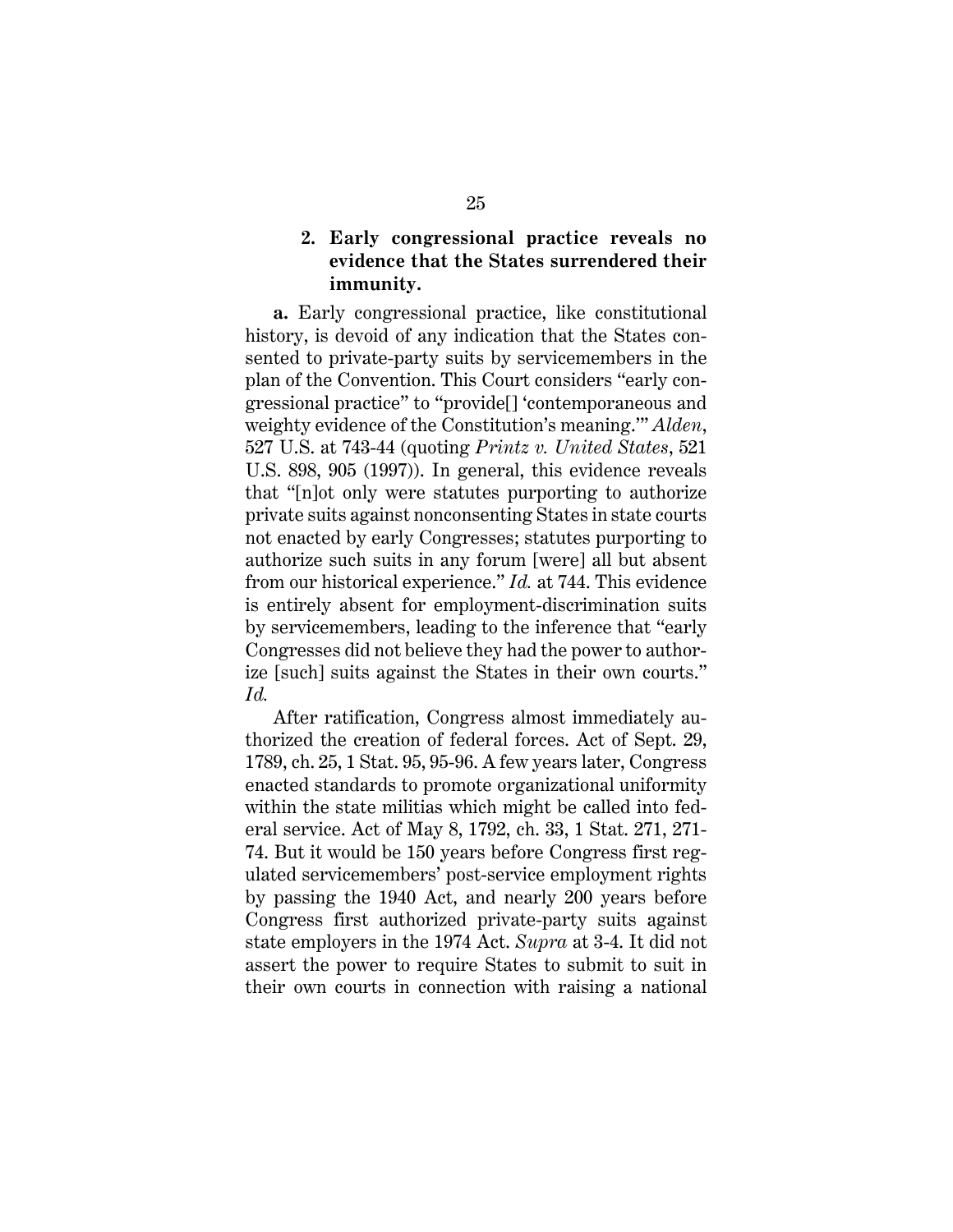<span id="page-38-1"></span>military until 1998—209 years after Congress first created the Army. And Congress still does not authorize the same remedy against a federal employer. 38 U.S.C. §§ 4324-25.

This history stands in sharp contrast to the "unique history" of bankruptcy legislation that formed the backbone of this Court's decision in *Katz*, 546 U.S. at 369 n.9, 373, and the long-established power of eminent domain, which "the Federal Government began exercising "[s]hortly after the founding" discussed in *PennEast*, 141 S. Ct. at 2255. Put differently, there could have been no plan-of-the-Convention waiver for private-party employment-discrimination suits against States in Congress's so-called war powers because "the Nation"—and the armed forces—"survived for nearly two centuries without" one. *Seminole Tribe*, 517 U.S. at 71; *accord Printz*, 521 U.S. at 905.

<span id="page-38-0"></span>**b.** To counter the absence of early congressional practice authorizing servicemembers to sue States, Torres points (at 31-36) to three inapt examples, the earliest of which arrived half a century after the Founding. Evidence nearly half a century or more removed from the Founding hardly demonstrates a "fundamental postulate[] implicit in the constitutional design." *PennEast*, 141 S. Ct. at 2259. Moreover, none of these examples involved the authorization of private-party suits against States and thus cannot demonstrate that early Congresses believed that States surrendered their immunity from such suits.

**i.** Torres first observes (at 31) that, during and immediately after the Civil War, the federal government established a "provisional Louisiana court system" which had "jurisdiction to hear and decide all cases, civil and criminal, arising under federal and Louisiana law." He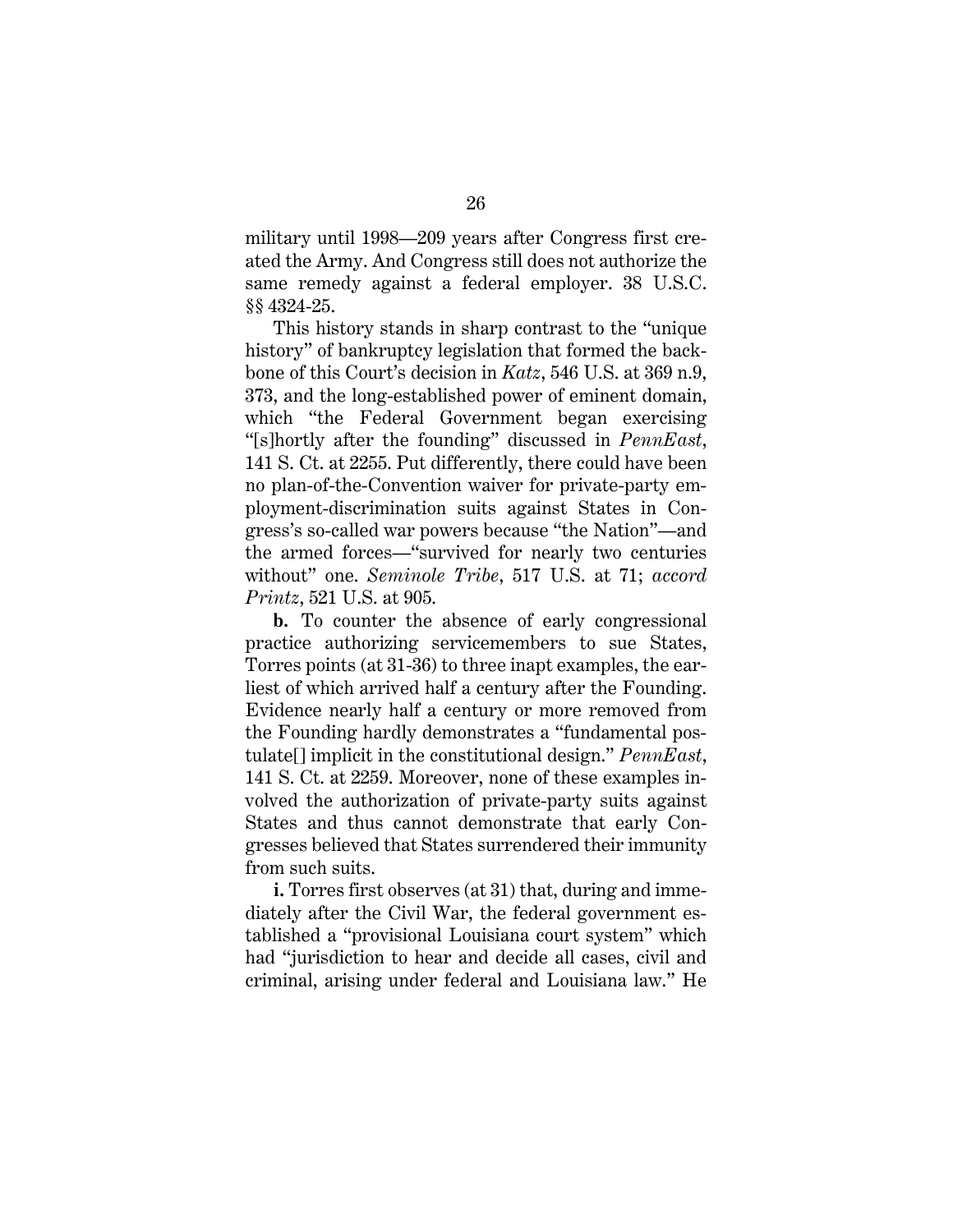reasons (at 32) that because this Court approved the displacement of a State's court system, it should find a lesser intrusion into sovereignty—authorization of private-party suits against a State—constitutionally permissible.

<span id="page-39-2"></span><span id="page-39-1"></span><span id="page-39-0"></span>But this argument overlooks a critical fact: at the time these courts were set up, Louisiana had engaged in armed insurrection and was under military occupation by the Union Army. *The Grapeshot*, 76 U.S. (9 Wall.) 129, 130-33 (1869); *Mechs. & Traders' Bank v. Union Bank of La.*, 89 U.S. (22 Wall.) 276, 295-98 (1874). As occupied territory, Louisiana lost the traditional attributes of state sovereignty, *see, e.g.*, GORDON S. WOOD, THE CRE-ATION OF THE AMERICAN REPUBLIC 1776-1787, at 345 (1998), and it would not regain them until its readmission into the Union in 1868. Leaving aside the absence of evidence that these courts entertained private-party suits *against Louisiana*, comparing the States in peacetime to military-occupied Louisiana is like comparing apples to ammunition.

**ii.** Almost as off-point is Torres's argument (at 32-34) that States lack immunity from private-party suits in their own courts because Congress has occasionally tolled state statutes of limitations during wartime. Specifically, Torres identifies (at 33) three mid-20th century cases in which New York, New Jersey, and Arizona did not assert sovereign immunity against lawsuits brought against them in their own courts by servicemembers whose otherwise untimely state-law claims were tolled by federal law. From this, Torres deduces (at 34) that States broadly perceived "that they ha[d] no immunity to assert."

Torres's argument is a non-sequitur. By definition, sovereign immunity is a privilege of the sovereign, which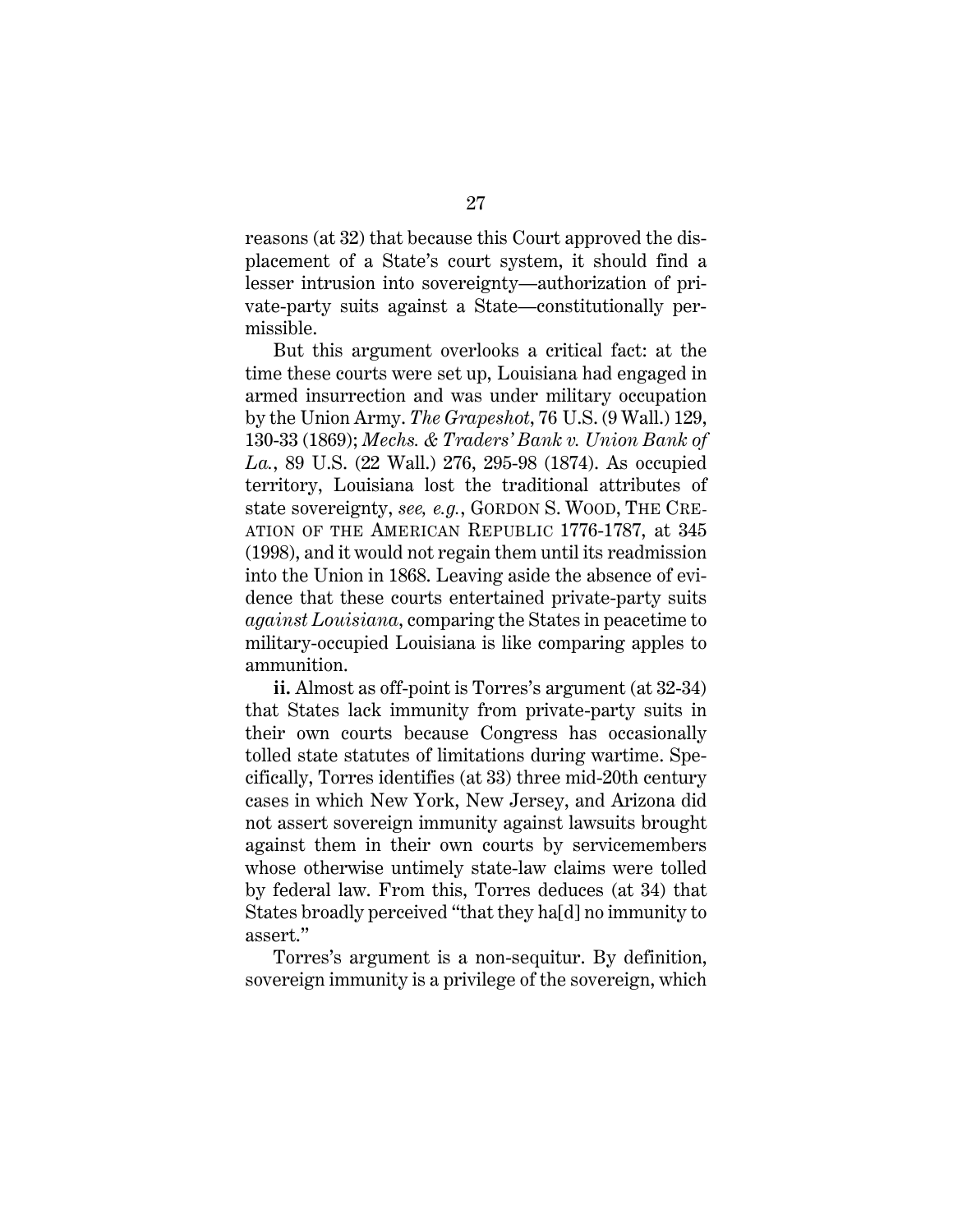a sovereign State may choose not to assert for any number of reasons. *Alden*, 527 U.S. at 737. That three States in three cases chose not to invoke their sovereign immunity almost two centuries after the Founding scarcely proves that the Founders believed they lacked such immunity. *See Printz*, 521 U.S. at 905; c*f. Alden*, 527 U.S. at 737 (noting that at times "it may have appeared" that "Congress' power to abrogate its immunity from suit . . . was not limited by the Constitution at all").

<span id="page-40-4"></span><span id="page-40-3"></span><span id="page-40-2"></span>The inference that Torres seeks to draw from these analogies is further weakened by the fact that this Court has never decided "whether federal tolling of a state statute of limitations constitutes an abrogation of state sovereign immunity with respect to claims against state defendants." *Raygor v. Regents of Univ. of Minn.*, 534 U.S. 533, 543 (2002). But it has noted that applying such tolling against state defendants "raises a serious constitutional doubt." *Id.* For good reason: federal tolling of state statutes of limitations has been justified only as an exercise of Congress's power under the Necessary and Proper Clause as an incident to some other power. *Stewart v. Kahn*, 78 U.S. (11 Wall.) 493, 503-07 (1870) (examining question in suit between private parties during Reconstruction); *accord Jinks v. Richland Cty.*, 538 U.S. 456, 462 (2003) (discussing 28 U.S.C. § 1367(d)). But this Court has also held that the Necessary and Proper Clause does not grant the "authority to subject the States to private-party suits as a means of achieving" an otherwise permissible goal. *Alden*, 527 U.S. at 732; *cf. Artis v. Dist. of Columbia*, 138 S. Ct. 594, 616 (2018) (Gorsuch, J., dissenting).

<span id="page-40-5"></span><span id="page-40-1"></span><span id="page-40-0"></span>**iii.** Finally, Torres finds it significant (at 34-36) that States did not assert sovereign immunity as a defense to habeas corpus petitions filed by federal officers in state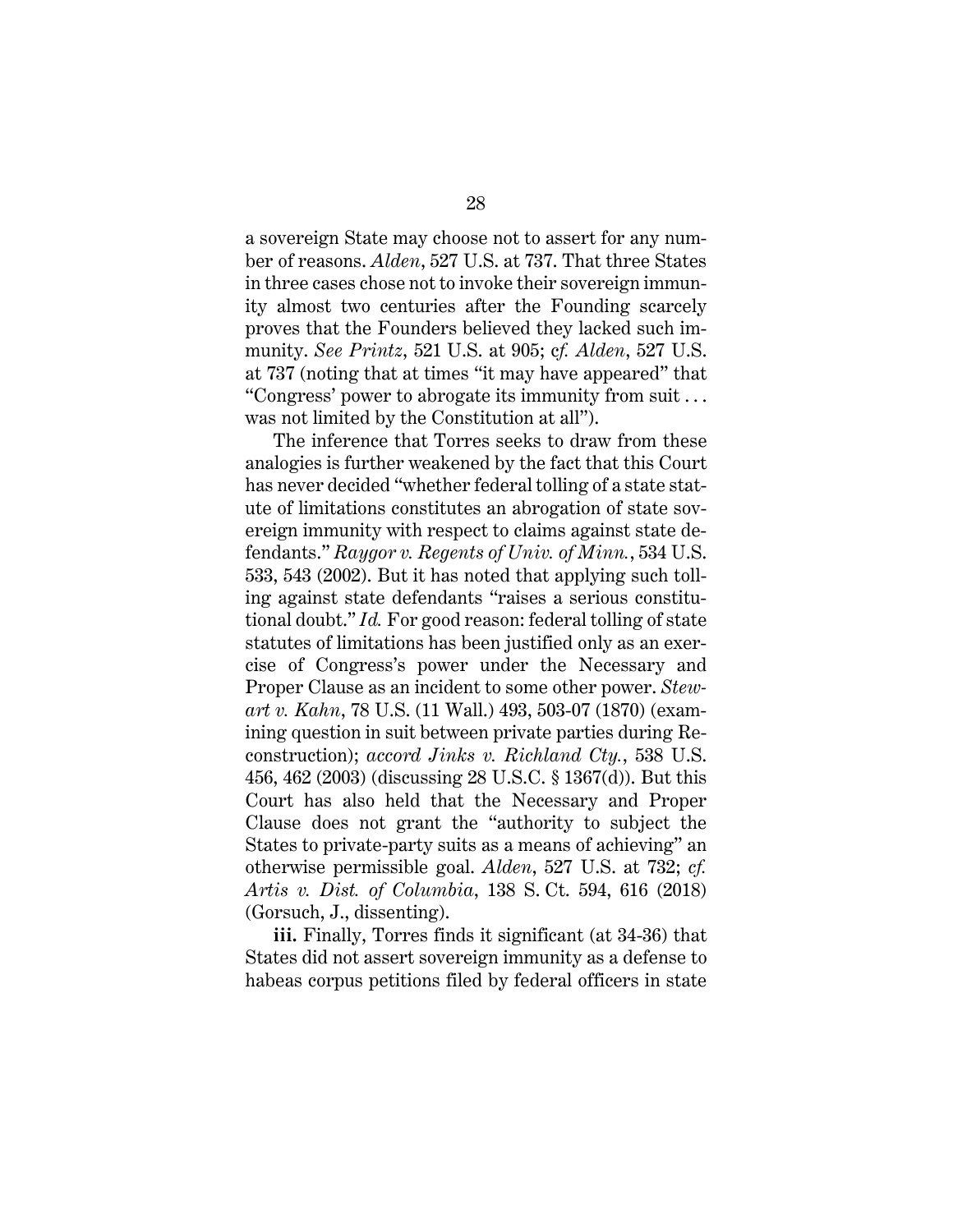<span id="page-41-1"></span>custody. But habeas corpus proceedings have never been thought to lie against the sovereign as such, so sovereign immunity would not have been at issue. That was true at common law in England: "[t]he discussion of habeas corpus in Blackstone shows clearly that author's conception of the writ is not a suit against the crown." *U.S. ex rel. Elliot v. Hendricks*, 213 F.2d 922, 926 (3d Cir. 1954) (en banc) (footnote omitted). "Rather[,] 'the king is at all times entitled to have an account why the liberty of any of his subjects is restrained' and 'the extraordinary power of the crown is called in to the party's assistance.'" *Id.* at 926 & n.7 (quoting 3 WILLIAM BLACKSTONE, COM-MENTARIES ON THE LAWS OF ENGLAND \*129, \*131-32). Thus, "by issuing the writ of habeas corpus[,] commonlaw courts sought to enforce the King's prerogative to inquire into the authority of a jailer to hold a prisoner." *Boumediene v. Bush*, 553 U.S. 723, 740-41 (2008).

<span id="page-41-3"></span><span id="page-41-0"></span>This understanding has long been reflected in this Court's jurisprudence. As the Court stated in *Ex parte Young*, "[t]he right to ... discharge" secured by the writ of habeas corpus "has not been doubted by this court, and it has never been supposed there was any suit against the state by reason of serving the writ upon one of the officers of the state in whose custody the person was found." 209 U.S. 123, 168 (1908). The reason is straightforward: "the conduct against which specific relief is sought is beyond the officer's powers and is, therefore, not the conduct of the sovereign." *Larson v. Domestic & Foreign Comm. Corp.*, 337 U.S. 682, 690 (1949).

<span id="page-41-2"></span>Habeas corpus proceedings are therefore a species of suit akin to the *Ex parte Young* exception to sovereign immunity. Torres suggests (at 34) that the *Ex parte Young* exception is irrelevant here because it was not recognized until 1908. But that exception is "grounded in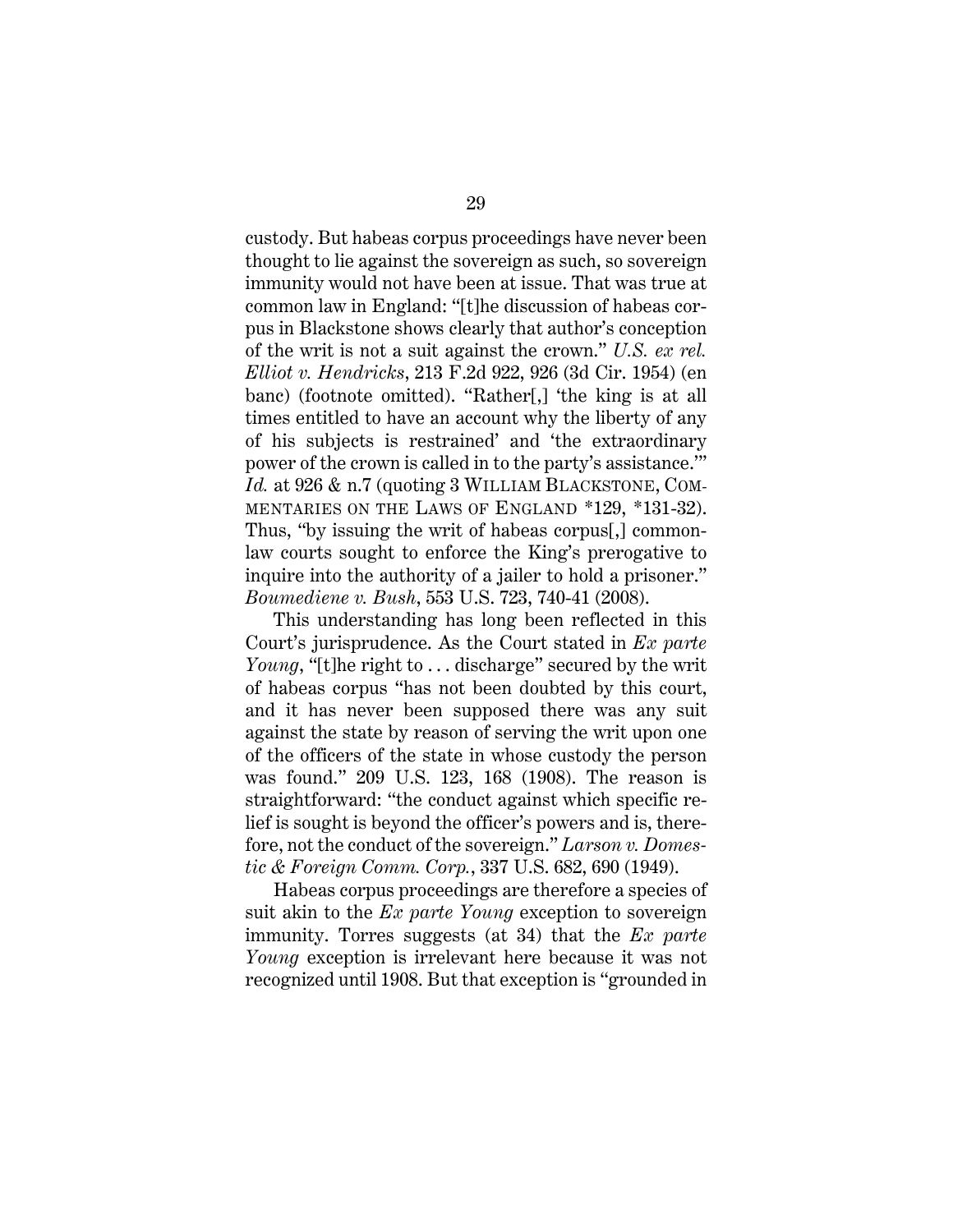<span id="page-42-1"></span>traditional equity practice." *Whole Woman's Health v. Jackson*, 142 S. Ct. 522, 532 (2021). And Torres "does not purport to question the historical underpinnings of *Young*'s holding." *Katz*, 546 U.S. at 389 (Thomas, J., dissenting). Accordingly, a State's decision not to raise its immunity in habeas litigation is to be expected given the historical understanding that such suits are not brought against the State; it provides no support for the notion that States surrendered their immunity from privateparty suits in the plan of the Convention.

**c.** The United States's effort (at 13-14) to identify favorable early congressional practice is similarly fruitless. The most it points to (at 14) is Congress's authorization of enlistment bonuses in 1791, its creation of the United States Military Academy at West Point in 1802, its offer of "military bounty" bonuses in 1816, and its provision of other types of benefits to veterans throughout the country's history, most notably following World War II. In the United States's view, these congressional acts are evidence of Congress "employ[ing] its army and navy powers to encourage military recruitment and retention." U.S. Br. 14.

Respondent does not dispute this irrelevant proposition. All these examples prove is that Congress understood that it had to tax, borrow, and spend money to raise a military. None of that legislation involved States, let alone purported to authorize suits against nonconsenting States. These inapposite examples are not compelling evidence that the States surrendered their immunity. *Alden*, 527 U.S. at 741.

## <span id="page-42-0"></span>**3. Constitutional structure confirms that the States did not surrender their immunity.**

Torres's claim is also foreclosed by examining the next consideration in a plan-of-the-Convention analysis: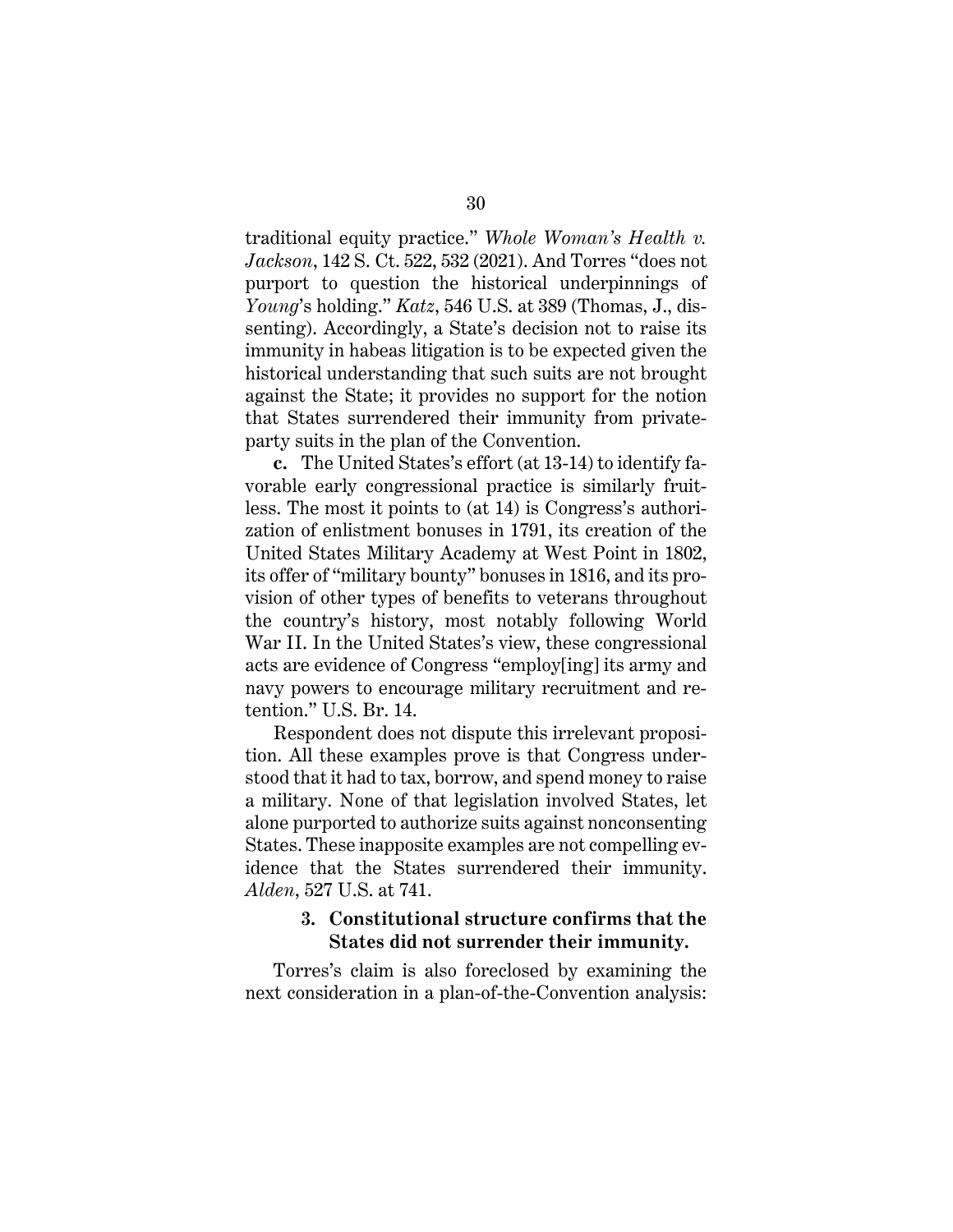"whether a congressional power to subject nonconsenting States to private-party suits in their own courts is consistent with the structure of the Constitution." *Id.* at 748. The Court "look[s] both to the essential principles of federalism and to the special role of the state courts in the constitutional design." *Id.* These principles foreclose Torres's arguments.

<span id="page-43-0"></span>**a.** "Although the Constitution grants broad powers to Congress, our federalism requires that Congress treat the States in a manner consistent with their status as residuary sovereigns and joint participants in the governance of the Nation." *Id.* "The founding generation thought it 'neither becoming nor convenient that the several States of the Union, invested with that large residuum of sovereignty which had not been delegated to the United States, should be summoned as defendants to answer the complaints of private persons.'" *Id.* (quoting *In re Ayers*, 123 U.S. 443, 505 (1887)). Thus, private-party suits against nonconsenting States "present 'the indignity of subjecting a State to the coercive process of judicial tribunals at the instance of private parties.'" *Id.* at 749. Moreover, apart from "constitutional form," a "general federal power to authorize private-party suits for money damages would place unwarranted strain on the States' ability to govern in accordance with the will of their citizens." *Id*. at 750-51.

<span id="page-43-1"></span>The "denigrat[ion] of the separate sovereignty of the States" is particularly acute here because the United States has purported to authorize relief against the States' treasuries for alleged employment discrimination against veterans, yet it "retains its own immunity from suit not only in state tribunals but also in its own courts." *Id.* at 749-50; 38 U.S.C. §§ 4324-25. Subjecting the States to the indignity of private-party suits to serve federal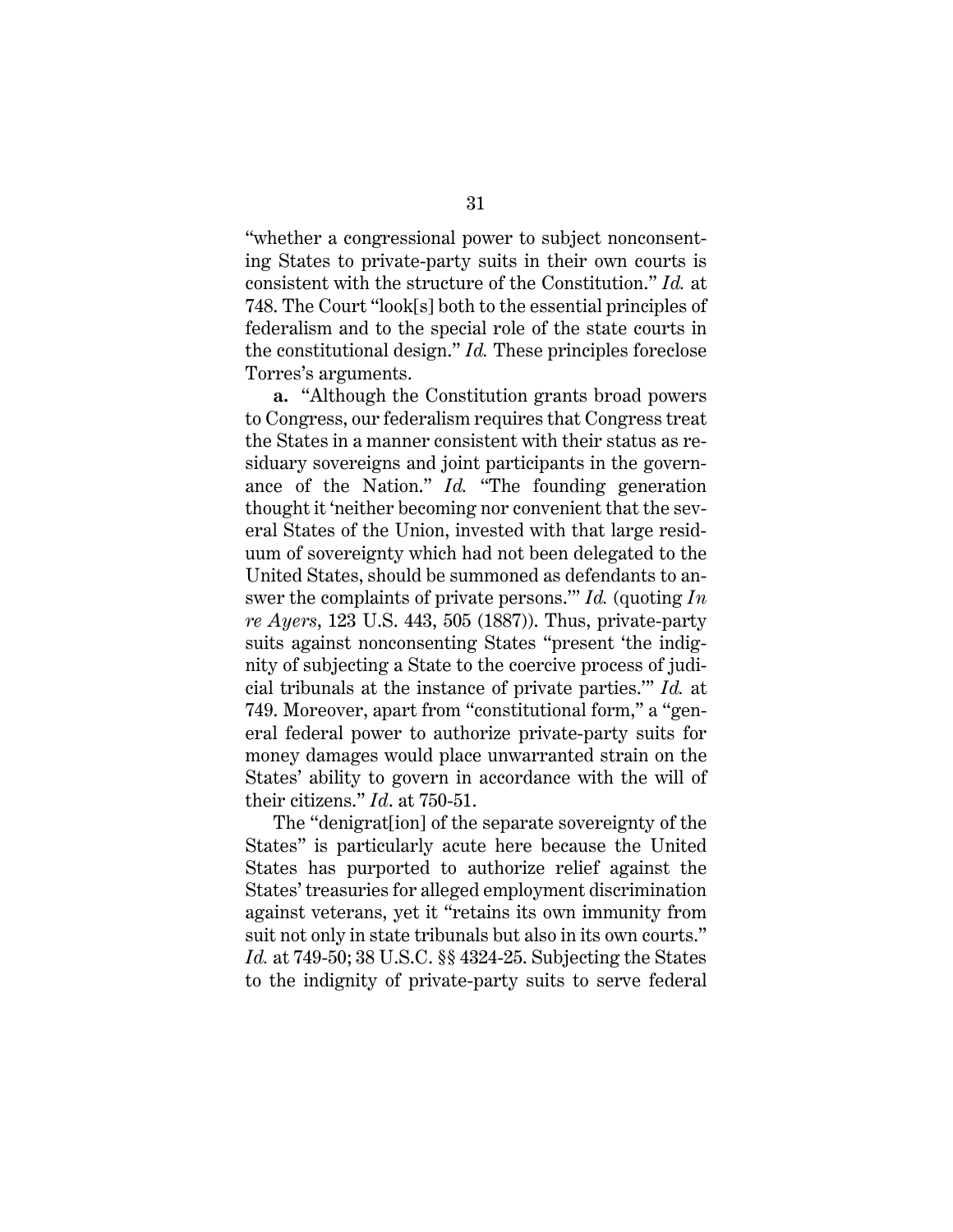ends while exempting the federal government from those same suits is antithetical to our federal system. *Alden*, 527 U.S. at 749-50.

**b.** Torres (at 22-24) and the United States (at 18-21) counter that the structural distribution of war powers in the Constitution establishes a surrender of immunity from private-party suits that *Alden* supposedly overlooked. *Alden* was not so careless.

As an initial matter, contrary to Torres's insistence (at 26), the Constitution did not vest Congress with "plenary and exclusive . . . war powers." *Supra* at 16-18. That the Constitution vested a subset of potential war powers in the federal government while divesting a smaller subset of *those* powers from the States does not suggest that Congress can expose States to private-party suits just because such suits may have some tangential relationship to Congress's ability to wage war. Indeed, this Court held in *Monaco* that "[i]t cannot be supposed" from Article I, section 10 "that it was the intention that a controversy growing out of the action of a State, which involves a matter of national concern," could be resolved by a suit against the State. 292 U.S. at 331. Instead, the United States retained full power to reach a resolution with a foreign power "through treaty, ... arbitration, or otherwise." *Id.*

<span id="page-44-2"></span><span id="page-44-1"></span><span id="page-44-0"></span>At most, the distribution of military and military-adjacent powers implies that sovereign immunity does not prevent the *United States* from suing a State that infringes upon the federal government's warmaking authority. But then again, sovereign immunity never bars the United States from suing a State. *Texas*, 143 U.S. at 646. That, too, is of no help to Torres.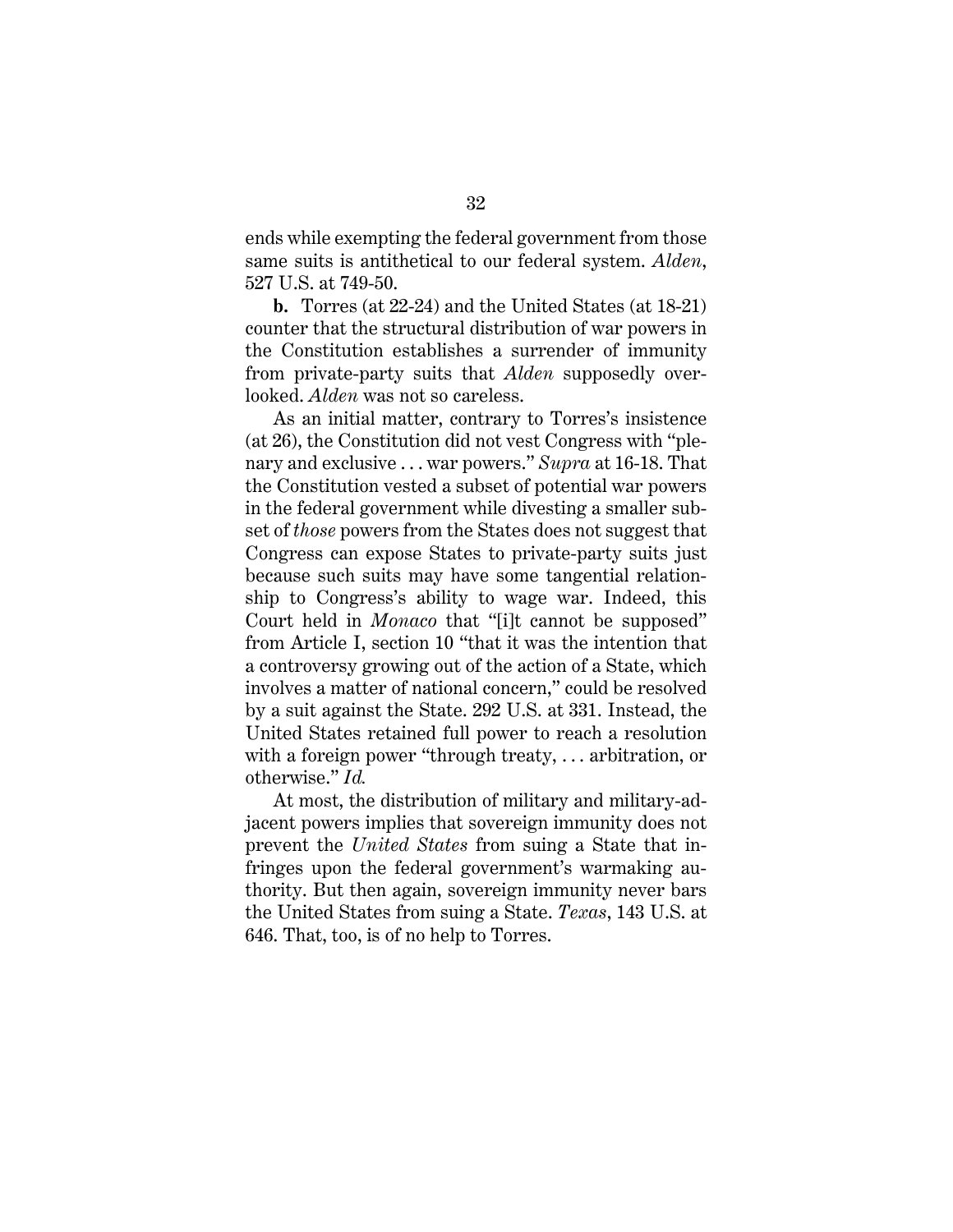# <span id="page-45-0"></span>**II. This Court's Precedents Foreclose Abrogating State Sovereign Immunity Through Article I "War Powers."**

This Court's precedents also block Torres's effort to disregard DPS's sovereign immunity. By framing his argument as a plan-of-the-Convention surrender of immunity, Torres repackages an argument that this Court has repeatedly rejected—that Congress can abrogate state sovereign immunity using its Article I powers. If taken seriously, Torres's argument would call into question almost all of this Court's sovereign-immunity precedents since *Seminole Tribe*. And it would mean that legislation passed pursuant to more than half of the clauses in Article I, section 8 could expose States to privateparty suits. The Court should reject Torres's attempt to accomplish through plan-of-the-Convention rhetoric what he could not through a straightforward abrogation argument.

# <span id="page-45-3"></span><span id="page-45-1"></span>**A. Congress cannot abrogate state sovereign immunity through the exercise of Article I powers.**

<span id="page-45-4"></span><span id="page-45-2"></span>**1.** In *Seminole Tribe*, this Court concluded that "Article I cannot be used to circumvent the constitutional limitations placed upon federal jurisdiction" through sovereign immunity. 517 U.S. at 73. The Court explained that, outside the Fourteenth Amendment, it had only once concluded that the Constitution granted Congress the power to abrogate state sovereign immunity. That case was *Pennsylvania v. Union Gas Co.*, 491 U.S. 1 (1989), where the Court held that Congress could abrogate state sovereign immunity under the Interstate Commerce Clause. But *Union Gas* was "deeply fractured," "based upon . . . a misreading of precedent," and Justice White's decisive fifth vote actually "indicate[d]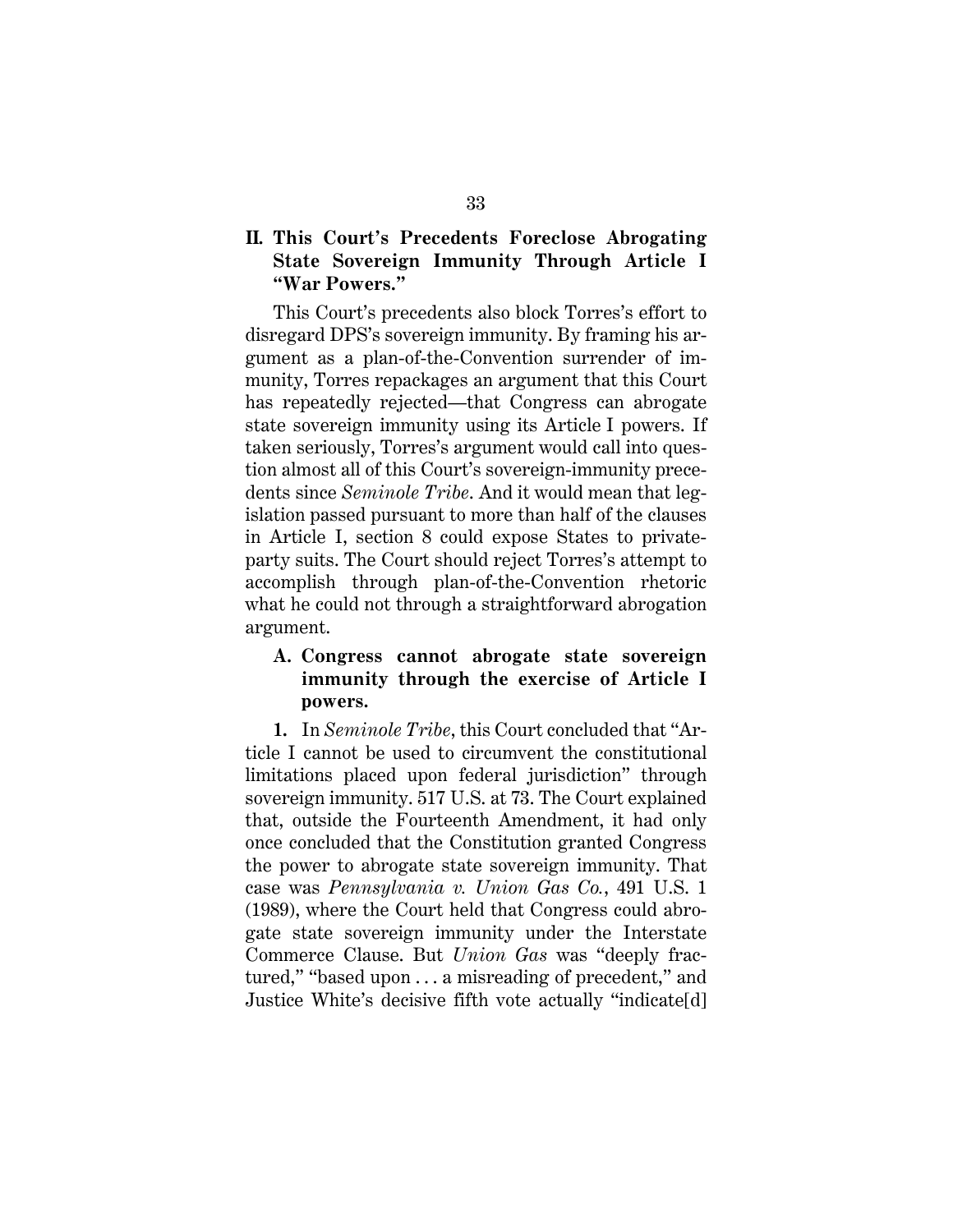his disagreement with the plurality's rationale." *Seminole Tribe*, 517 U.S. at 64-65. The Court in *Seminole Tribe* accordingly overruled *Union Gas* and restored the traditional understanding that "article I cannot be used to circumvent the constitutional limitations placed upon federal jurisdiction." *Id.* at 73.

<span id="page-46-0"></span>This Court has repeatedly reaffirmed *Seminole Tribe*, applying its holding in contexts beyond the Indian and Interstate Commerce Clauses. For example, in *Florida Prepaid Postsecondary Education v. College Savings Bank*, the Court held that "Congress may not abrogate state sovereign immunity pursuant to" its power to grant patents. 527 U.S. 627, 636 (1999). And in *Allen*, this Court said in no uncertain terms that Congress's "power" granted "under Article I stops when it runs into sovereign immunity." 140 S. Ct. at 1002.

<span id="page-46-1"></span>**2.** Torres suggests (at 23) that the analysis should be different here because the powers at issue are "exclusively federal." But Torres concedes (at 3) that what he conceives of as the war powers make up at least "half of the enumerated powers in Article I, section 8." If Torres is right, then this Court emphatically, repeatedly erred when it held that "Article I stops when it runs into sovereign immunity." *Allen*, 140 S. Ct. at 1002; *see also Fla. Prepaid*, 527 U.S. at 636; *Alden*, 527 U.S. at 754; *Seminole Tribe*, 517 U.S. at 73.

This Court has also already rejected Torres's argument that an exclusive federal power over a subject demonstrates that the States waived sovereign immunity at the Founding: "Even when the Constitution vests in Congress complete law-making authority over a particular area, the Eleventh Amendment prevents congressional authorization of suits by private parties against unconsenting States." *Seminole Tribe*, 517 U.S.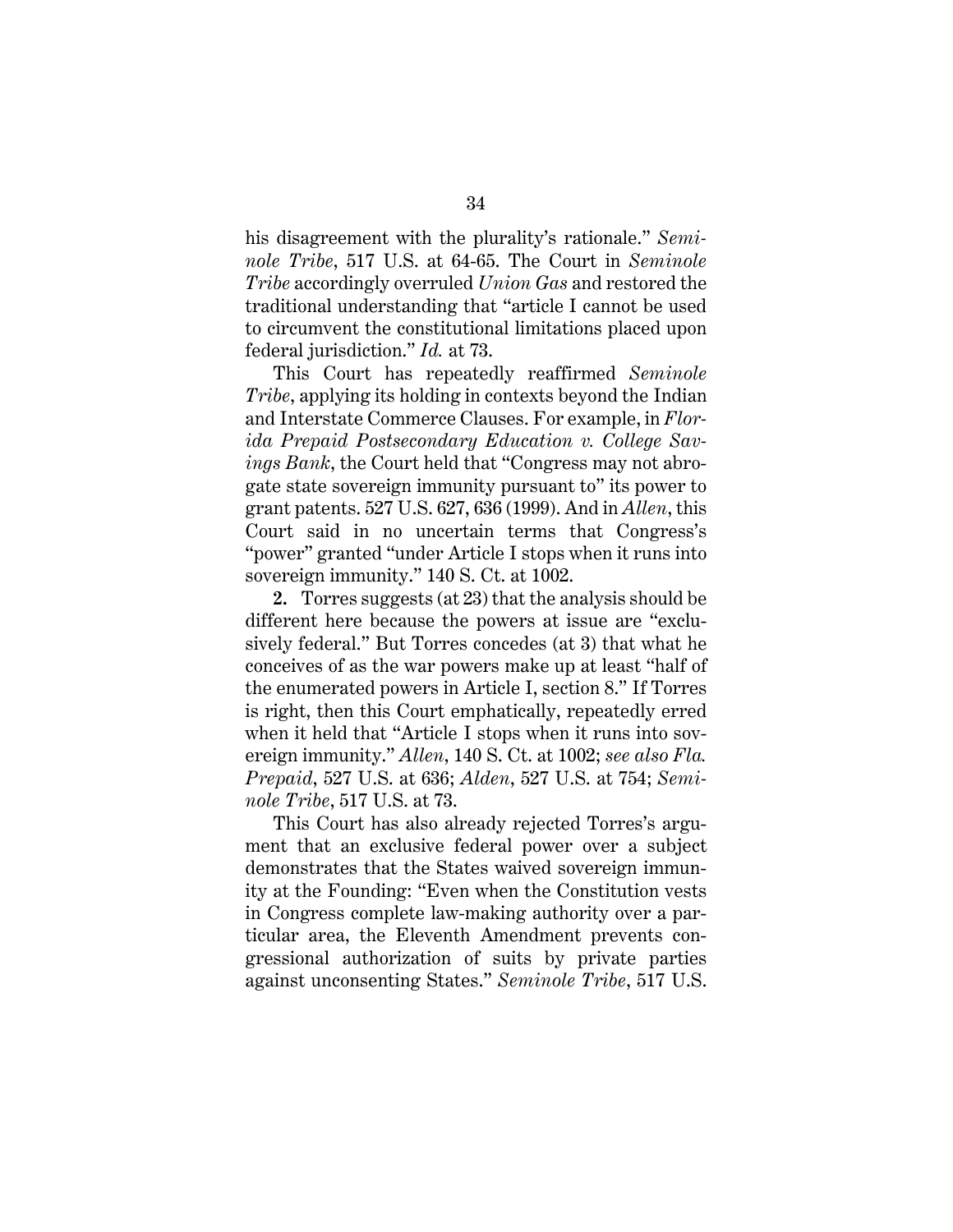<span id="page-47-0"></span>at 72. If that were wrong, then there would be little left of sovereign immunity. For example, DPS does not dispute Torres's contention (at 23) that States may regulate commerce. But there is a "policy of uniformity[] embodied in the Commerce Clause" that prevents the States from interfering with federal regulations of commerce. *See Wardair Canada, Inc. v. Fla. Dep't of Revenue*, 477 U.S. 1, 8 (1986). Nevertheless, that "policy of uniformity" does not grant Congress the power to abrogate state sovereign immunity with regard to interstate or foreign commerce. *Seminole Tribe,* 517 U.S. at 71-72. Put another way, because all of Article I's powers displace contrary state laws (rendering federal laws exclusive) when exercised within their properly defined sphere, Torres provides no "principled distinction" that would permit Congress to abrogate immunity for war powers but not under its other Article I powers. *Id.* at 63.

<span id="page-47-4"></span><span id="page-47-3"></span><span id="page-47-2"></span><span id="page-47-1"></span>**3.** Torres's theory is particularly troubling because Torres defines the "war powers" not just to include specific clauses in Article I, section 8, but also more broadly to include any powers "the federal government [uses] to protect the United States' national security." Pet. Br. 2. That includes almost any Article I power. Congress may "lay and collect ... Duties, Imposts and Excises," U.S. CONST. art. I, § 8, cl. 1, to defend industries critical to national security, or may "coin Money," *id.* cl. 5, to pay for a war, or may regulate "Commerce with foreign Nations," *id.* cl. 3, to punish opposing belligerents through economic sanctions. In times of emergency and war, this Court has interpreted the Constitution to permit Congress wide latitude to legislate within its defined scope. *See, e.g.*, *Youngstown Sheet & Tube Co. v. Sawyer*, 343 U.S. 579 (1952).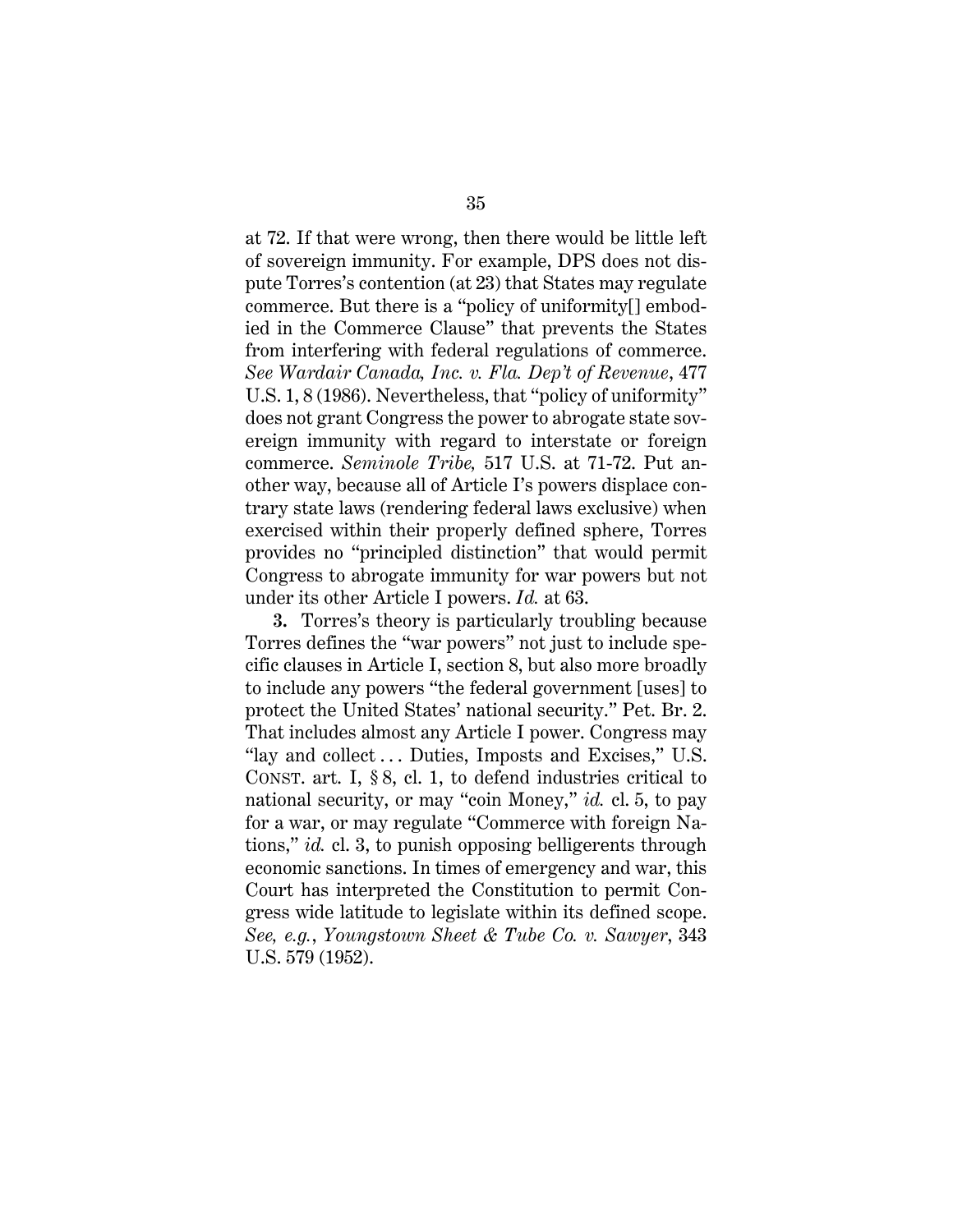If Torres is correct on both the scope of the "war powers" and on how they dispense with sovereign immunity, there is effectively no limit on Congress's ability to abrogate state sovereign immunity.

Torres recognizes this (at 8-9) with his examples about regulation of purely domestic conduct (such as with rent controls and price ceilings). Congress may even protect the United States's national security by ensuring that foreign adversaries are not offended by State laws, such as intestacy laws that bar inheritors from specific countries. *See Zschernig v. Miller*, 389 U.S. 429 (1968). Under Torres's theory, Congress would therefore have power to subject nonconsenting States to suit in intestacy matters. If any of Congress's powers may abrogate state sovereign immunity when used to further nationalsecurity ends, there is little left of sovereign immunity.

# <span id="page-48-1"></span><span id="page-48-0"></span>**B. Neither Katz nor PennEast supports undermining sovereign immunity.**

Torres cannot avoid this Court's precedents broadly foreclosing federal abrogation of state sovereign immunity through the exercise of Article I powers. Torres and the United States therefore rely heavily on *Katz* and *PennEast*, which rejected assertions of immunity in two limited contexts: bankruptcy and eminent domain. But these cases open no path around sovereign immunity for the "war powers." Rather, certain exercises of power *require* the involvement of courts and specifically the judicial administration of property. *Katz* and *PennEast* are of a piece because they contemplate judicial control over certain *property*, not the assertion of jurisdiction over a nonconsenting State.

**1.** *Katz* identified three reasons why uniform bankruptcy proceedings necessarily require the surrender of state sovereign immunity when judicially settling a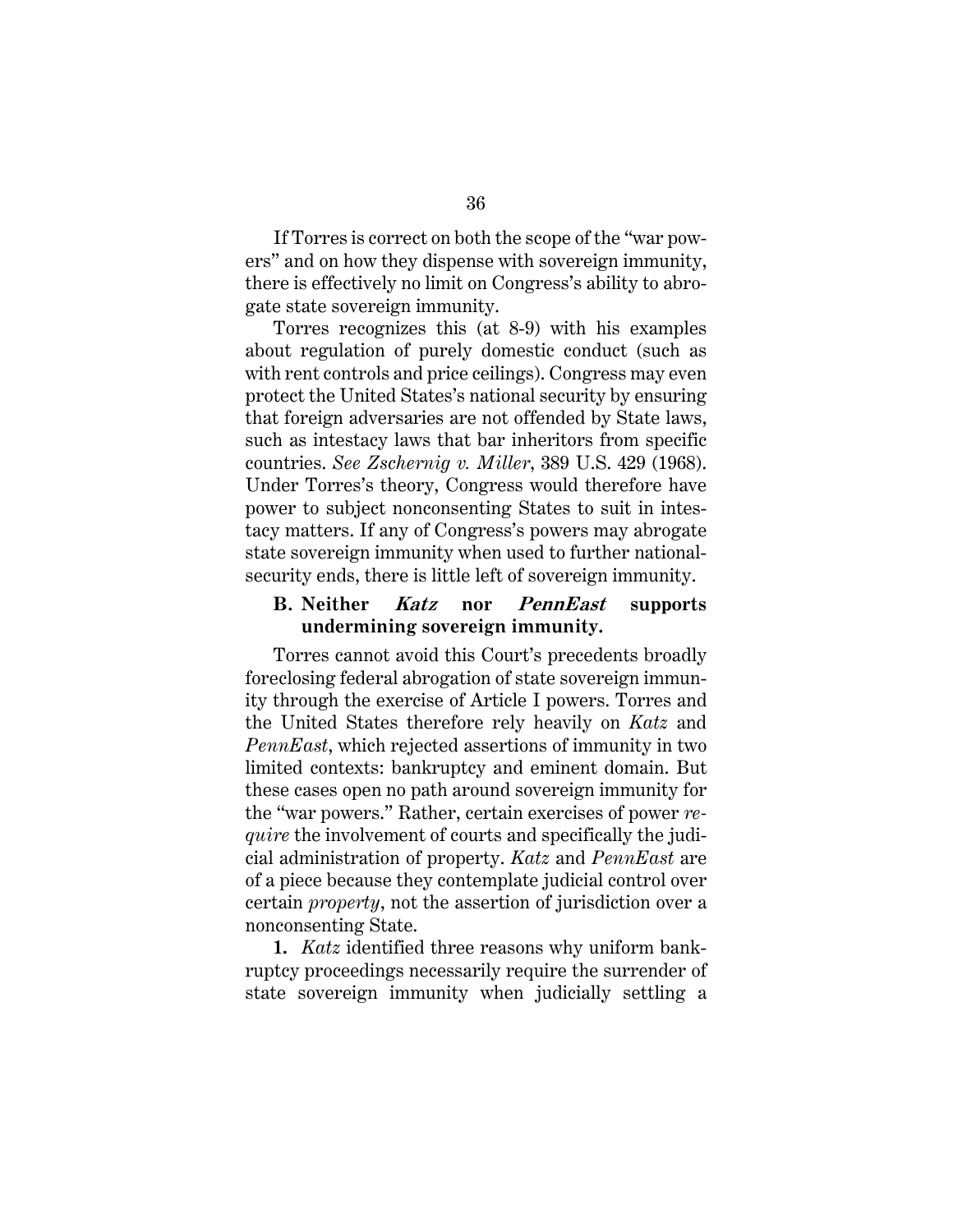<span id="page-49-3"></span>debtor's estate. *First*, as this Court has long recognized, it is through asserting exclusive judicial control of a *res* that a court exercising *in rem* jurisdiction adjudicates property rights that are binding against the world. This principle is inherent in bankruptcy proceedings. *See Tenn. Student Assistance Corp. v. Hood*, 541 U.S. 440, 446-48 (2004); *see also Penhallow v. Doane's Adm'rs*, 3 U.S. (3 Dall.) 54, 97 (1795) (recognizing that the courts of the United States possess jurisdiction to "carry into effect the determination of the [C]ourt of Admiralty of" foreign admiralty courts because of this principle).

<span id="page-49-2"></span><span id="page-49-0"></span>*Second*, the ability of that judicially managed process to resolve a State's claims against a debtor is necessary for a bankruptcy to serve one of its primary functions: to provide the bankrupt with a "fresh start." *Grogan v. Garner*, 498 U.S. 279, 286 (1991). A debtor can obtain a fresh start only if a bankruptcy court's order binds everyone who might have an interest in the assets of the bankrupt estate, including sovereign entities with property interests in that estate. *Katz*, 546 U.S. at 363-64. Such orders are necessary "to facilitate the administration and distribution of the res." *Id.* at 362.

<span id="page-49-4"></span><span id="page-49-1"></span>The Bankruptcy Clause's reference to "uniform Laws on the subject of Bankruptcies" necessarily contemplated judicial proceedings that would result in judgments with global effect—including by or against States. U.S. CONST. art. I, § 8, cl. 4. "An adjudication of bankruptcy, or a discharge therefrom, is a judgment in rem and is binding on, and res judicata as to, all the world." *Myers v. Int'l Tr. Co.*, 263 U.S. 64, 73 (1923). That necessarily includes claims of or against States because if sovereign entities could avoid the discharge of their claims by or against the bankrupt estate, a bankruptcy proceeding could not settle claims to the estate's property as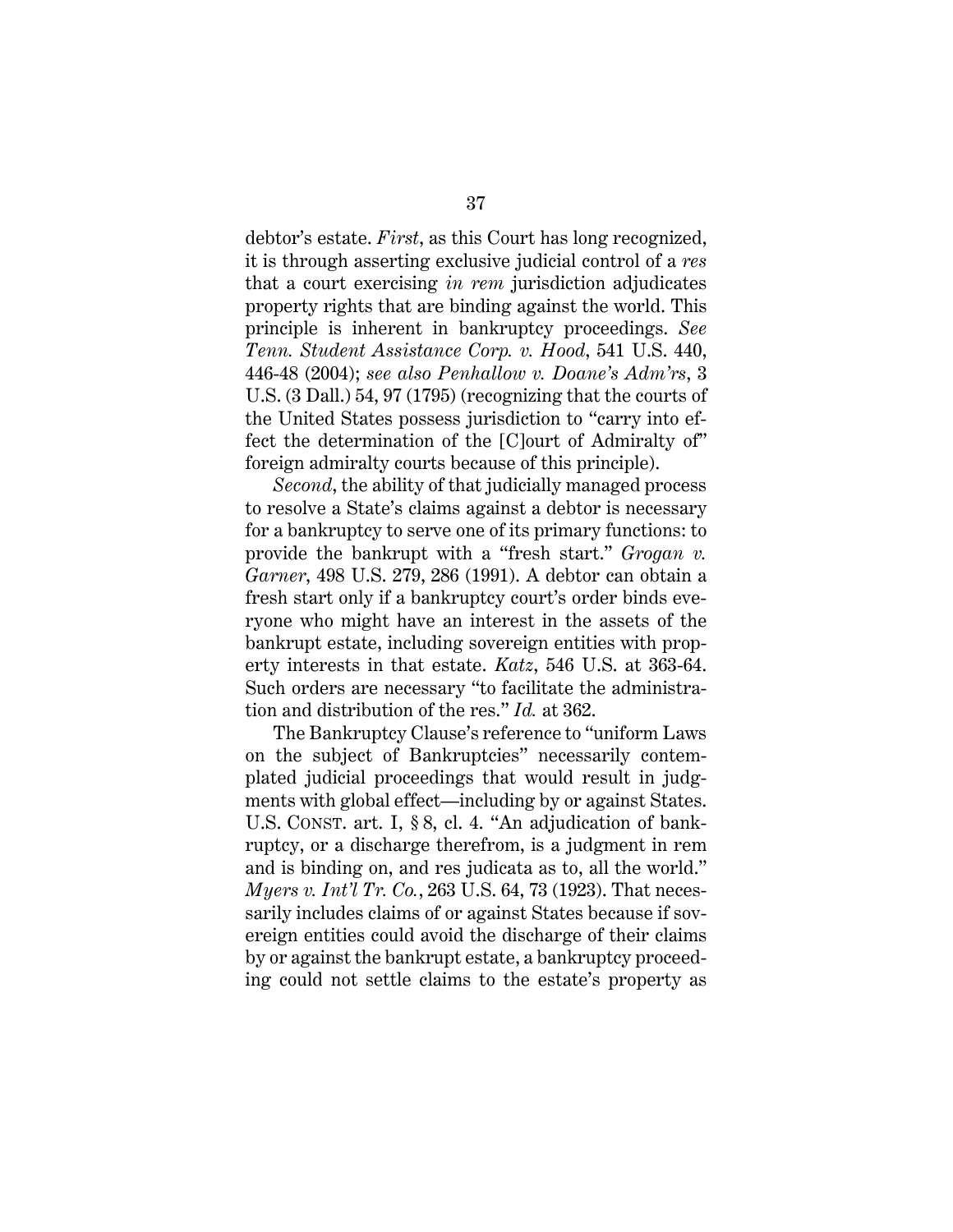<span id="page-50-0"></span>against all the world. *See New York v. Irving Tr. Co.*, 288 U.S. 329, 333 (1933). Just as at the time of the Convention, "the jurisdiction of courts adjudicating rights in the bankrupt estate included the power to issue compulsory orders" with global effect. *Katz*, 546 U.S. at 362.

<span id="page-50-1"></span>*Third*, in *Katz*, this Court explained that bankruptcy jurisdiction, "as understood today and at the time of the framing, is principally *in rem* jurisdiction." *Id*. at 369. Because an *in rem* judgment "is limited to the property that supports jurisdiction and does not impose a personal liability on the property owner," *Shaffer v. Heitner*, 433 U.S. 186, 199 (1977), *in rem* jurisdiction "does not implicate state sovereignty to nearly the same degree as other kinds of jurisdiction," *Katz*, 546 U.S. at 378. This Court recognized this principle in *Hood*, which held that *in rem*  actions are "not an affront to the sovereignty of the State" because a debtor "does not seek monetary damages or any affirmative relief from a State by seeking to discharge a debt; nor does he subject an unwilling State to a coercive judicial process." 541 U.S. at 450, 451 n.5. In this way, an *in rem* action is far less "threatening to state sovereignty." *Id.* at 451.

<span id="page-50-2"></span>*Katz* built on *Hood*'s foundation, explaining that "[i]n bankruptcy, 'the court's jurisdiction is premised on the debtor and his estate, and not on the creditors.' As such, its exercise does not, in the usual case, interfere with state sovereignty even when States' interests are affected." 546 U.S. at 370 (citation omitted). "The ineluctable conclusion, then, is that States agreed in the plan of the Convention not to assert any sovereign immunity defense they might have had in proceedings brought pursuant to 'Laws on the subject of Bankruptcies.'" *Id.* at 377. But the "scope of this consent was limited," *id.* at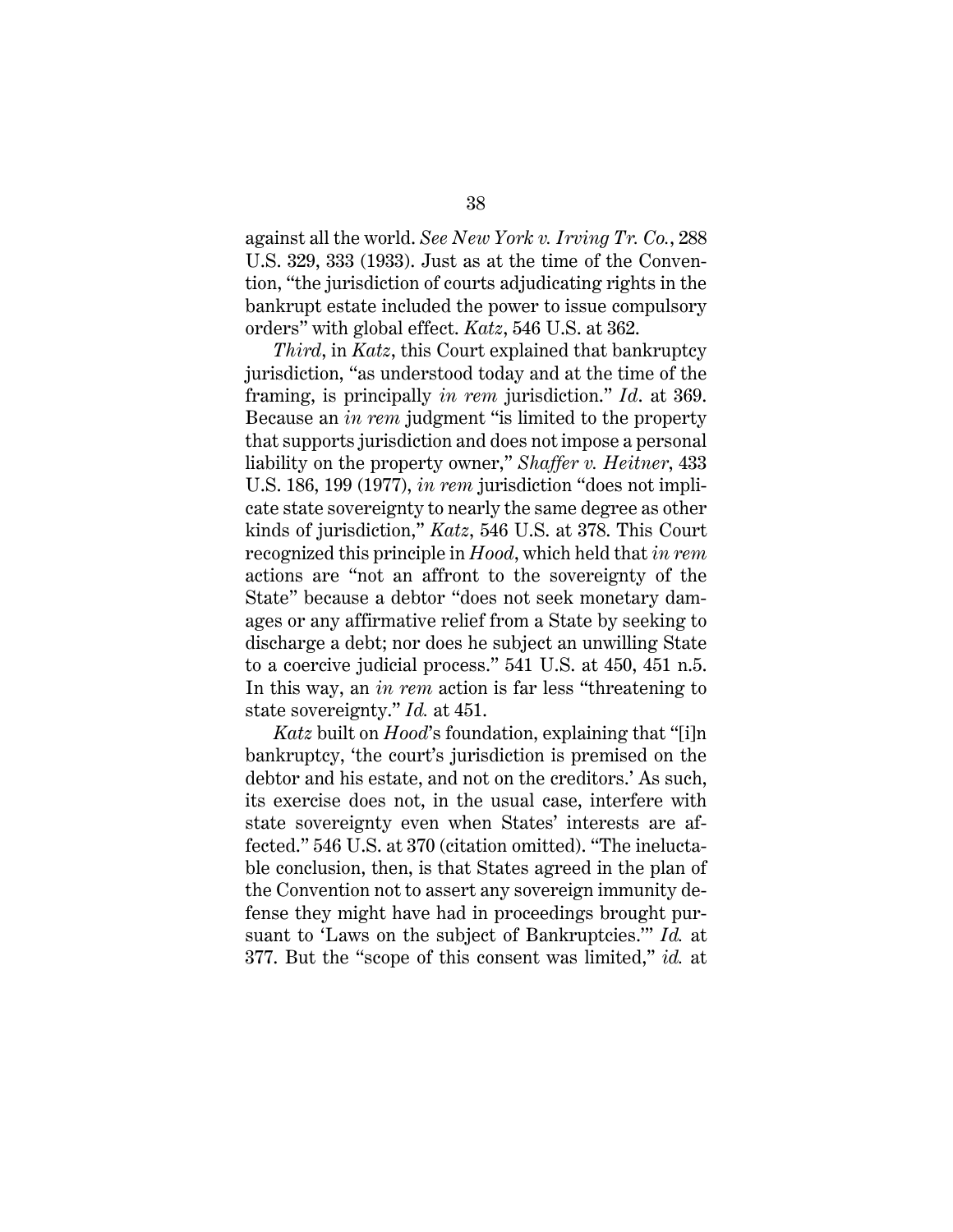378, to claims that must be resolved to allocate property of the estate, *see, e.g.*, *Hood*, 541 U.S. at 448.

According to Torres (at 37-38), *Katz*'s holding can be explained not by the *in rem* nature of bankruptcy jurisdiction, but instead by three facts: (1) the word "uniform" in the Bankruptcy Clause; (2) the existence of habeas suits to discharge debtors prior to *Ex parte Young*; and (3) the ancillary nature of suits pursuant to the bankruptcy power.

<span id="page-51-1"></span>None of these observations helps him here. *First*, unlike the Bankruptcy Clause—which actually contains the word "uniform"—none of the clauses Torres cites for Congress's war powers mentions uniformity. *Second*, the "history of habeas corpus actions to free debtors," Pet. Br. 38, is unhelpful to Torres because the common law long permitted habeas actions against officials without raising sovereign immunity concerns. *Supra* at 28-30. *Third*, Torres's suit is not "ancillary to" or "in furtherance of" warmaking in the sense that a claim against a State in bankruptcy may be ancillary to a judicial discharge order: it does not further any otherwise-globally applicable judicial process. *Katz*, 546 U.S. at 372. Nor is it ancillary in the sense of relating to a proceeding over which a bankruptcy court has jurisdiction. *See, e.g.*, *Stern v. Marshall*, 564 U.S. 462, 473-75 (2011). Torres's view of "ancillary" suits would permit the federal courts to extend their jurisdiction to any suit with an attenuated link to war, peace, or military readiness. Pet. Br. 38. *Katz* does not justify such a broad implicit waiver of immunity.

<span id="page-51-0"></span>**2.** *PennEast* recognized similar principles for eminent domain actions. There, PennEast brought federalcourt *in rem* actions under the Natural Gas Act to establish rights-of-way to effectuate a pipeline route. In rejecting a sovereign-immunity objection by New Jersey,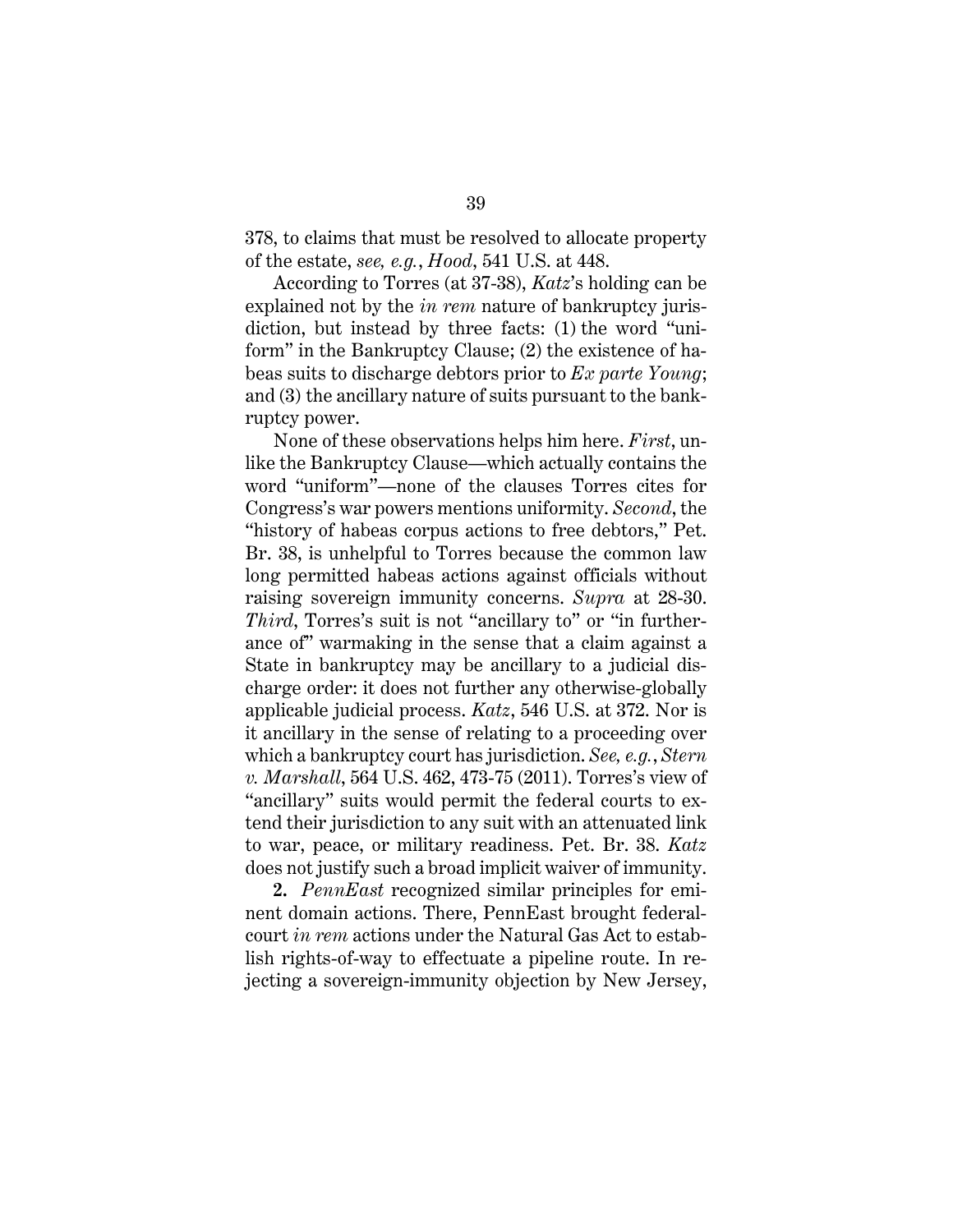this Court explained that the Natural Gas Act "fits well within th[e] tradition" of upholding eminent domain power "whether by the Government or a private corporation, whether through an upfront taking or a direct condemnation proceeding, and whether against private property or state-owned land." *PennEast*, 141 S. Ct. at 2263. This holding shares the same three attributes with *Katz* that are not present in this case.

*First*, as with bankruptcy, the eminent domain power in *PennEast* could only be vindicated judicially. The State in *PennEast* disputed neither "that the Federal Government enjoys a power of eminent domain superior to that of the States" nor "that the Federal Government can delegate that power to private parties." 141 S. Ct. at 2259-60. The State could not extract "the eminent domain power from the power to bring condemnation actions" by private federal delegees with respect to stateowned lands because "the eminent domain power is inextricably intertwined with the ability to condemn." *Id.* at 2260. Without judicial intervention, private parties would be left with the "untenable" choice between "private or Government-supported invasions of state-owned lands," or no enforcement of their property interests at all. *Id.* Thus, by conceding that the federal government has a superior power that is inextricably intertwined with judicial process, the State also conceded that such a power must involve the forfeiture of State immunity to the extent it was necessary for that superior power to exist.

*Second*, eminent domain requires resolution of all claims against the same property. This mechanism is inherent in the "authorization to take property interests." *Id.* Otherwise, the government exercising its eminent domain power could not "peaceably" use the property taken. *Id.* And "[a]n eminent domain power that is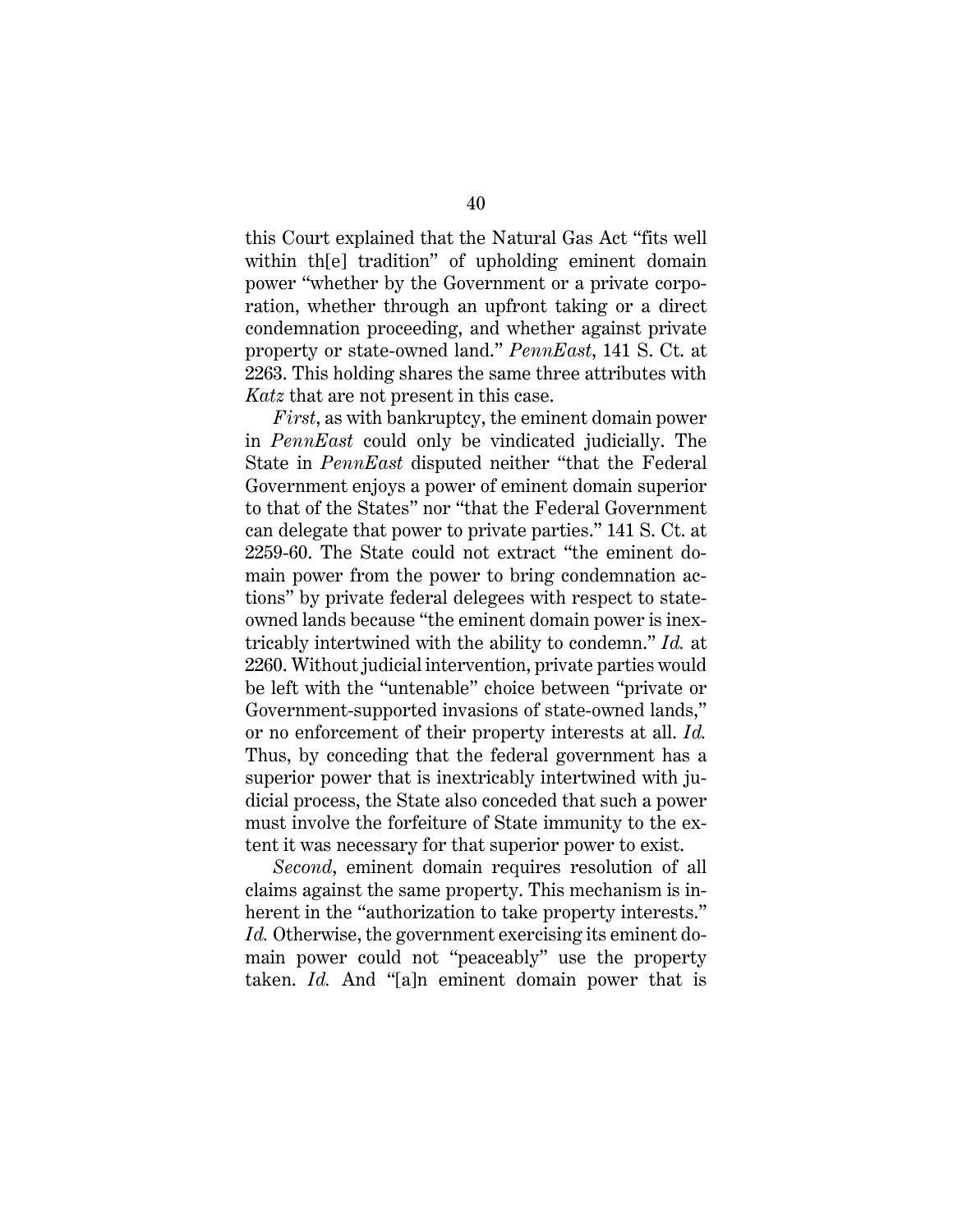incapable of being exercised amounts to no eminent domain power at all." *Id.* at 2260-61.

<span id="page-53-0"></span>*Third*, actions under the Natural Gas Act do not implicate sovereign immunity in the same way as ordinary civil claims because they do not "seek[] to impose a liability which must be paid from public funds in the state treasury." *Edelman v. Jordan*, 415 U.S. 651, 663 (1974). If anything, actions under the Natural Gas Act avoid burdening a State's treasury by paying "fair market value" for any property interests being taken. *United States v. 50 Acres of Land*, 469 U.S. 24, 25 (1984). Damages actions against nonconsenting States have the opposite effect. *Cf. Blatchford*, 501 U.S. at 783-86.

<span id="page-53-1"></span>Torres's view of *PennEast* (at 38-39) repeats his refrain that the federal domain over war is "full and complete," but it ignores these unique aspects of eminent domain. Torres says (at 39) that "[t]he war powers, like the eminent domain power, also permit the federal government to use any effective means to carry out their purposes." Of course, the same would be true of nearly any exercise of an Article I power in conjunction with the Necessary and Proper Clause. But "Article I stops when it runs into sovereign immunity." *Allen*, 140 S. Ct. at 1002. Torres is likewise wrong as a textual matter: for example, the Constitution forbids Congress from building a military base by condemning a State's land without the "Consent of [its] Legislature." U.S. CONST. art. I, § 8, cl. 17. And unlike the eminent domain power in *PennEast*, nothing about waging war is inherently judicial or seeks the judicial resolution of rights over a known piece of property as against the world.

<span id="page-53-2"></span>Nor is the incursion on State sovereignty limited as in *PennEast*. In eminent domain proceedings, a State could decline to appear in court and still retain its right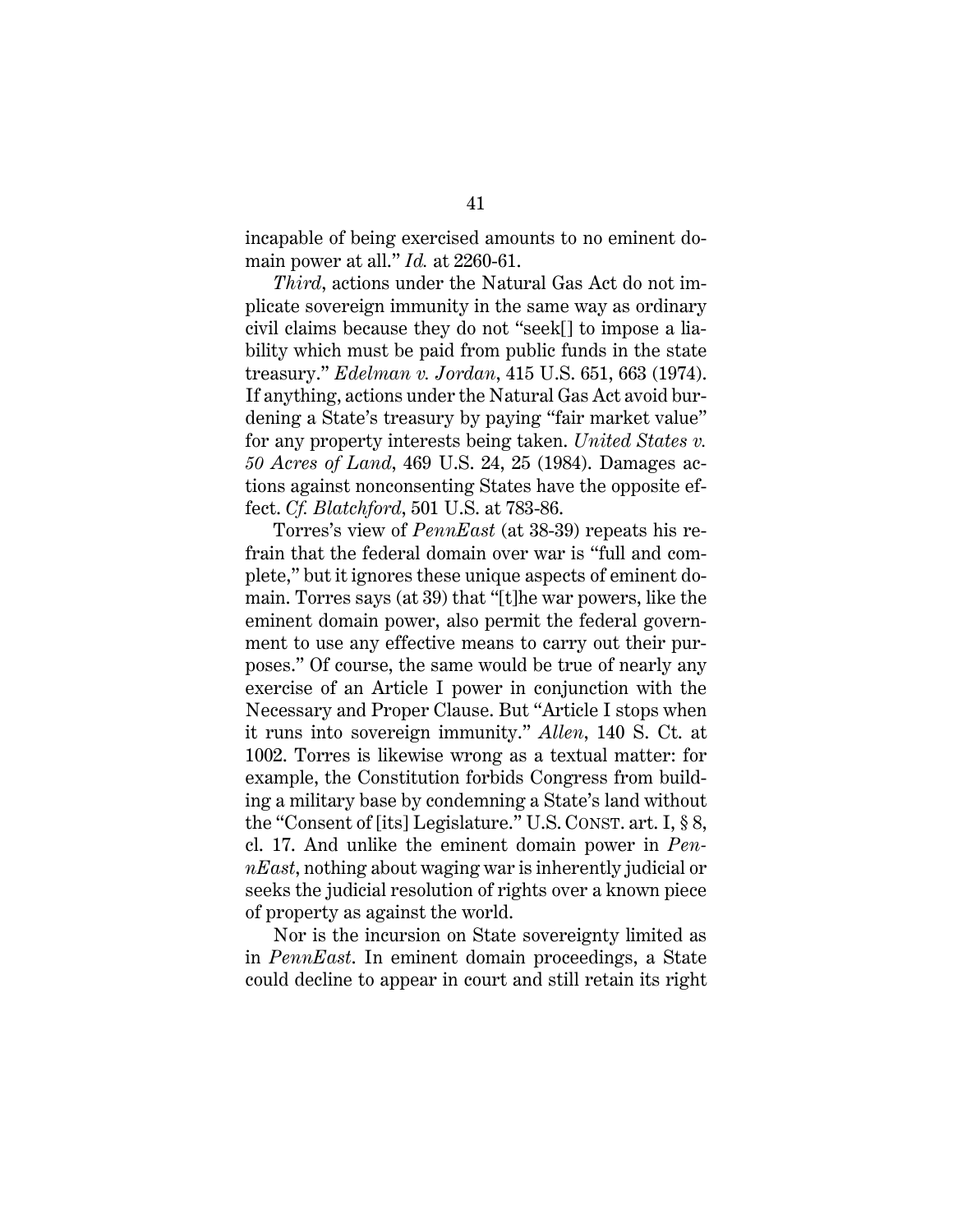<span id="page-54-0"></span>to fair compensation for any property taken. *A.W. Duckett & Co. v. United States*, 266 U.S. 149, 151 (1924). Such an action "is merely an inquisition to establish a particular fact," *i.e.*, "the value of the property," so that the State can be made whole. *United States v. Jones*, 109 U.S. 513, 519 (1883). A State has no such avenue for relief under USERRA.

<span id="page-54-4"></span>**3.** At bottom, Torres cannot show that this Court's precedents support a finding of a plan-of-the-Convention surrender of immunity under the war powers. *Katz* and *PennEast* recognize the "singular nature" of judicial control over specific property. *Katz*, 546 U.S. at 369 n.9. Torres asserts a claim to establish liability and fix damages for alleged employment discrimination.

None of the key features distinguish this case from the sovereign-immunity assertions rejected in *Katz* and *PennEast*. *First*, nothing about declaring or waging war inherently requires judicial management.

<span id="page-54-3"></span><span id="page-54-2"></span><span id="page-54-1"></span>*Second*, the "essential characteristic . . . of a proceeding *in rem*" is missing because there is not a "*res* or subject-matter upon which the court is to exercise its jurisdiction." *Overby v. Gordon*, 177 U.S. 214, 221 (1900). Property is "not the subject matter of this litigation." *Shaffer*, 433 U.S. at 213. A suit for payment of State funds is "quite different from a suit for the return of tangible property in which the debtor retained ownership." *Blatchford*, 503 U.S. at 39. Although Torres's claim "might eventually be reduced to judgment and that judgment might be executed upon," his suit "is an effort to establish liability and fix damages and does not focus on any particular property within the jurisdiction." *Dames & Moore v. Regan*, 453 U.S. 654, 675 (1981). Indeed, when this Court addressed the Administrative Procedure Act's effect on federal sovereign immunity in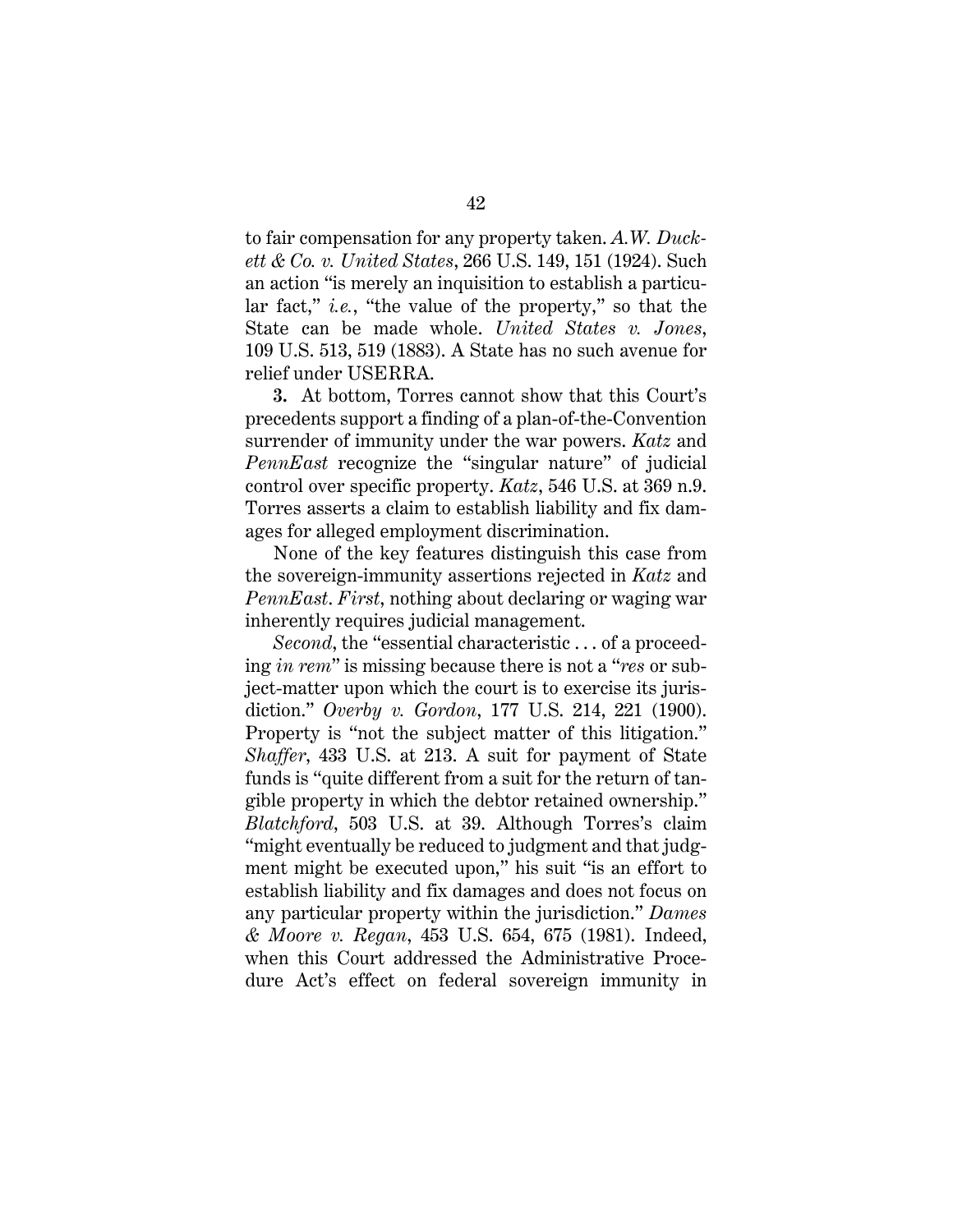<span id="page-55-1"></span><span id="page-55-0"></span>*Bowen v. Massachusetts*, 487 U.S. 879, 899-900 (1988), and *Department of Army v. Blue Fox, Inc.*, 525 U.S. 255, 262-63 (1999), it specifically distinguished claims for compensatory damages from claims for returning specific funds.

<span id="page-55-4"></span><span id="page-55-3"></span><span id="page-55-2"></span>*Third*, USERRA is "threatening to state sovereignty." *Hood*, 541 U.S. at 451. Congress has "subject[ed] an unwilling State to a coercive judicial process," id. at 450, which requires a State "to defend itself" against charges of wrongdoing to avoid liability, *Fed. Maritime Comm'n*, 535 U.S. at 760. In *Hood*, the discharge of the debtor's debt did not implicate sovereign immunity because the bankruptcy court could "adjudicate the debtor's discharge claim" without asserting jurisdiction over the State. 541 U.S. at 453. Not so here.

<span id="page-55-5"></span>An early decision by Justice Washington illustrates this distinction. Four American civilians captured a British ship during the Revolutionary War. *United States v. Bright*, 24 F. Cas. 1232, 1233 (C.C.D. Pa. 1809). Pennsylvania asserted a claim to the vessel and ordered the state militia to prevent execution of a federal court's order that proceeds from the ship's sale be paid to the civilians. *Id.* at 1234. In a subsequent prosecution, a state militiaman argued that the court's order was void because sovereign immunity barred that court from exercising jurisdiction over Pennsylvania. *Id.* at 1236. Justice Washington, sitting as Circuit Justice, rejected that theory. *In personam* jurisdiction, he noted, affronts sovereignty: "Suits at law and in equity cannot be prosecuted against a state without making her a party, and the judgment acts directly upon her." *Id.* But the federal court's admiralty "proceedings [were] in rem," and its judgment acted instead upon "the property in dispute." *Id.*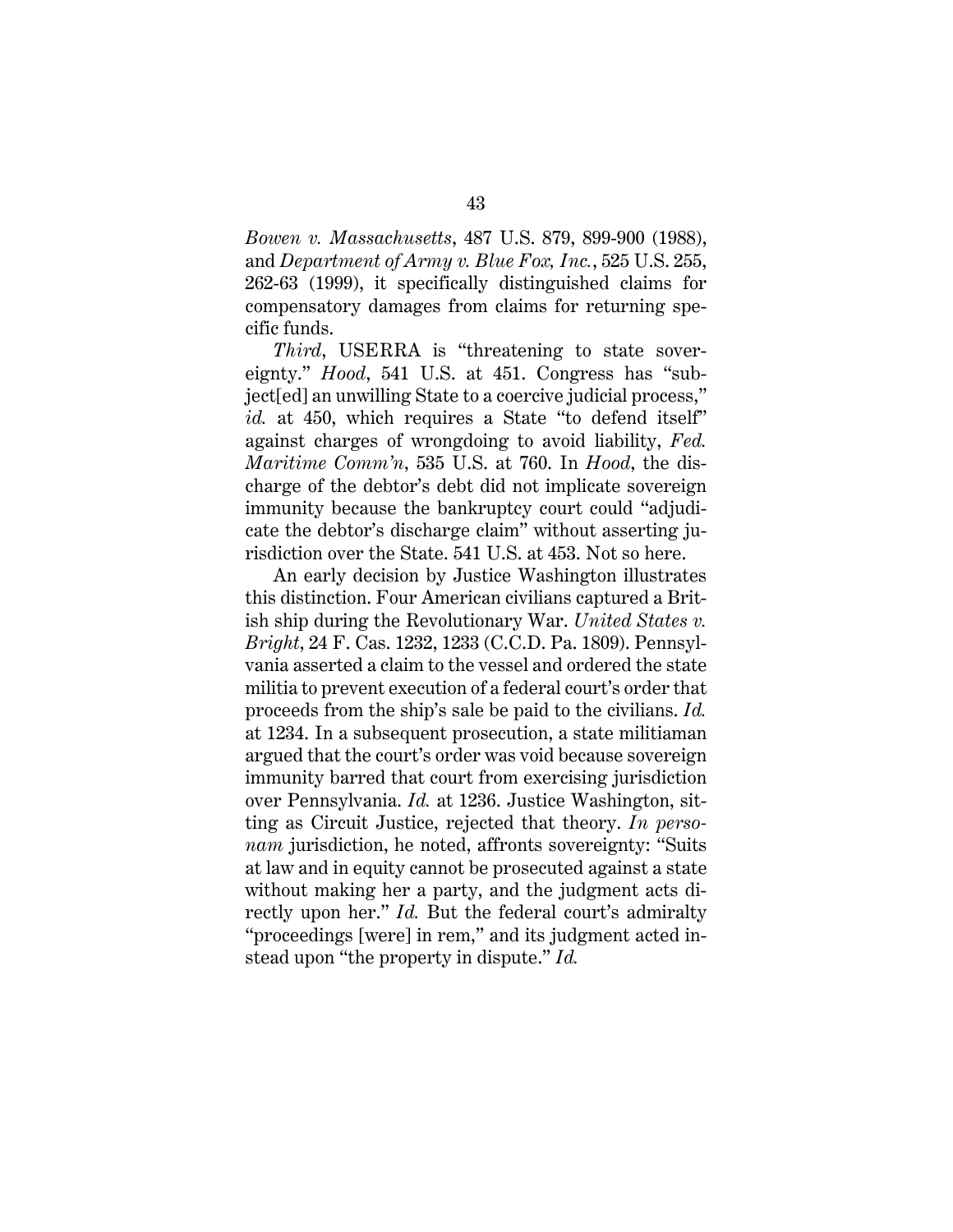**4.** These distinctions are fatal to Torres's reliance on *Katz* and *PennEast*. As *Allen* reiterates, Congress's possession of a given Article I power is insufficient to demonstrate that Congress may use that power to overcome state sovereign immunity. 140 S. Ct. at 1003. Rather, a demonstration of constitutional text, history, or structure, or early congressional practice must show that the States surrendered their sovereign immunity regarding a particular kind of private-party suit in departure from the general rule. *Id. Katz* was governed by "unique" rules applicable to "bankruptcy jurisdiction." *Id.* at 1002. *PennEast* was governed by similarly unique eminent domain principles that required judicial settlement of property disputes. 141 S. Ct. at 2260-61.

Torres tries to dismiss (at 40) the Court's holdings that Congress may not use its Article I powers to dispense with sovereign immunity as dicta and, alternatively, inapplicable because a plan-of-the-Convention surrender of immunity is different than abrogation. But Torres's assertion (at 40) that the war powers are "not the kinds of 'Article I' powers to which" *Seminole Tribe* and *Alden* were referring, and his failure to show constitutional text, history, or structure or early congressional practice demonstrating a plan of the Convention waiver, reveals his argument for what it is: a request for a clauseby-clause abrogation analysis dressed in different clothes. This Court has repeatedly rejected such a "'clause-by-clause' reexamination of Article I." *Allen*, 140 S. Ct. at 1003. It should do so again.

# <span id="page-56-0"></span>**III. DPS Retains Its State-Law Immunity in Texas Courts.**

Even if Congress could abrogate DPS's sovereign immunity as a matter of federal law, the judgment below should be affirmed because nothing in the Constitution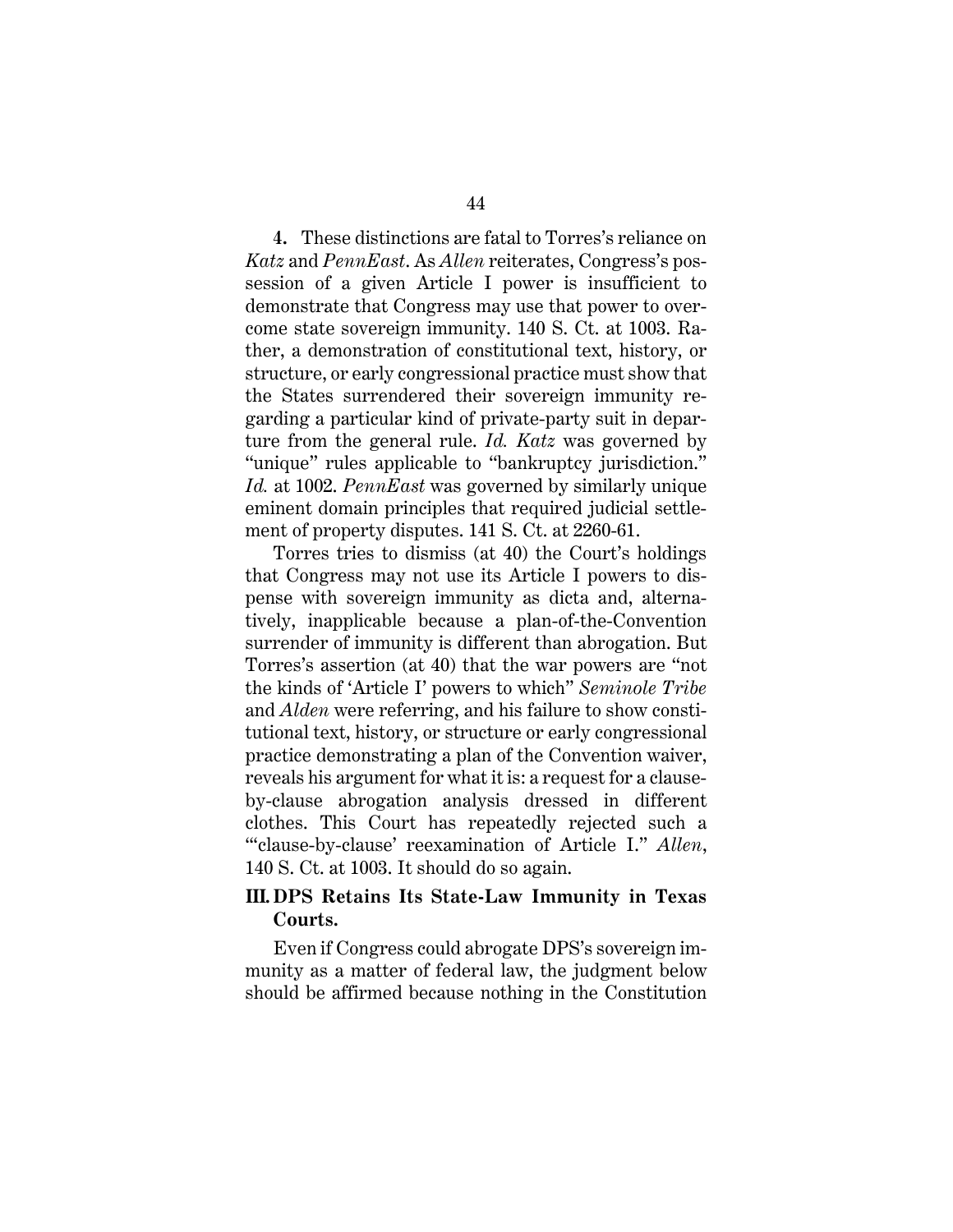grants Congress the power to alter the jurisdiction of Texas courts.

Sovereign immunity is "an amalgam of two quite different concepts." *Alden*, 527 U.S. at 738. One concept "appli[es] to suits in the sovereign's own courts and the other to suits in the courts of another sovereign." *Id.* A sovereign's immunity in its own courts is more absolute—no power of another sovereign can qualify it, and the only way to sue a sovereign in its own courts is if it consents. *Id.* This is an "established principle of jurisprudence in all civilized nations," *Beers v. Arkansas*, 61 U.S. (20 How.) 527, 529 (1857), which was long recognized under the laws of England, 2 FREDERIC POLLOCK & FRED-ERICK WILLIAM MAITLAND, THE HISTORY OF ENGLISH LAW BEFORE THE TIME OF EDWARD I, at 518 (2d ed. 1923).

<span id="page-57-8"></span><span id="page-57-3"></span><span id="page-57-1"></span><span id="page-57-0"></span>This Court has recognized that the States may formulate their tribunals' state-law justiciability rules. *See Missouri v. Lewis*, 101 U.S. 22, 30 (1879); *ASARCO Inc. v. Kadish*, 490 U.S. 605, 617 (1989); *see also PennEast*, 141 S. Ct. at 2264 n.1 (Gorsuch, J., dissenting). And the States are permitted to apply those rules to foreclose a federal claim, like USERRA, so long as they do so neutrally and do not discriminate against federal claims. *Haywood v. Drown*, 556 U.S. 729, 738 (2009); *Testa v. Katt*, 330 U.S. 386, 394 (1947).

<span id="page-57-7"></span><span id="page-57-6"></span><span id="page-57-5"></span><span id="page-57-4"></span><span id="page-57-2"></span>Under Texas law, sovereign immunity is jurisdictional. *E.g.*, *Town of Shady Shores v. Swanson*, 590 S.W.3d 544, 550 (Tex. 2019). Only the Texas Legislature may waive a state entity's state-law immunity. Tex. Gov't Code § 311.034; *Tooke v. City of Mexia*, 197 S.W.3d 325, 332-33 (Tex. 2006). And when the Legislature does so, any procedural requirements the Legislature attaches as conditions of that waiver are themselves jurisdictional.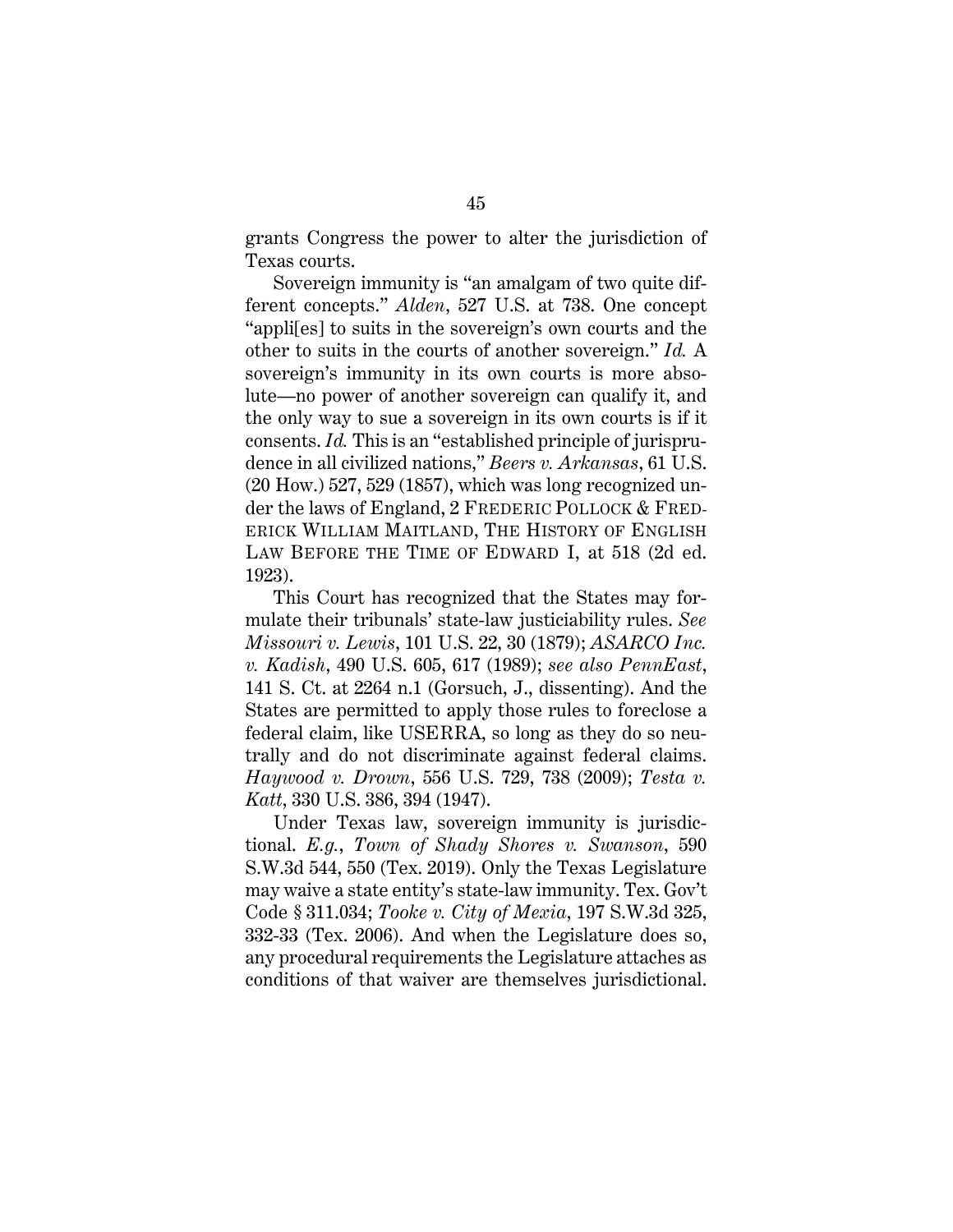<span id="page-58-1"></span><span id="page-58-0"></span>*Prairie View A&M Univ. v. Chatha*, 381 S.W.3d 500, 511 (Tex. 2012); *Mission Consol. Indep. Sch. Dist. v. Garcia*, 253 S.W.3d 653, 660 (Tex. 2008).

<span id="page-58-5"></span>Torres unsuccessfully argued before the Texas courts that chapter 437 of the Texas Government Code waived DPS's state-law immunity. Pet. App. 16a-18a. But even if section 437's immunity waiver would extend to Torres's claim, he failed to comply with the state-law statutory requirement to exhaust his administrative remedies and to receive "a notice of the right to file a civil action," Tex. Gov't Code § 437.412; Pet. App. 17a n.8.[3](#page-58-9) That failure leaves DPS's state-law immunity intact.

<span id="page-58-8"></span><span id="page-58-2"></span>Finally, because Texas's courts do not have jurisdiction to entertain either state- or federal-law claims against the State for servicemember discrimination under these circumstances, there is no impermissible discrimination against a federal right. *See, e.g.*, *Missouri ex rel. Southern Ry. v. Mayfield*, 340 U.S. 1, 4-5 (1950). [4](#page-58-10) Texas may therefore decline to extend jurisdiction in its courts to USERRA claims, and DPS's state-law immunity independently supports the court of appeals' judgment.

<span id="page-58-9"></span><span id="page-58-7"></span><span id="page-58-3"></span><sup>3</sup> In its most recent legislative session, the Texas Legislature authorized suits against state entities by certain servicemembers serving in Texas. Tex. Gov't Code § 437.213(1) (cross referencing 38 U.S.C. §§ 4301-13, 4316-19); *see also* 50 U.S.C. § 3901 *et seq.*; Tex. Gov't Code § 437.204(a). That amendment is not applicable here.

<span id="page-58-10"></span><span id="page-58-6"></span><span id="page-58-4"></span><sup>4</sup> Indeed, USERRA does not allow servicemembers to sue the federal government—so if there is any jurisdictional "discrimination" here it was by Congress, not Texas.